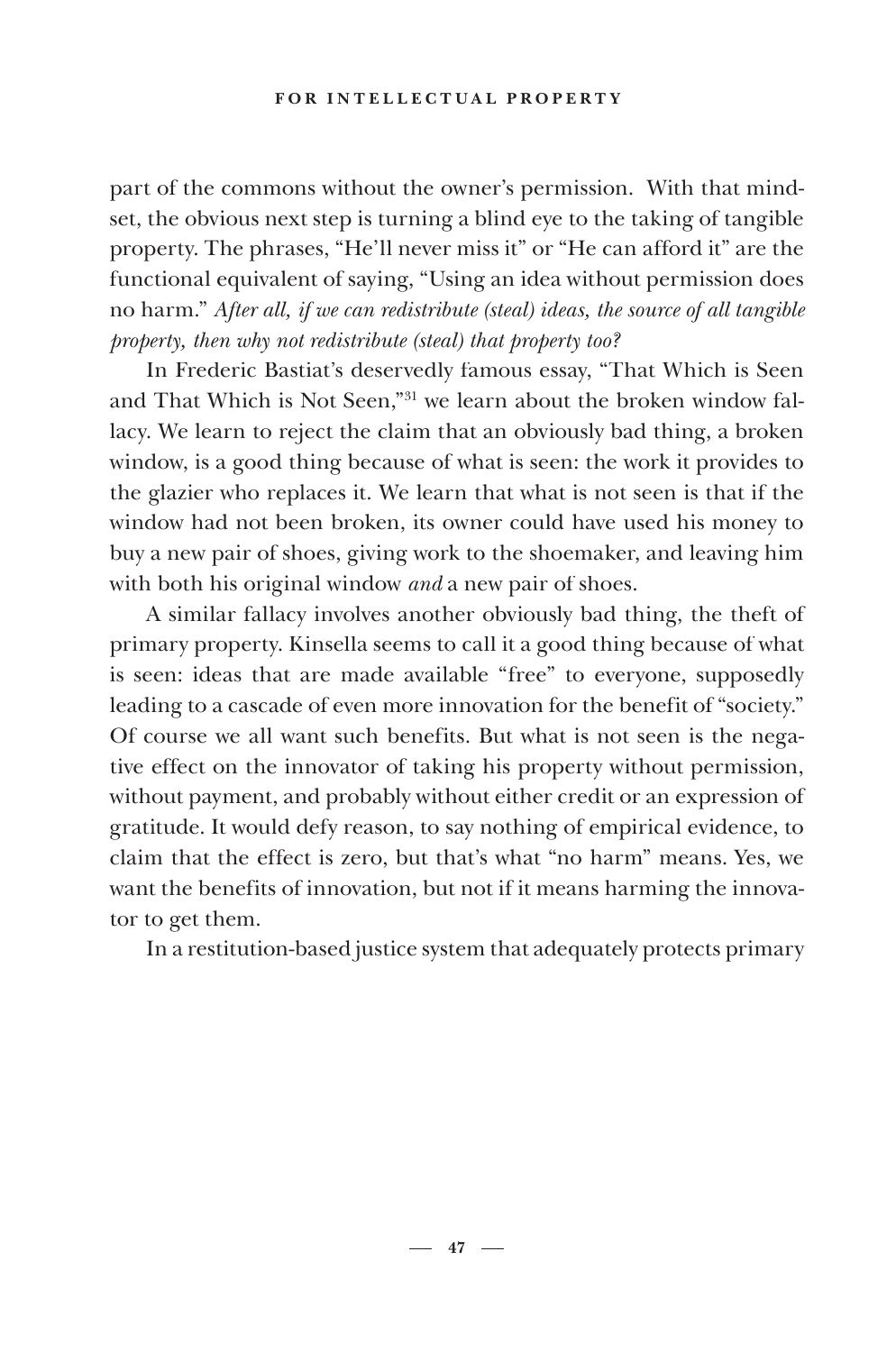opponents would turn to a proprietary court where an arbitrator would review the evidence and decide whether the actual or estimated harm warranted restitution, and in what amount.

The criterion for thievery already exists: Anyone who, rather than paying what the seller of property asks, simply takes it and pays zero, is a thief. Once this is part of accepted morality and common law with respect to primary property, most people will be reluctant to accept primary thieves into their community or to engage in economic transactions with them. No force would be required, because to be shut out of society would be very unpleasant, serving as a powerful incentive to make restitution and gain re-admittance.

It is beyond puzzling to see how some of those who endorse the sanctity of private property can at the same time fail to condemn the thief when he takes someone's intellectual property without so much as a "Please," let alone a "Thank you," and then add insult to injury by calling this "sharing" a good thing, saying no harm was done. Isn't that what political states do with the tangible property of their citizens?

And think about that action on a more personal level. When a person says, "Please don't kill me" and you do anyway, what are you? When a person says, "Please don't steal my car," and you do anyway, what are you? When an inventor says, "Please don't manufacture my invention without a license," or a singer says, "Please don't download my song without paying for it," and you do anyway, what are you?

At what point, if any, would it be ethical for you to ignore the expressed wishes of a property owner regarding his property? Is it ethical to do so if in your opinion it would do no harm? Is it ethical if a majority agrees with you, perhaps even by secret ballot?

As Hoppe points out, "Private property means the right to exclude."32 In a libertarian society that right is absolute. And if I exclude you, I have no obligation to justify my action. Even in the decidedly non-libertarian Western world today, we have at least progressed to the point where if a woman says "no" to a man's sexual advances, her right to do so is abso-

<sup>32</sup> From the Introduction to Rothbard's *The Ethics of Liberty,* p. xxxix.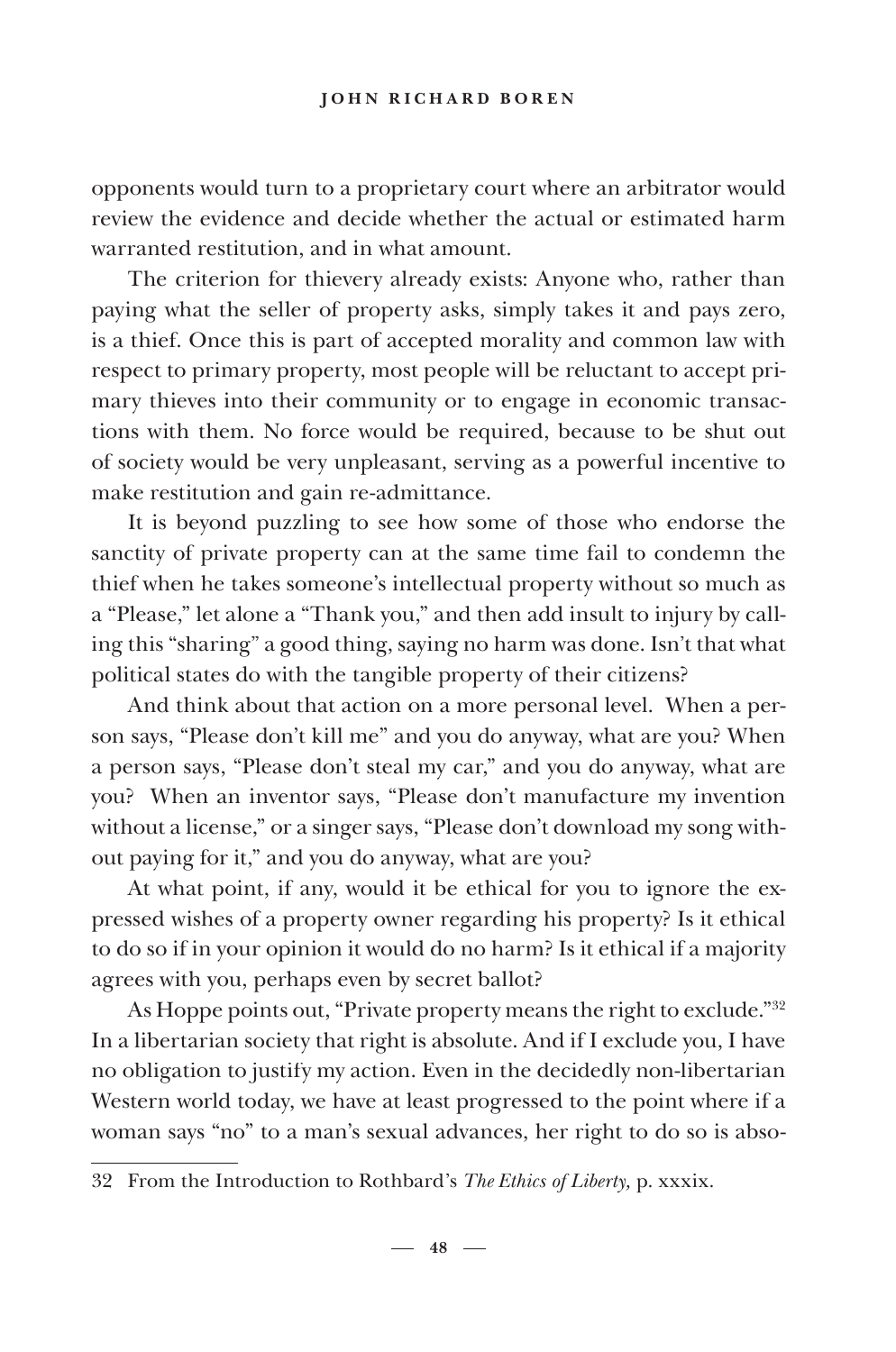lute and she doesn't have to give a reason. Would anyone claim that it was ethical for the man to proceed as long as in his opinion he will do her no harm? What if he drugs her so that she has no recollection of the event? What if she never learns that it happened? Would his actions be ethical, or would they constitute the crime of rape? The obvious answers to these questions bear on intellectual property theft.

If I had an actress friend who was paid as a percentage of ticket sales, would I tell her that instead of buying a ticket I had watched an unauthorized copy of her movie on the Internet and expect her not to care? Would I watch it, but not tell her? Would it matter that she was my friend? What if I didn't know her? Would it then be ethical to watch the movie without paying? What if I was sure that she would never find out? What if most people approved of it? Would it then be ethical for me to do it? Would it be unethical of her to try to stop the unauthorized uploading and downloading? The ethical answers to these questions should also be obvious.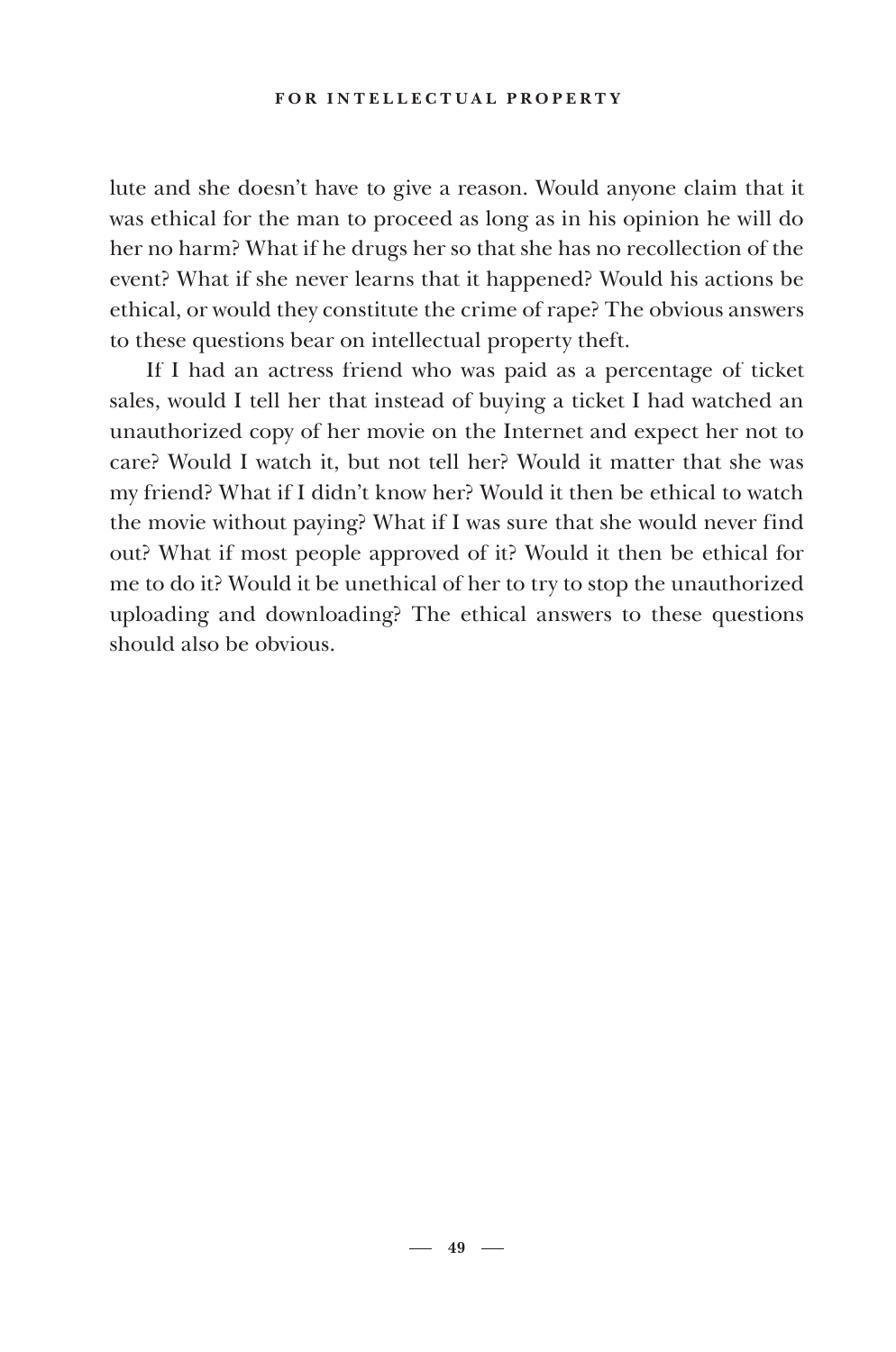## **FINALLY, JUSTICE FOR ALL**

 $G$ <sup>ALAMBOS GAVE US some additional definitions which, along with those of property and coercion, would be part of what I'll call</sup> Galambosian Common Law.

*Crime: Any successful act of coercion.*

As previously defined, coercion is any attempted, intentional interference with property. Property interference can also occur unintentionally, such as by accident or through incompetence. To deal with all forms of interference, Galambos proposed a justice system that would be privately administered and based on restitution rather than punishment. Refusal to make restitution would itself be a crime. Although most people today aren't aware of it, this is generally how the common law justice system worked, and worked well, before the state gradually took over hundreds of years ago as a means of generating income for the rulers.<sup>33</sup>

*Injustice: A crime to which there is no recourse to the victim. Justice: The elimination of injustice*.

One of Galambos' goals was to reduce injustice to near zero via a proprietary justice system. Its major, profit-seeking participants would be arbitrators, investigators, security forces, and insurance companies. Various authors (see the Bibliography) have written brilliantly on how a state-free

<sup>33</sup> See Bruce L. Benson, *The Enterprise of Law,* in the Bibliography*.*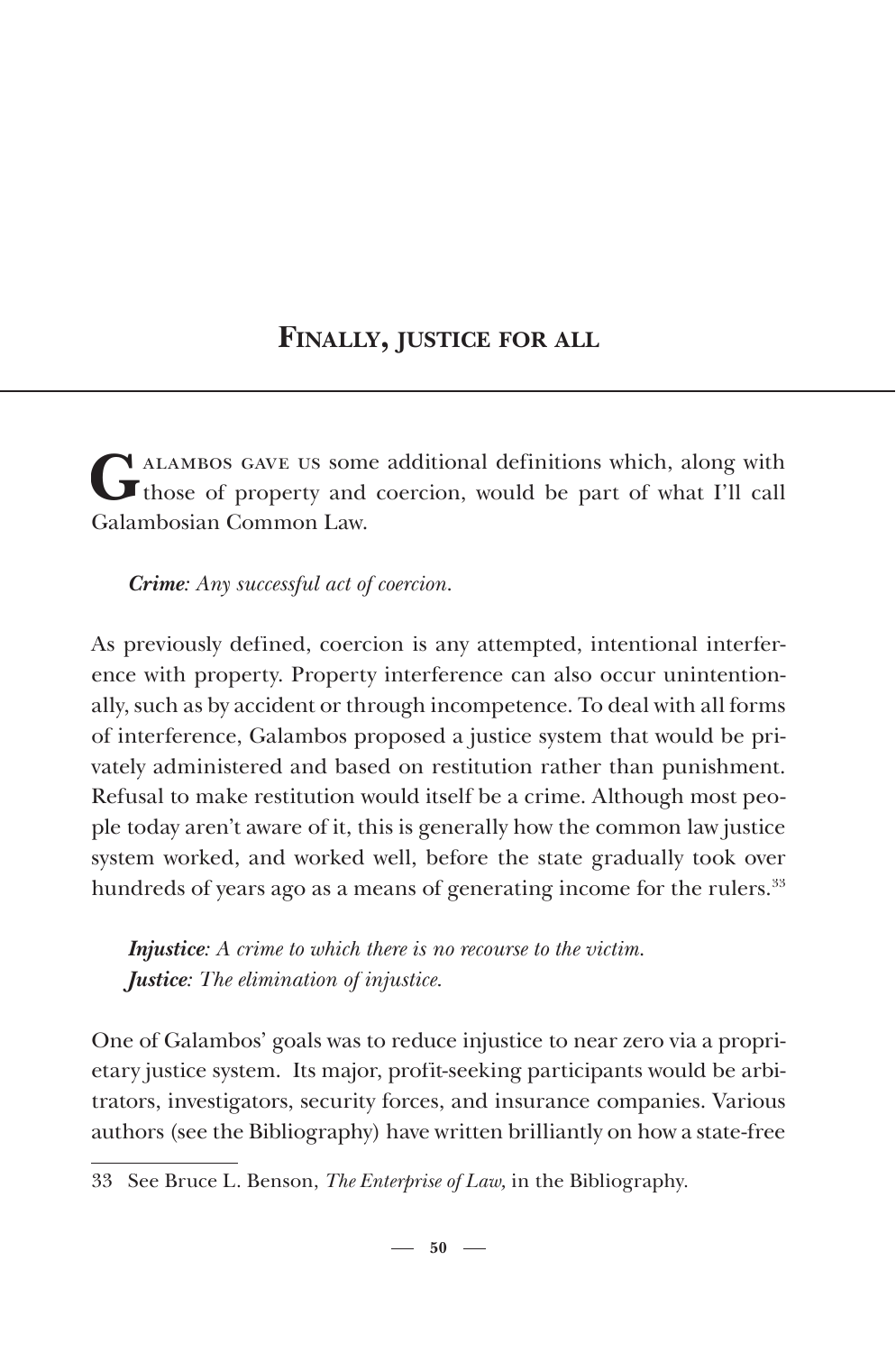voluntary society would provide every needed product and service, including a justice system. Reading their analyses should firmly establish that a totally private, voluntary society would be both practical and successful. However, that is not a claim of perfection, but of relative success.

As Michael Huemer says, "The question is not whether anarchy is perfect, but whether it is better than government."34 I believe that Galambos would agree, although he would use his own definitions. What Huemer calls "government," Galambos calls "state," and he defines the words in a way that makes government the moral alternative to the immoral state.

*State: Any organized coercion which has general accreditation and respectability by the people; a monopoly of crime. Government: Any person or organization which offers services or products for sale for the purpose of protecting property, to which the owners of property can voluntarily subscribe*.

Huemer defines "anarchy" not as a condition of *disorder*, but as a condition of privately–created *order.* In other words, as the opposite of a government that is coercive rather than voluntary, and which has a monopoly in the services rendered, or what Galambos calls a state. I believe that Huemer and Galambos are in complete accord here. However, Galambos pointed out that the Greek root of "anarchy" means "without leadership." In that sense, Galambos said, he was not an anarchist. Instead, Galambos proposed that leadership be ideological, not political, and it was clear that he wanted to be a major part of that leadership.

In thinking about a voluntary, state-free society, and what should or shouldn't be protected by common law, we must take into account the things we call incentives and disincentives. Any attempt to make ideas "free" by allowing them to be used without permission or payment will be perceived as a disincentive by innovators, entrepreneurs,

<sup>34 &</sup>quot;Michael Huemer Responds to Critics, Part 1"

http://bleedingheartlibertarians.com/2013/08/michael-huemer-responds-tocritics-part1/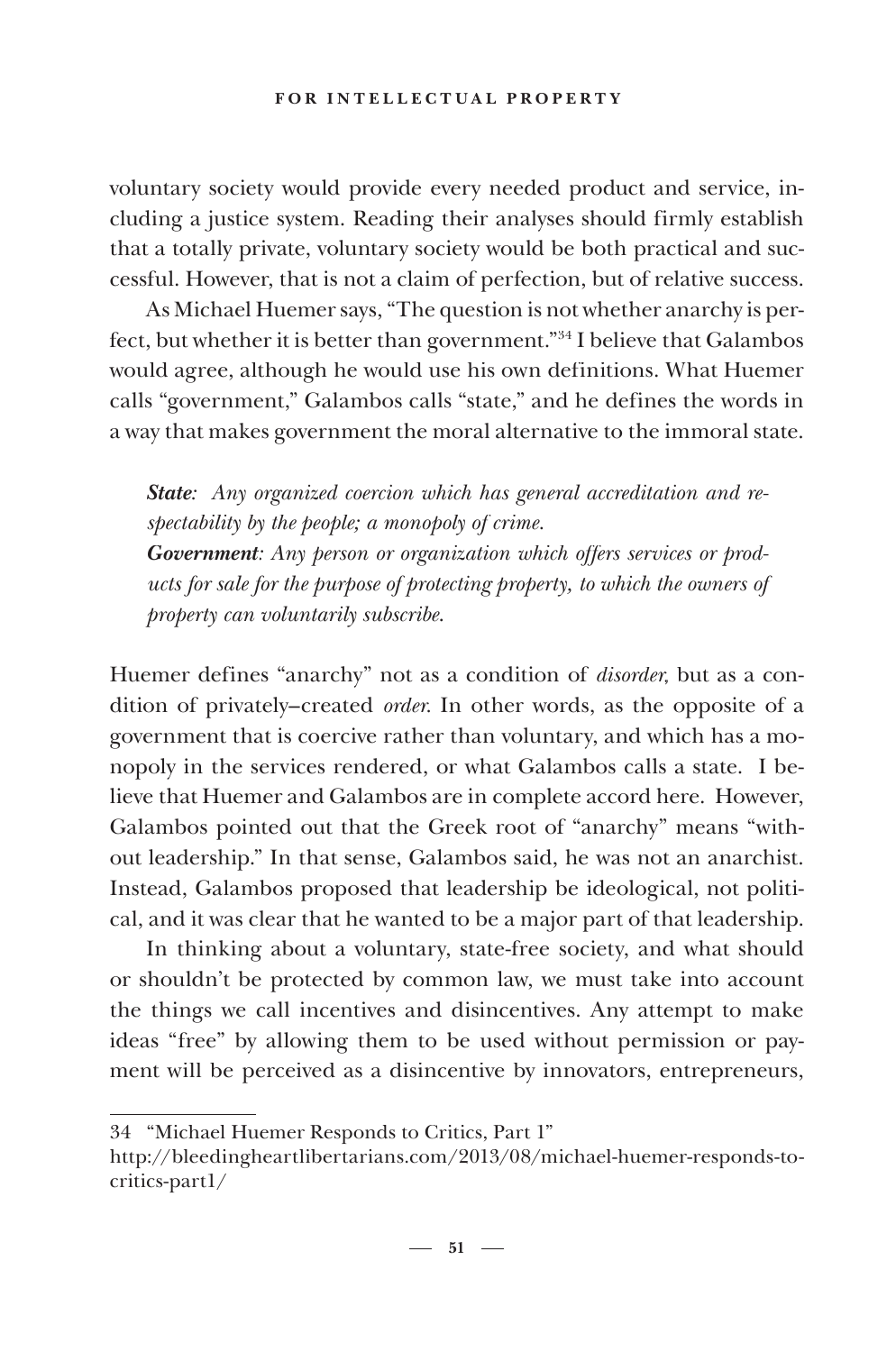### **JOHN RICHARD BOREN**

and investors. In a society that accepts this practice, there will indeed be "free" ideas. Once again, that is what will be seen. But what will not be seen are the innovations that will never happen or, if they do, will not be introduced into that society's marketplace. Innovators, entrepreneurs, and investors will have an incentive to move to a community where ideas are protected.

But, asks Kinsella, what is the net effect on society of protecting ideas? Is it good or bad? He answers that it's "not clear" and "debatable." In other words, he doesn't know. But just look at the immense cost of doing so, he says. Shouldn't the proponents of intellectual property have to justify this cost? However, the cost he's referring to is not a free market cost, but that of the legislatively-created, coercively-enforced monopoly system under the state, with taxpayers coercively forced to foot part of the bill, and patent holders spending fortunes on both moral and immoral patent litigation. Galambos visualized a state-free world where private, profit-seeking companies would compete to provide the protection their customers wanted at the lowest possible cost. This is how all forms of property would be protected, and there is no reason why the cost of protecting intellectual property would be anything other than reasonable.

Kinsella also says that "it has not been shown that IP leads to net gains in wealth [of society]." But he's ignoring his own premise: "Wealth maximization is not the goal of law; rather the goal is justice—giving each man his due." Galambos would agree, and so would I, adding that protecting an individual's property in all its forms satisfies that requirement. It follows that protecting individuals would have a positive net effect on society.

In addition, Kinsella says that if in the course of providing that protection you are going to "advocate the use of force against others' property you should satisfy a burden of proof." He's referring to what he calls the "unethical violation of some individuals' rights to use their own property as they see fit." This is what political operatives call "spin." What he's referring to are the various actions that one might take in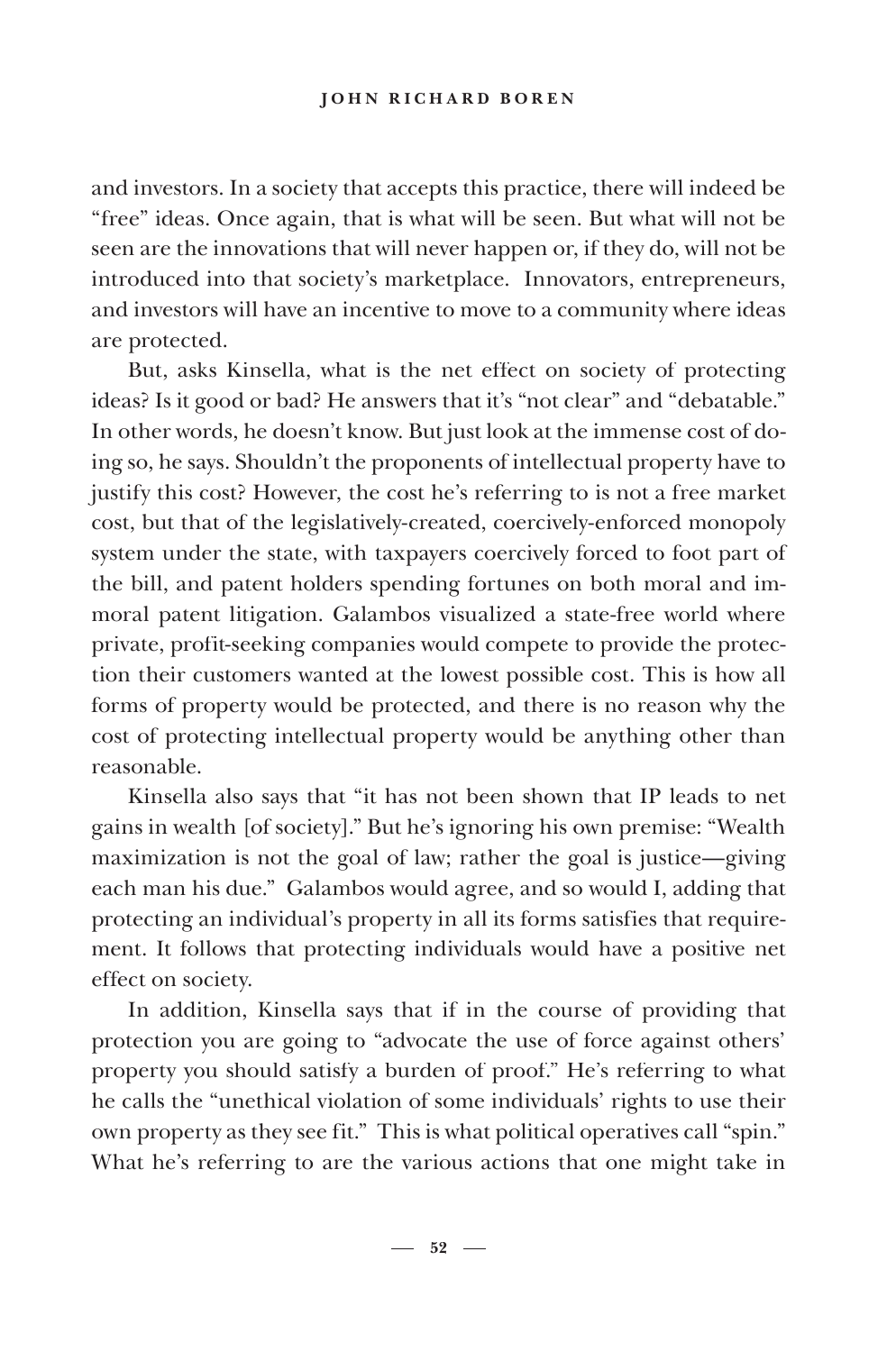defense of primary property. He wants us to "prove" that defending our property is ethical.

Further, he assumes that *aggressive* force is required. However, to employ principles that have already been stated, blocking someone's fist as it races toward my nose, putting a deadbolt on my door, and making my ideas available only with my permission, are non-aggressive, ethical measures to defend my property. If my defensive measures fail and I am harmed, my actions to seek restitution from the aggressor via insurance or by directly obtaining a judgment in a private court are also ethical. So too would be my refusal to transact with the aggressor in the future, and the very real possibility that others would follow suit. To call any of these actions unethical because they might violate the aggressor's right to use his property would void the moral concept of self-defense.

To achieve justice, all forms of property must be protected. Justice is not about society, but about the individual. Societal well-being will follow. As I heard John Stossel say, "Free people, left alone, will make themselves prosperous." Being "left alone" means that your property in all its forms is not interfered with. Such was largely the case in roughly the first 125 years of the United States, producing the greatest increase in the well-being of the average citizen in the history of man.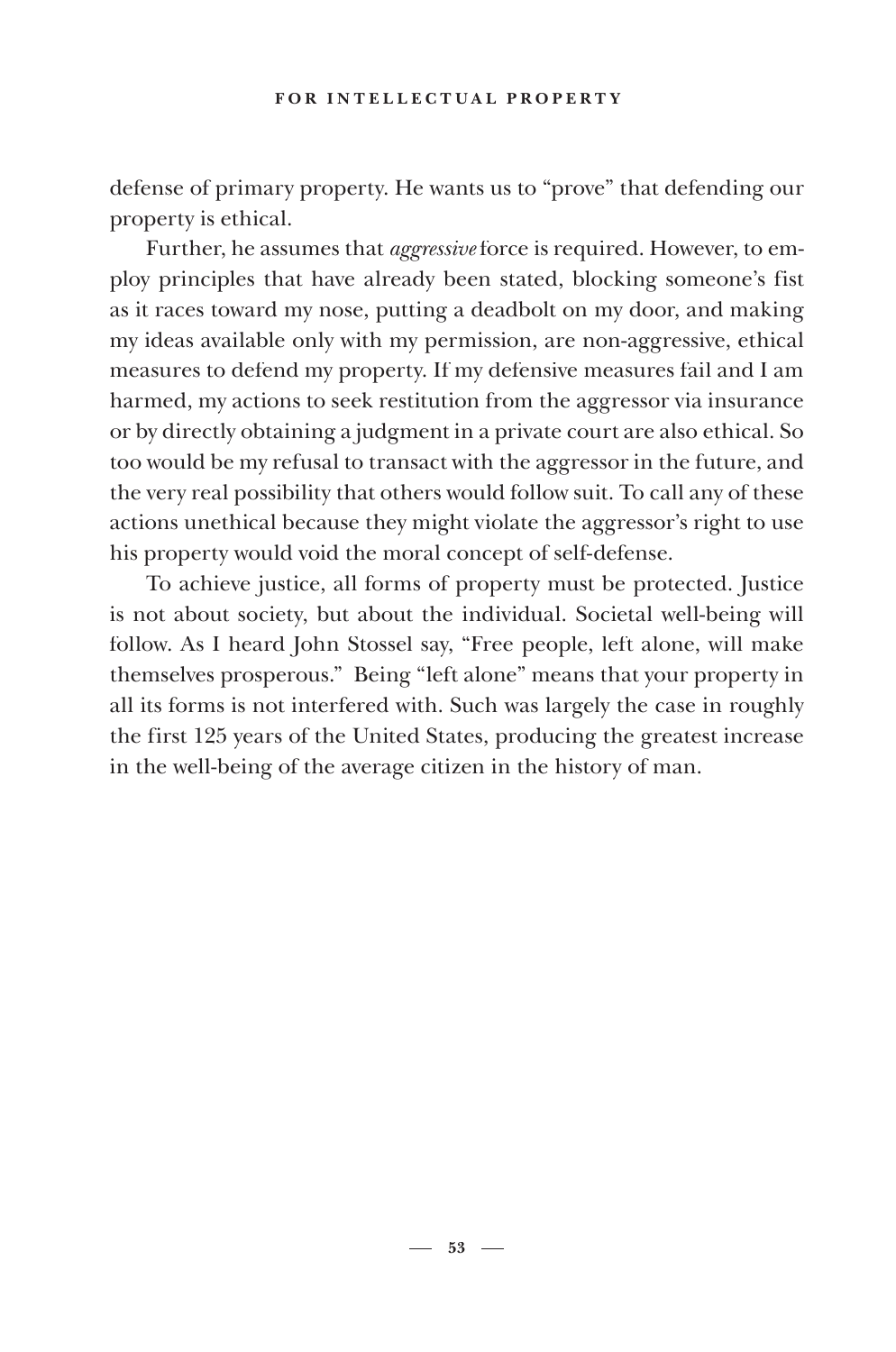# **THE FOUNDATION OF THE SCIENCE OF VOLITION**

Now I'll introduce what I believe was Galambos' most important idea, the First Postulate of Volition. (There is a Second Postulate, but a discussion of it would go beyond the scope of this book.) All sciences have postulates. They are sometimes called axioms, or first principles. Galambos preferred "postulate" so I'll continue his usage. A postulate is an original premise of a science. It's where you start and what you build upon. Galambos' definitions regarding volition follow from this postulate.

*The First Postulate of Volition: All volitional beings live to pursue happiness.*

Despite my belief that this was Galambos' most important idea, it's a safe bet that you didn't feel the earth move under your feet as you read it. It is likely that because the phrase "pursuit of happiness" appears in the Declaration of Independence your brain took a shortcut and assumed that the postulate said the same thing. But that's not the case. Rather, as will soon be seen, it is a profound insight into human nature.<sup>35</sup>

<sup>35</sup> Some might see a similarity between this and Ludwig von Mises' statement that human action is "the striving for happiness." This appears in his book, *Human Action,* Henry Regenery Company, 1966, p. 14*.* Galambos sold that book in the FEI bookstore, and had Mises as a guest lecturer. However, Galambos' formulation is clearer, and is by far the stronger statement about how things *are,* i.e., this is a law of nature.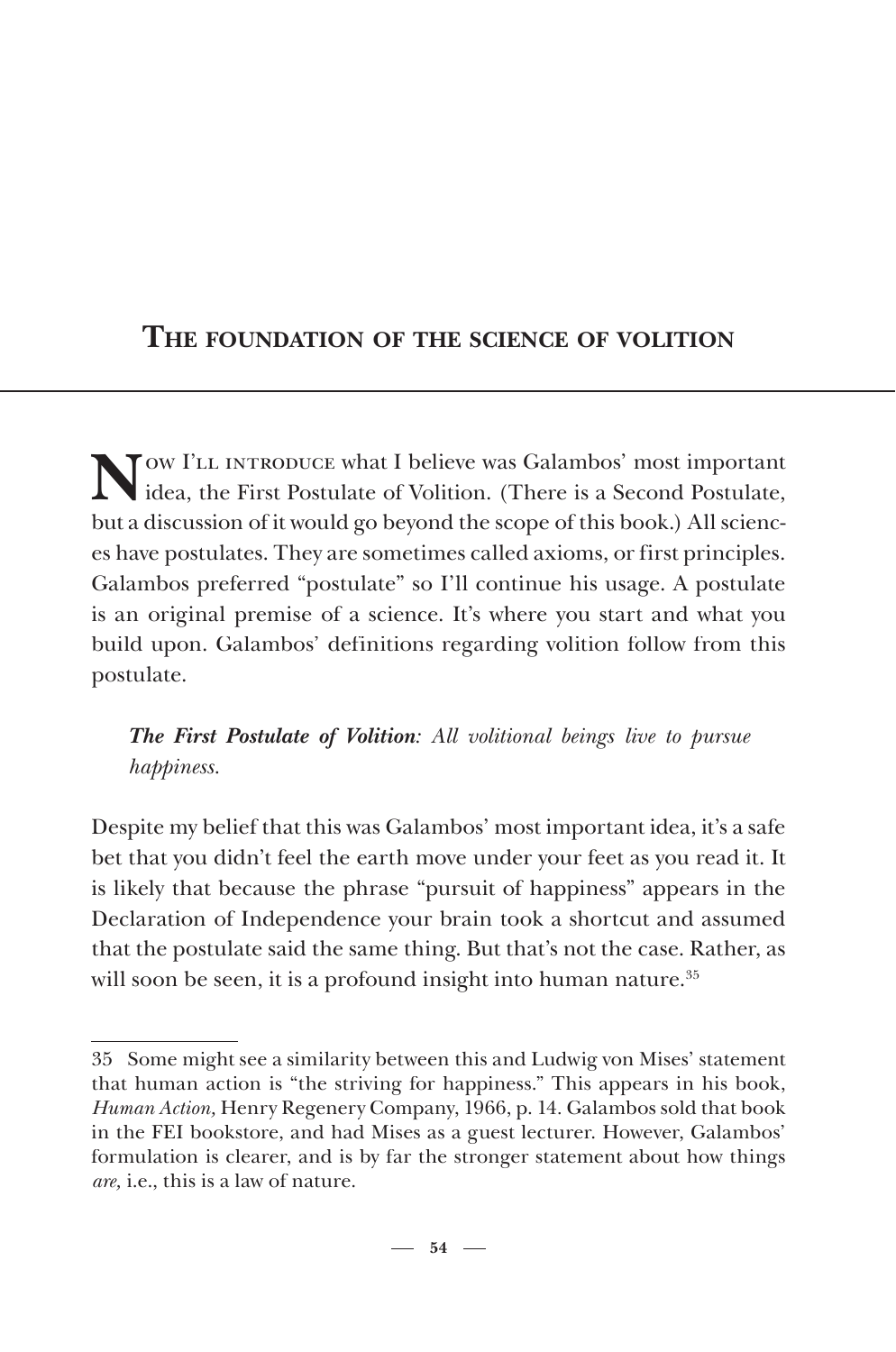For the postulate to be complete, it was necessary for Galambos to define "happiness," and doing that required him to define "good" and "bad."

*Good: The subjective valuation of a preference*. *Bad: The subjective valuation of a dispreference. Happiness: The totality of all the 'goods' that a person has subjectively experienced throughout his lifetime up to the point he's making the evaluation, less all the 'bads' that he has experienced.*

On first hearing, some people will dispute the proposition that *everyone* is seeking happiness. For example, what about the person who is intent on committing suicide? With a little thought we realize that for him death is seen as the way to end his continuing and possibly increasing state of unhappiness. In his mind death would be subjectively preferable, a "good" thing.

Galambos was a great admirer of the Declaration of Independence and its significance in the march toward freedom, and he brought it up frequently. His insight was that although life and liberty are rights that can be secured contractually, *the pursuit of happiness is not a right, but human nature.* It is observable that all people pursue happiness during every waking moment. We can't help it, and no one can stop us from doing it. I'm doing it now, and so are you. It's what we do. This, said Galambos, is a law of nature. I believe that this is his most important idea because it drives everything else, underlying his definitions and proposed rules regarding individuals and society. All of them conform to and accommodate this fundamental truth.

To repeat and reinforce the concept, it is a law of nature, specifically human nature, that every person is pursuing happiness all the time. Therefore, any proposed social organization or law has to take that into account. Since it is impossible to violate a law of nature, attempts to do so will always fail, and there will be a net loss from the effort (although, per Bastiat, what might be *seen* are things like "free"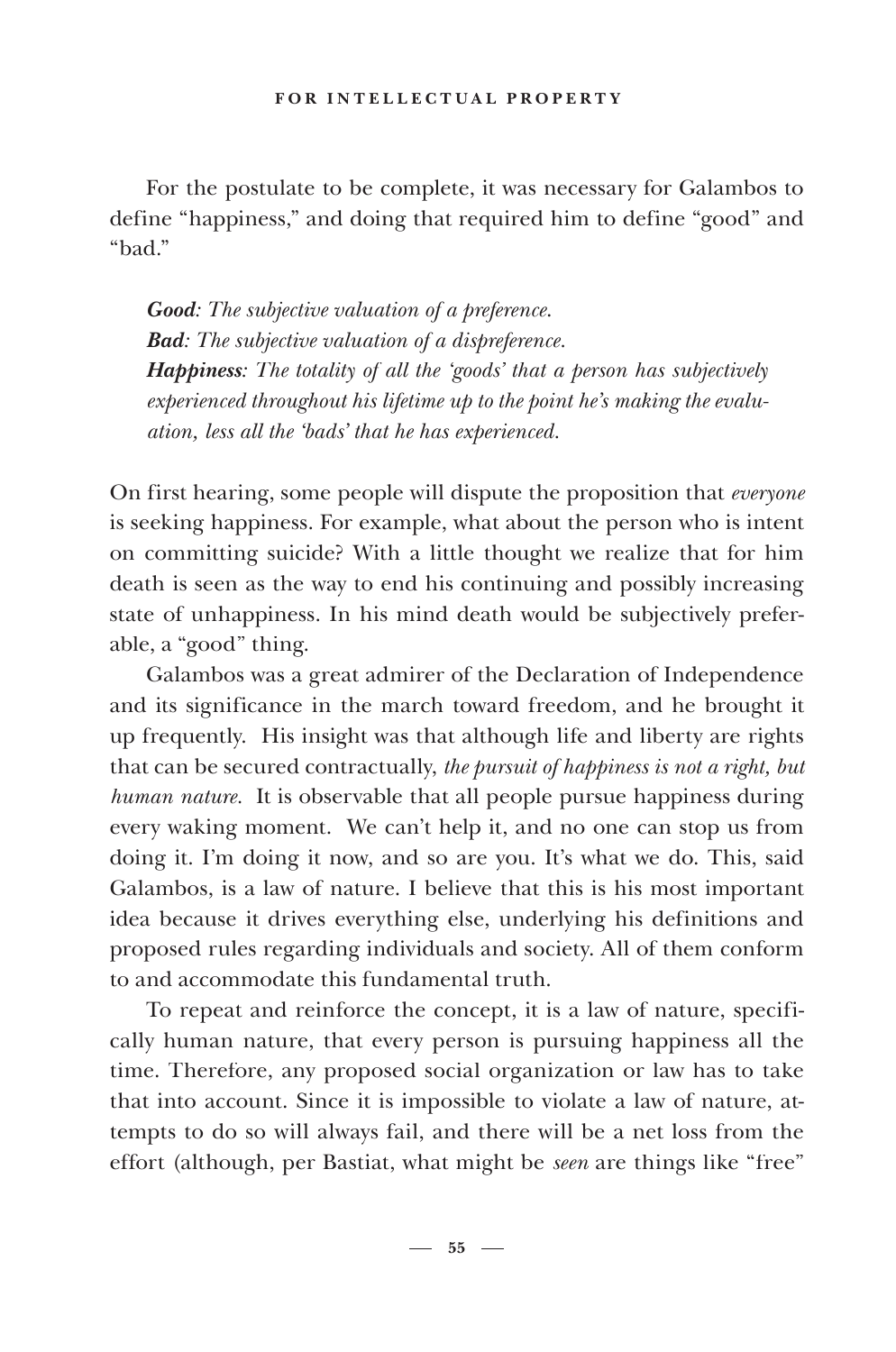### **JOHN RICHARD BOREN**

education). It follows that if we expect to have a society of freedom the rules must not ignore or attempt to violate this law just as we must not ignore or attempt to violate the law of gravity. It is a requirement that we acknowledge this law and work with it, as the Wright brothers did with the law of gravity when they invented the airplane. To Galambos, the first step was to make property—in all its forms—the central component of society.

I know that some people, perhaps most, would say, "Freedom as Galambos defined it might be possible, but it is a bad idea. Giving people 100% control of their property would mean that we couldn't require them to pay for things that are good for them, as we can now by means of taxes. For example, who will build the roads?" Larken Rose, who is perpetually engaged in discussions of this sort, says that he often responds with another question: "How would *you* do it?" Quite often the skeptic will come up with a free market solution such as, "Well, I guess I would get some investors…" He says that they seem to know what to do, but "it has just never occurred to them that they are already in charge of themselves, their futures, and the future of the world."36

Many readers of this book will already be well-versed in how a market economy can deliver all of the property protection products and services now supposedly supplied by the state, so I won't deal with that here. But what about property in ideas? As I understand Mr. Kinsella's position, no matter how society is organized, whether under a state or without one, ideas should not be protected like other forms of property because to do so would be harmful to civilization. Not only would Galambos dispute that, he would claim that the protection of primary property is absolutely necessary. That's because of the First Corollary to the First Postulate.

 $-56$   $-$ 

<sup>36</sup> Larken Rose, *The Most Dangerous Superstition*, published by the author, 2011, p. 171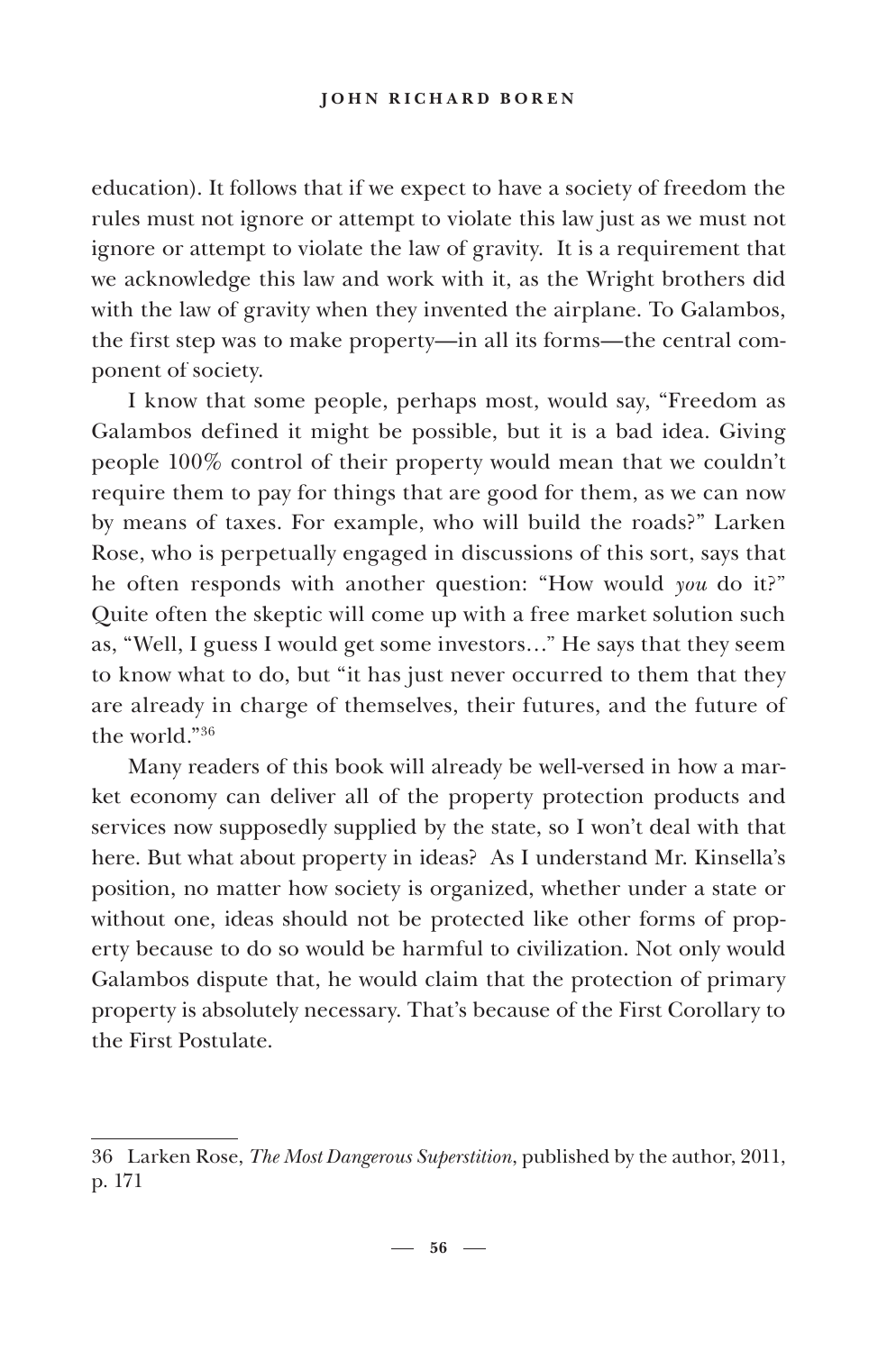A corollary is a restatement of a postulate. Galambos restated the First Postulate, which is, once again, "*all volitional beings live to pursue happiness."* By restatement, we have this corollary.

*The First Corollary to the First Postulate: All volitional beings live to acquire property.*

We are all seeking to acquire property all of the time. This is a law of nature and is true without exception. (If you think there are exceptions, please wait for the discussions of philanthropy and altruism below.) If it is human nature to acquire property as Galambos says, then attempts to take property from us without our permission will be resisted and resented, which accounts for the poor results and outright failure of laws that do this.

Galambos' definition of property to include ideas fits human nature. Just as we naturally say "*my* life" and "*my* automobile," we say "*my*  idea*."* As with other natural phenomena*,* we don't know *why* this is so, we just know that it is the way we behave. I believe that this behavior is seen in humans everywhere and that its universality explains the very existence of the term, "intellectual *property*."

The anecdotal evidence in support of the above claim about human nature and ideas is overwhelming. It is essentially self-evident that we treat our ideas as our property. Everyone reading this will have had many ideas in his lifetime. Who hasn't said, "That was *my* idea?" We have all encountered the expression, "I *gave* him that idea." We've also heard, "He *stold* that idea from me." We know what these expressions mean: our ideas are our *property*; our *property* was transferred as a gift, or our *property* was stolen.

But anecdotal evidence, no matter how compelling it might seem, can do no more than suggest what the truth might be. However, although Galambos taught that we must have scientific evidence to corroborate our contentions, to the best of my knowledge he never offered any in support of his hypothesis. It appears that it would have been impossible for him to have pointed to such evidence, because the research that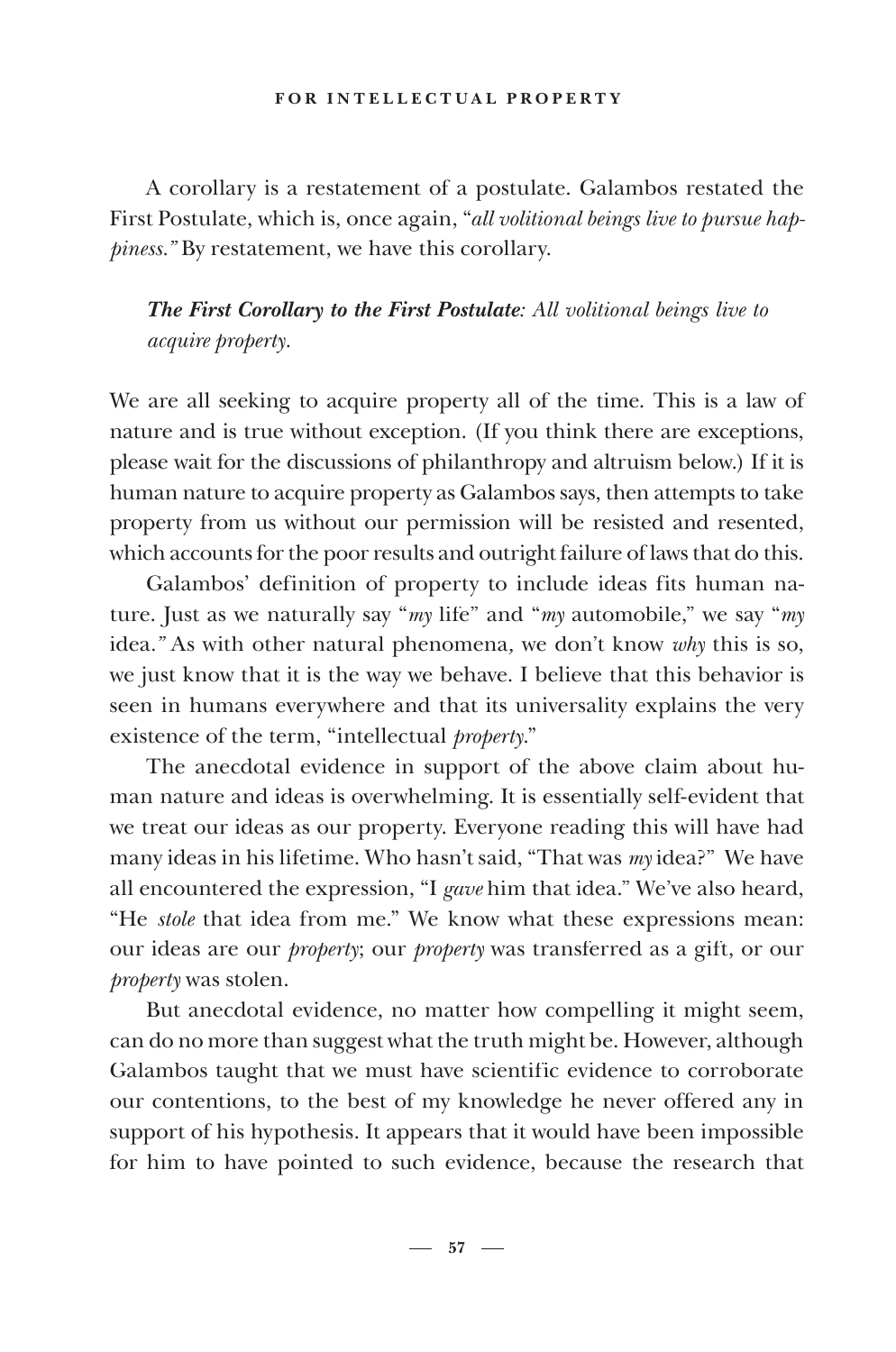would have provided it had not yet been done. It remained for others to use the scientific method to verify what Galambos called a theory, but which in his own time remained an uncorroborated hypothesis.

In a way, Galambos was like Albert Einstein, who was supremely confident of the correctness of the Theory of General Relativity, but ultimately dependent on the observational corroboration provided by Arthur Eddington's experiment. We must remember that Einstein could have been wrong, and that Eddington and others could have failed to corroborate, or even falsified, his hypothesis. Galambos' hypothesis meets Karl Popper's requirement of falsifiability, but Kinsella has not falsified it. Rather, as you have already seen, published research corroborates Galambos, and you are about to be introduced to research that goes to the heart of the issue.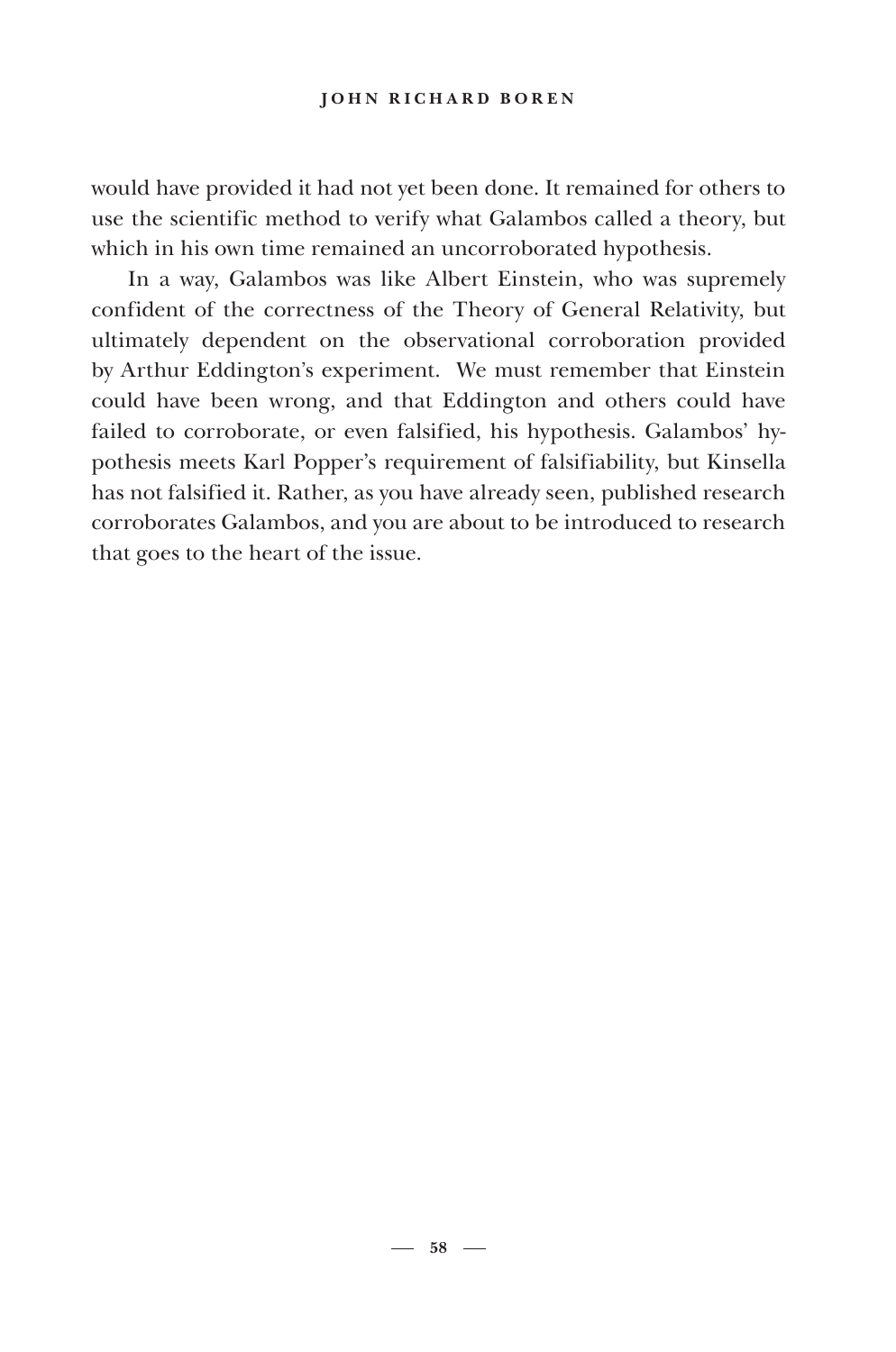## **EMPIRICAL EVIDENCE SUPPORTS TREATING IDEAS AS PROPERTY**

**RECOMMENDATIONS AND RULES regarding property and property N** rights have traditionally been made by those in the domains of philosophy, religion, economics, politics, and law. Most of these fields do not involve conducting experiments following scientific method and subject to peer review. To be sure, experiments are occasionally carried out, but most research in the above disciplines involves data gathering and statistical analysis.

Galambos, for all his talk about scientific method and the need for corroboration of hypotheses, did not provide that for his own hypotheses, at least in a rigorous fashion. Even while I was his student, and now with hindsight and more experience, this is one of several things that I think he could have done better, and which would have made him better known, and possibly more influential, today.

The assertion that it is human nature to treat ideas as property is something that can be tested. Galambos could have provided the results of research had they existed when he was lecturing. But, as I now know, they did not, as he would have discovered. Alternatively, he could have sponsored such research and experimental tests, but he did not.

Around the time that I published the first edition of this book I decided to look for relevant research that might have been conducted by psychologists. In the field called experimental psychology, researchers can and do conduct experiments with humans. For example, some readers will be familiar with the Milgram Experiment and the Stanford

 $-59 -$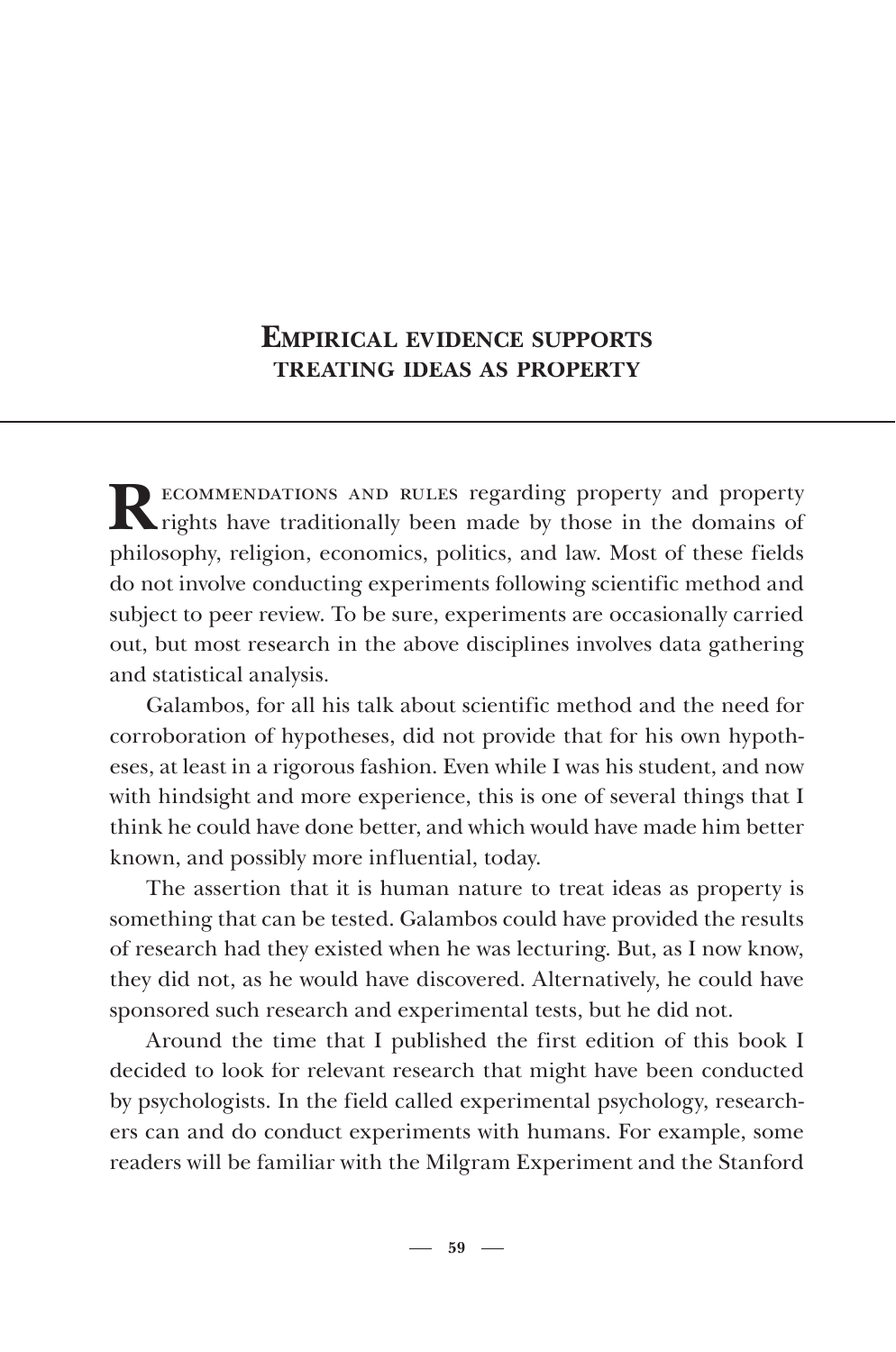Prison Experiment. Through such experiments we may learn how humans behave in certain circumstances. Ideally we might learn how they *always* behave, but there is enough variability among humans, as volitional beings, to not expect such a result. However, through careful study we can learn how humans will *tend* to behave. When that can be established we then have no rational choice but to take it into account when proposing standards for societal organization.

There is one thing about which we are certain: all people *will* pursue happiness, with happiness being the subjective sum of perceived good things less perceived bad things. Putting this another way, all people live to acquire property, with property being a person's life and all nonprocreative derivatives thereof, consisting of thoughts, ideas, actions, and tangible goods. Galambos proposed that society be built around this concept of property.

There is almost universal agreement that life and tangible things are property and that people should have rights to them. Societies that have experimented with not recognizing rights in either or both of them have failed, and disastrously so. Galambos argued that not recognizing property in ideas leads to the same result. The weak or non-existent protection of intellectual property, as well as the attempt to protect that property by using the coercive tools of the state, has contributed to mankind's sad historical record of war, poverty, and oppression. To Galambos, a world in which people have full control of their property in all its forms—his definition of freedom—would be a world of peace, prosperity, and liberty. This would not be an impossible Utopia, but it would be as close to it as we imperfect humans can get.

I contacted a prominent professor of psychology, asking whether he knew of any research into how humans naturally view property, and he was kind enough to refer me to several studies. My hope was that they would corroborate Galambos. Those papers led me to other professors, not just psychologists, but sociologists and lawyers, and to other papers. Several of the papers are listed in the Bibliography, and I believe that any serious student of how humans see property will want to read them.

 $-60 -$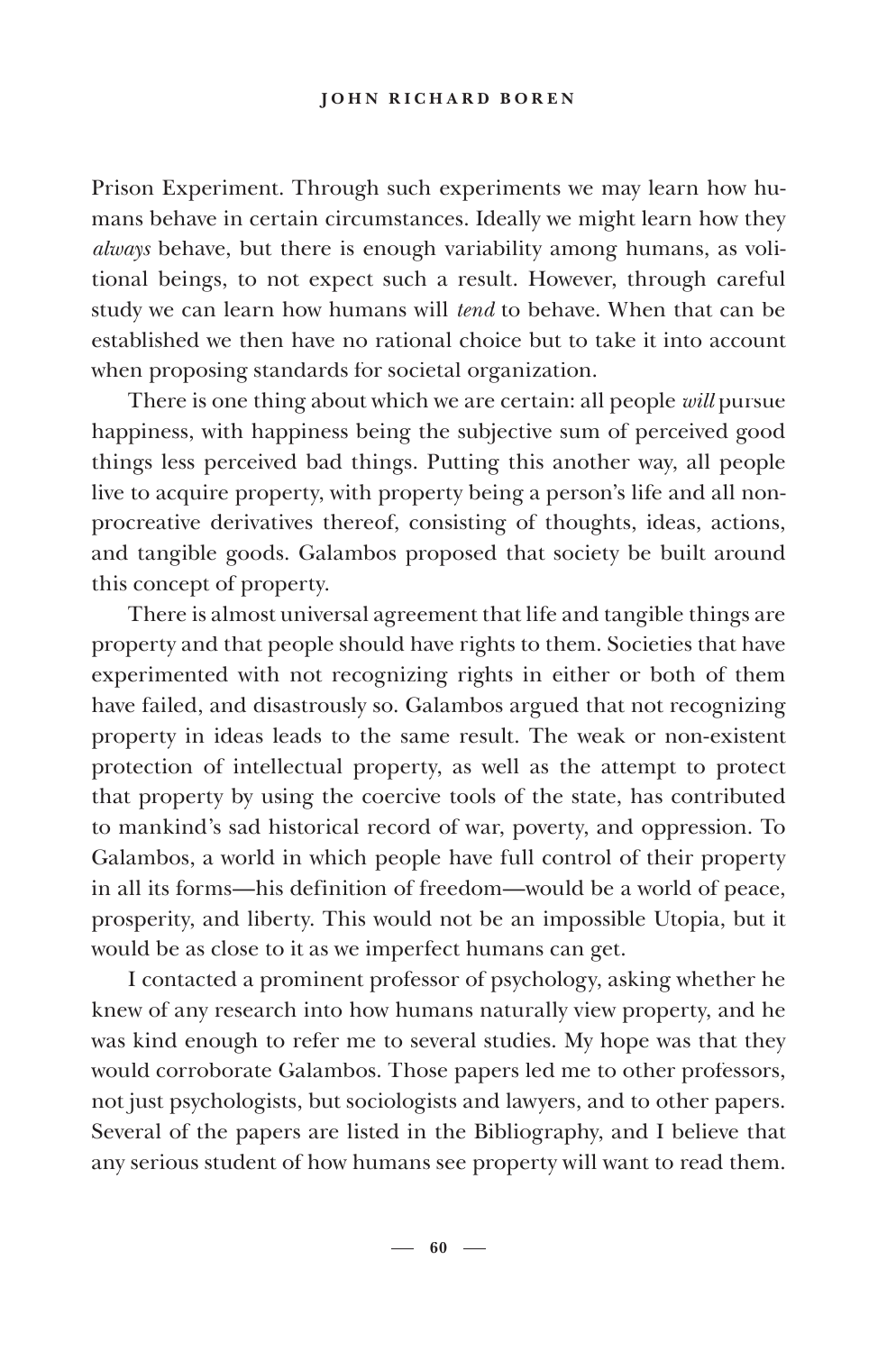In looking at the results of experiments designed to reveal human nature, the question that must always be asked is: does the observed behavior represent natural behavior or learned behavior? Is it nature or nurture? A common way to deal with this issue is to study the behavior of children at ages old enough to deal with the concepts, but young enough to reduce the possibility that their behavior is the result of nurture. Using this approach, researchers have studied children's attitudes toward property. It is here that we find corroboration of Galambos.

Anyone who has children or who has simply watched them knows that they have a strong sense of property rights in tangible things. Numerous studies show that children understand the concept of property and of who owns it at very early ages, perhaps even before language has been learned. Children's natural understanding of tangible property ownership and, equally important, of non-ownership, is well-established.

Some of the researchers who conducted studies of tangible property ownership suggested that children also have an understanding of intellectual property ownership, but conducted no experiments specifically designed to address that issue. For a while I was concerned that perhaps none had been done and, if not, two possible reasons occurred to me.

One reason would seem to be the apparent difficulty of investigating "ideas" when dealing with children. Does a child know what an "idea" is? It's relatively easy to deal with property in tangible things like teddy bears and toy cars, but can children's attitudes toward property in intangibles be studied at an age young enough to have not yet had them shaped by parents or others?

A second possible reason might be that perhaps few researchers are interested in the answer, or see the answer as so obvious that it needs no study. And yet, the answer will forever be important to the rules of every society, so we'd better not assume anything, and make sure that we've got it right. Galambos maintained that the very survival of our species depended upon it. *If he was right in saying that humans naturally think of their ideas as their property, then he was also right in saying that society must treat them so or suffer the negative consequences.* In his view the historical

 $-61 -$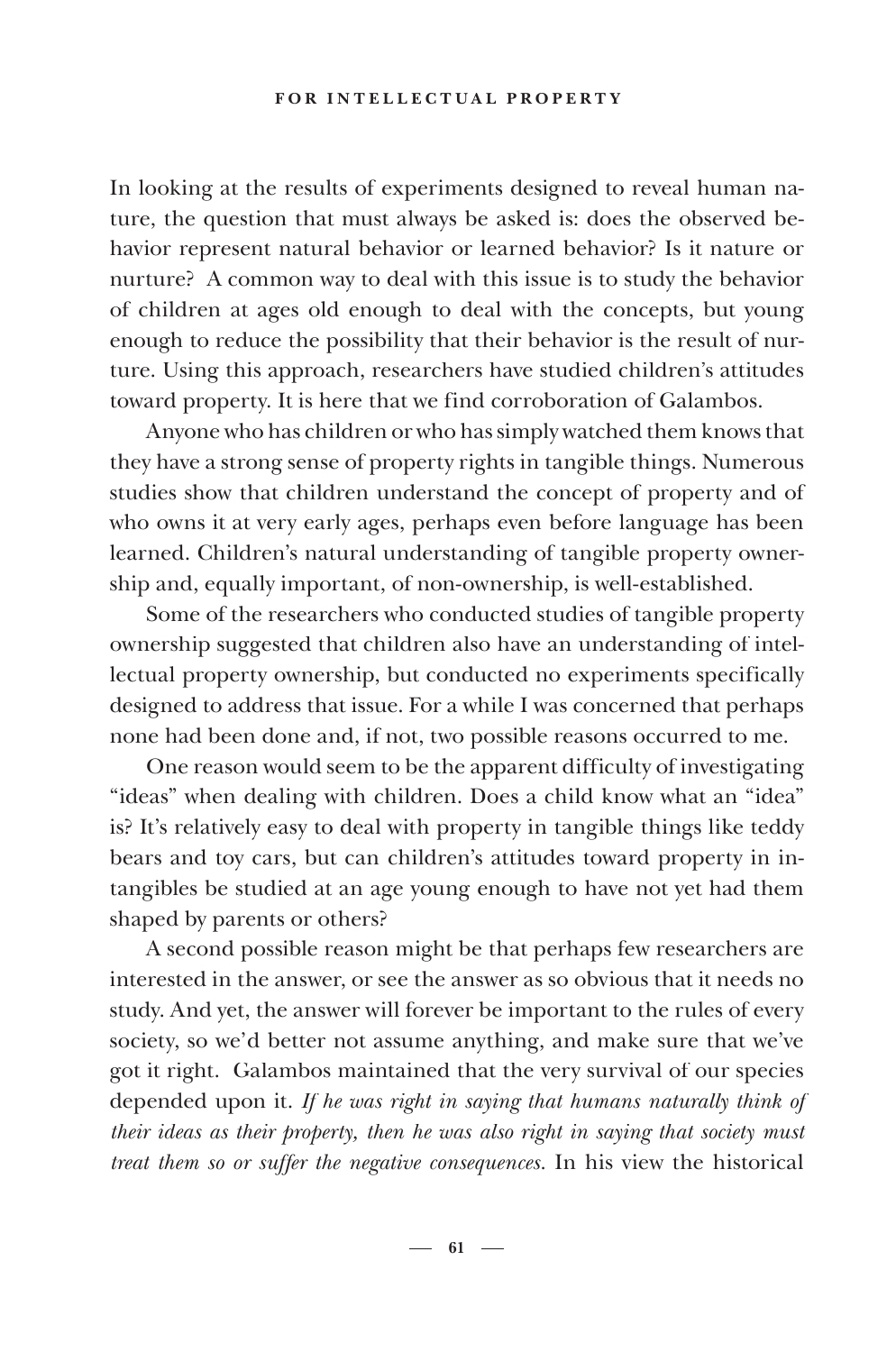failure to do so has led to most of society's problems, to include the phenomenon referred to as "decline and fall."

I've long believed that well-designed studies would show that children see their ideas as their property. After all, it seemed to me, what would be more likely to be thought of as your property than something that was born between your ears and still resides there? However, it remained to be seen whether any such studies had been done. Fortunately they had, and the results were as I expected.

In what may come to be seen as a historic series of experiments, researchers Alex Shaw, Vivian Li and Kristina R. Olson obtained results that are reflected in the title of their 2012 paper, "Children Apply Principles of Physical Ownership to Ideas." According to the Abstract, "Adults apply ownership not only to objects but also to ideas. But do people come to apply principles of ownership to ideas because of being taught about intellectual property and copyrights?" In an attempt to answer that question they sought to "investigate whether children apply rules from physical property ownership to ideas."

The researchers found that children as young as six "determine ownership of both objects and ideas based on who first establishes possession of the object or idea." In addition, "children use another principle of object ownership, control of permission—an ability to restrict others' access to the entity in question—to determine idea ownership." The Abstract concludes, "Taken together, these results suggest that, like adults, children as young as 6 years old apply rules from ownership not only to objects but to ideas as well." (See the Bibliography to download the full paper at no charge.)

So there we have it: empirical evidence that it is human nature to see ideas as property that can be owned, and to naturally apply the first occupier homesteading rule and the right to exclude. Is this study "definitive?" I won't go that far. But, combined with other studies and the apparent absence of evidence to the contrary, Galambos' conjecture seems solidly supported. (In truth, would anyone imagine that another study would show that children *don't* view ideas as property, or that they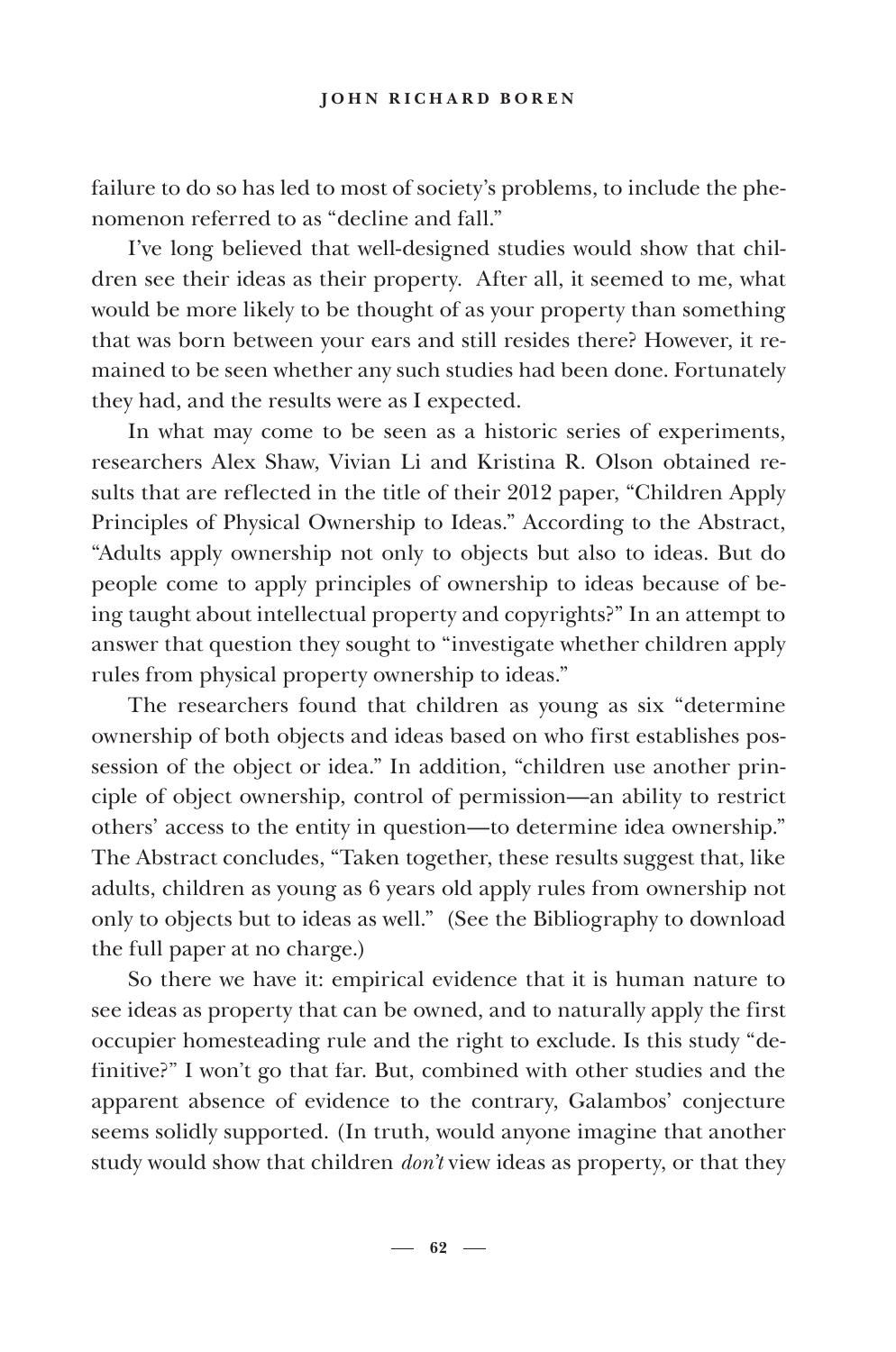outgrow it?) If the results of this research by Shaw, Li, and Olson are replicated by similar experiments, as I'm quite confident they would be, then the issue of whether to treat ideas as property will be as close to settled as anything in science can be, and there will be no other rational way to treat them.

It seems clear that, whether one likes it or not, people naturally treat ideas as property. But for the sake of argument let's say that Kinsella is right when he proclaims that ideas *can't be* property, so that even if it's natural for us to think of them that way, it is simply one of the many defects of our species. Even so, I would argue, if this is the way we humans *are*, the best thing to do would be to "humor us" and adopt moral standards and laws that treat ideas *as though* they are property. Not to do so would cause conflicts such as we see today when ideas don't have good legal protection. And since there is no harm in respecting ideas as property, as is amply demonstrated elsewhere in this book, there is no reason not to do so.

In addition, virtually every society and major religion endorses the principle of what Westerners call the Golden Rule, "Do unto others as you would have them do unto you*.*"37 The behavior that fits this pronouncement is to defer to an innovator's wishes regarding his ideas, just as you would want him to defer to yours. If you aren't willing to agree to his terms and conditions, then *leave his property alone*. It's as easy as that. Surely Mr. Kinsella would not have us violate this fundamental moral precept.

<sup>37</sup> Galambos favored what he called "a better interpretation which is the double negative form: *'*Do not do unto others as you would not have them do unto you.*'* That is not subject to meddlesome interpretation." SIAA, p. 92. My own formulation is, "Do unto others as you would have them do unto you, but get their permission first." (If you don't obtain it, you risk interfering with their property in a way that harms them. You can, of course, take that risk.)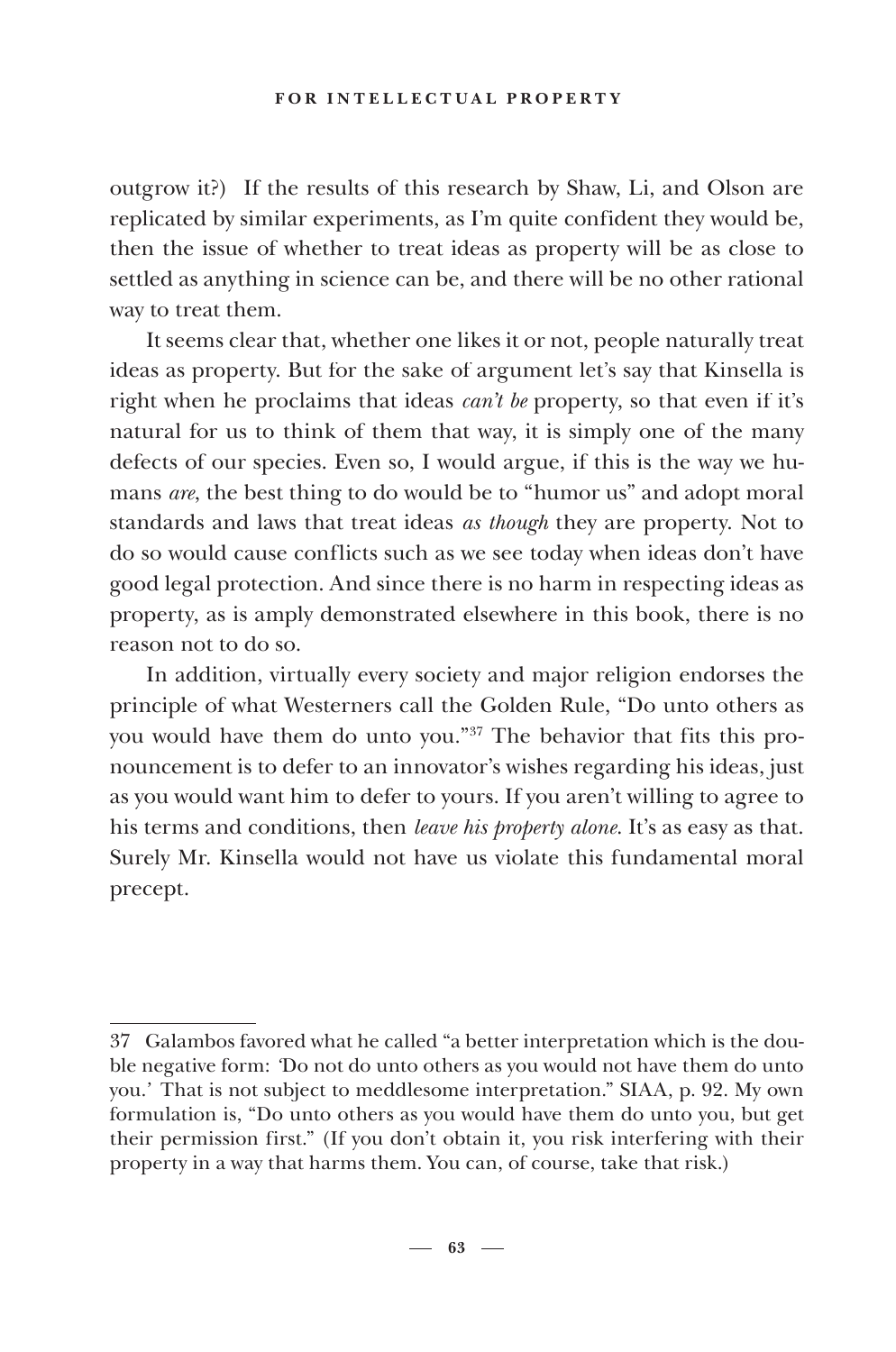## **ARE WE REALLY TRYING TO ACQUIRE PROPERTY ALL THE TIME?**

A SANTICIPATED ABOVE, someone might say, "Wait a minute, I disagree that everyone is always trying to acquire property. That doesn't apply to me. I create ideas for the good of mankind, and I give them to anyone who wants them, free of charge. I spend countless hours writing articles and blogging, and I give my work away, all for the good of my fellow man. And what about all the scientists who are working on curing cancer and the like, and who gladly share their research, and the billionaire philanthropists who donate huge sums to worthy causes, and the poor people who still manage to give something to charity? Aren't such acts the *opposite* of acquiring property? Isn't giving your property away a selfless act of altruism? Doesn't that prove that your corollary is false?" The answer is "No."

To explain, we begin with Galambos' definitions of profit and plunder.

*Profit: An increase in happiness acquired by moral means. Plunder: An increase in happiness acquired by immoral means; property is converted to plunder when coercively transferred.*

We live in a world where profit and plunder are almost always thought of in terms of money or other tangible things. These are *secondary* property, and profits in the form of secondary property are *secondary* profits. People who are "against profit" are thinking of *secondary* profit. It is from this view that the catchy slogan, "people before profits," was born. However, that phrase loses all meaning when we come to understand the other form of profit, *primary* profit. That concept shows us the truth of the corollary.

 $-64 -$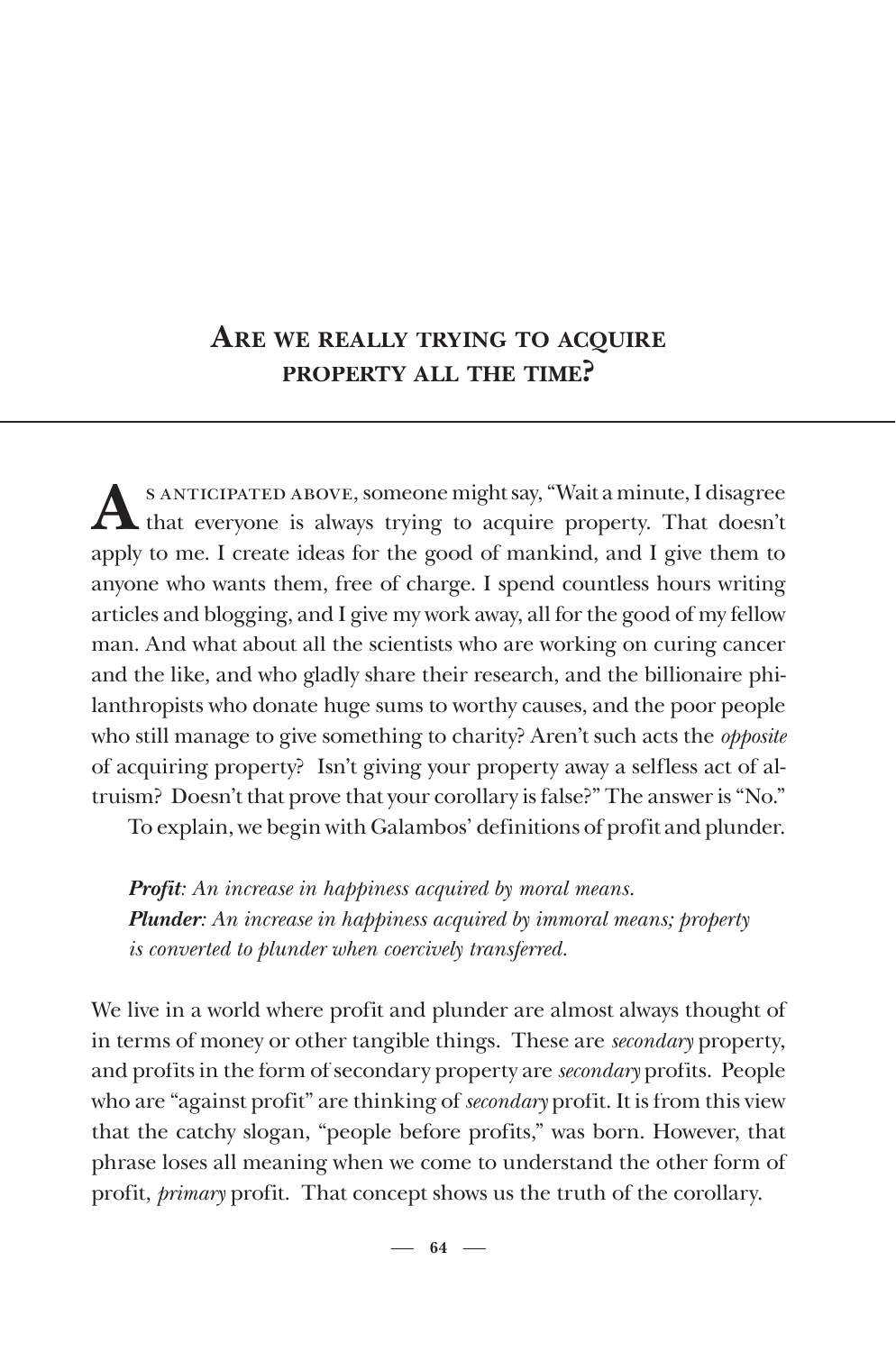### **PRIMARY PROFIT**

G ALAMBOS SAW THAT with *primary* property, which is intangible, we can have *primary* profit, which is also intangible.<sup>38</sup> This, in my view, is a brilliant insight, and has great utility in understanding human behavior. Primary profit consists of things like the satisfaction one feels when reaching a goal, the increase in self-esteem from having done something moral in the face of temptation to do otherwise, or from helping someone, or the improvement of one's professional or personal reputation. This book is being written mostly for primary profit. Practicing the Golden Rule usually produces primary profit. Some people are motivated almost entirely by the prospect of earning a primary profit.

Framing these human emotions as a form of profit to correspond with monetary profit makes it possible to compare the two and to consider the fact that we make exchanges between them. When I pay to download a movie even though a pirated version is available "free," I feel good about myself—a primary profit. I could watch the movie without paying and preserve my secondary property (money) but I choose to exchange that money for a primary profit measured in self-esteem. I also know that the "free" movie is not really free; the price I would pay to accept stolen property would be a reduction in my self-esteem—a primary loss. What's more, the stolen property in my possession would not be my property, because theft transfers control but not ownership. I would be

<sup>38</sup> It may be the same thing that Ludwig von Mises called "psychic profit*.*" *Human Action,* p. 289.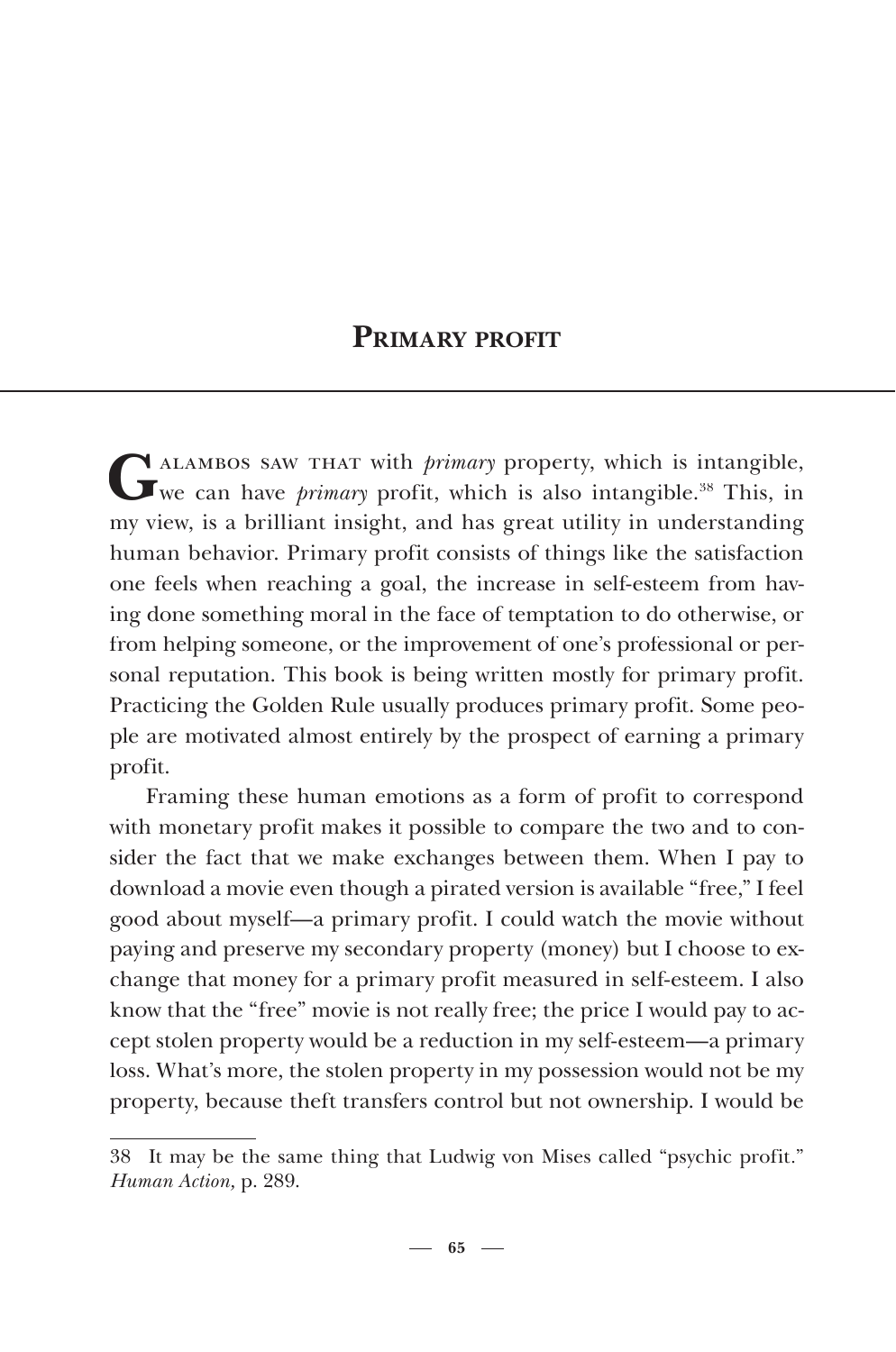holding plunder and, if found out, would suffer a primary loss in the form of damage to my reputation.

The concept of primary profit explains what we call altruism. Galambos pointed out that there are no "selfless" acts, and no such thing as altruism in that sense. He said that Ayn Rand had made this point so well in her book, *The Fountainhead,* that "it would be a waste of time to put that into this course other than to refer to it."39 All "altruistic" acts represent an attempt to earn a primary profit and increase one's primary property. Seen in this way, a donation of money to a charity, for example, is an exchange of secondary property for primary property in expectation of receiving a primary profit. The so-called "not-for-profit" organizations actually are *for* profit, but of the primary kind. Primary profit is a beautiful and useful concept.

All of us are pursuing happiness, and seeking to acquire property, all of the time. Both happiness and property come in different forms, and individuals ultimately pursue the kinds of property and profit they prefer. Galambos had an opinion about this that was shared by Mises. He believed that scientists and other producers of primary property are drawn to socialism out of the feeling that it is unfair that they, the ones with all the brains, and the ones doing really important things, make little money, while entrepreneurs engaged in mundane pursuits make millions. To Galambos and Mises this was envy, and Galambos referred his students to Mises' book, *The Anticapitalistic Mentality,* for more on the subject.

The point is that the relatively low-paid intellectual and the highpaid business executive are pursuing the same thing: *profit*. The difference is in the type of profit they've chosen to pursue, and in how their results are measured. If profits and wealth are measured only in terms of secondary property, as they typically are today, the businessman seems rich and the intellectual poor. But when the measurement is made in primary property the opposite may be true.

<sup>39</sup> SIAA, p. 276.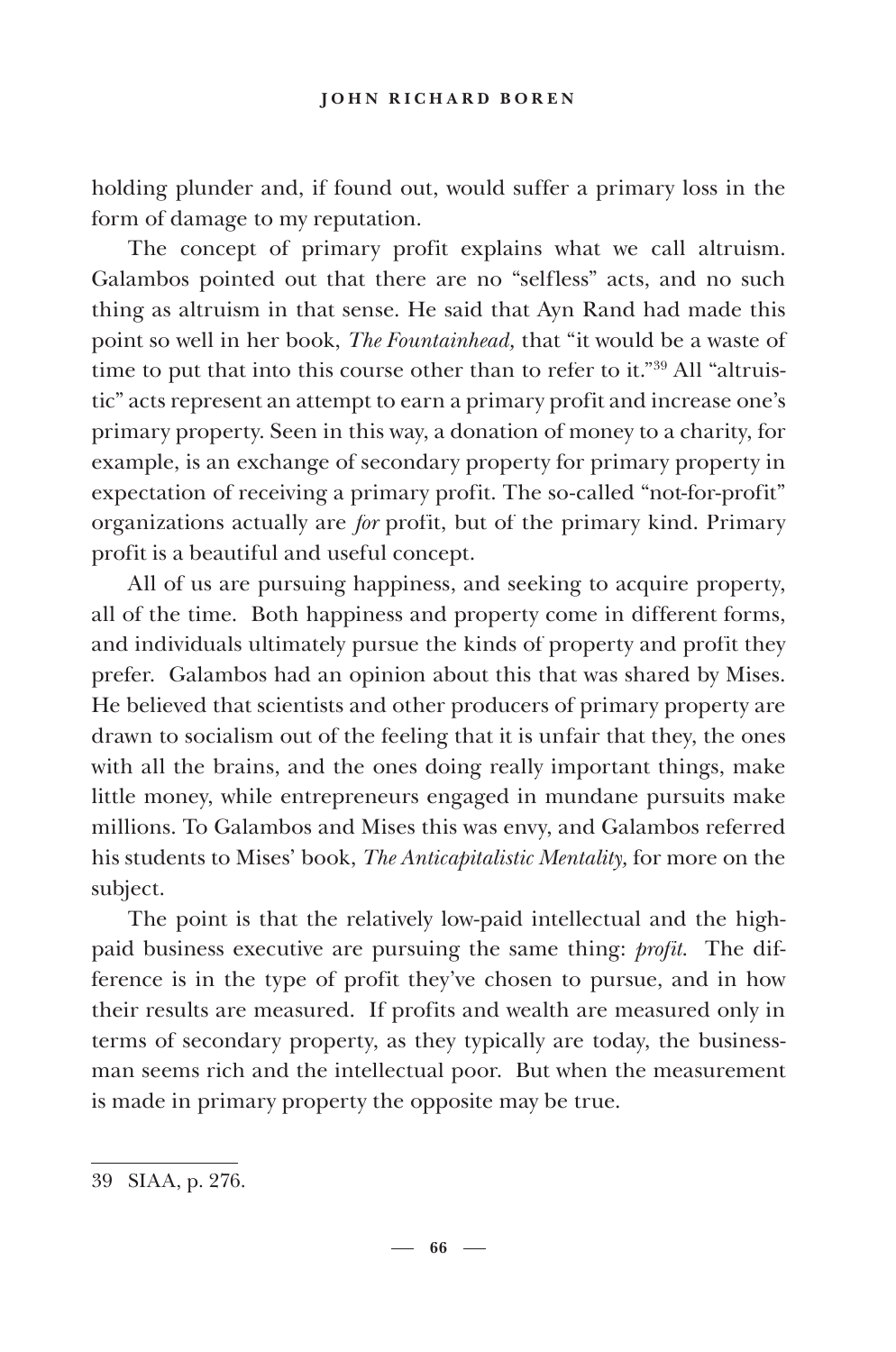#### **FOR INTELLECTUAL PROPERTY**

When a society teaches children the concepts of primary property, primary profit, and primary wealth, its later adults will have that as part of their world view. One of the positive effects will be a reduction or even elimination of the envy that can be triggered by disparities in secondary property. Rather than despising the very idea of profit as they sometimes do today, and perhaps favoring schemes to forcibly redistribute secondary property, the producers of primary property will embrace profit in its primary form. Having pursued happiness in their own way, they will see that they have accumulated primary wealth. For many of them, perhaps most, the satisfaction of doing this will be enough. Others will explore ways to use their primary wealth to earn secondary profits.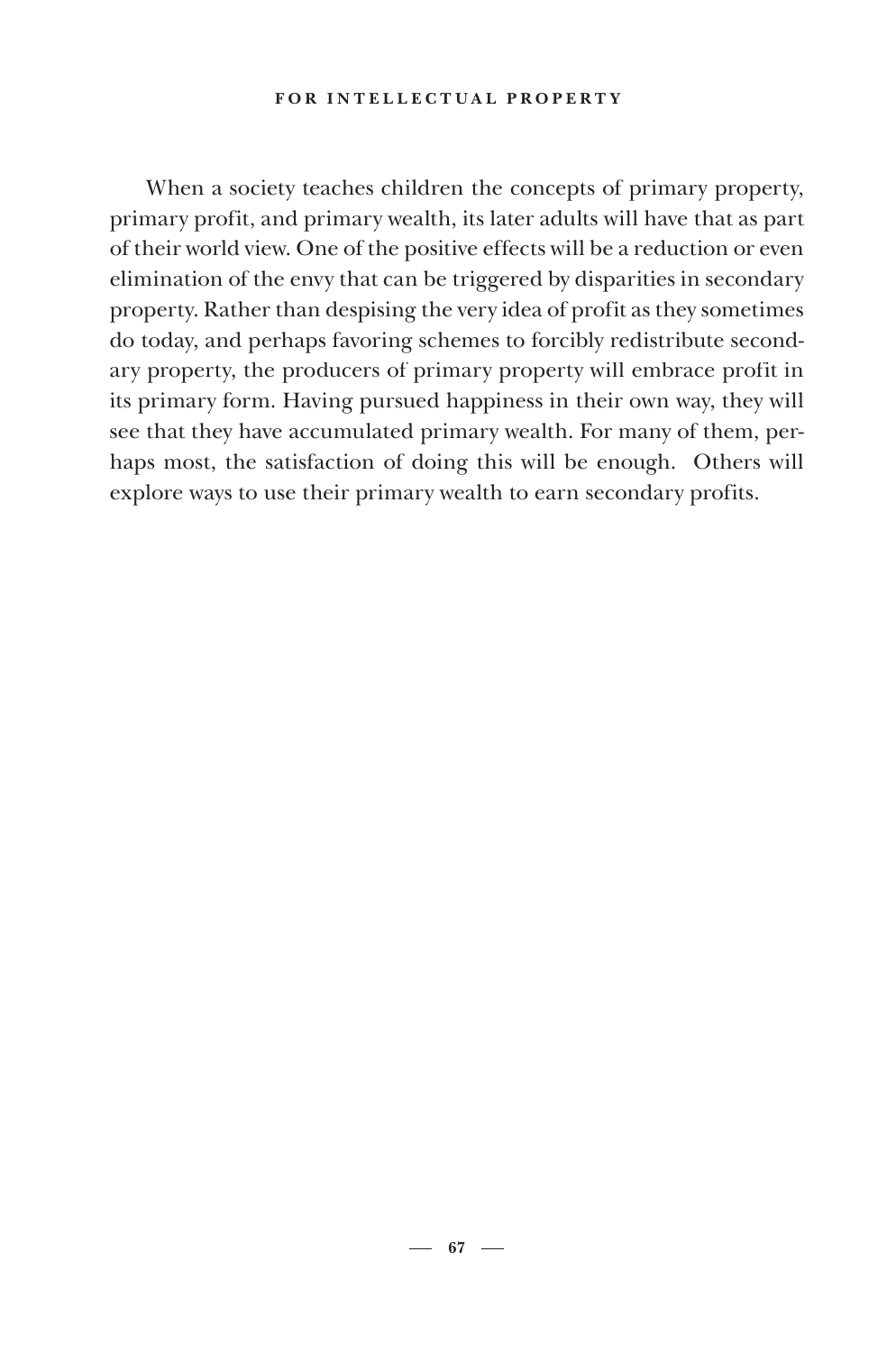## **PRIMARY CAPITAL**

**MPHEN PEOPLE SEEK and earn primary profits from their investment**  $\mathbf y$  of time and money in the process of formal education, or simply earn them from the experiences of their life, they accumulate primary wealth. This wealth can be used as *primary capital*. That capital can be invested to produce additional primary profits and, as noted, it can be used in the pursuit of secondary profits.

The production of secondary profits generally requires an investment of both primary and secondary capital. A person or entity that has accumulated primary capital and wishes to earn a secondary profit by, for example, licensing its use or directly manufacturing a product, will often need to attract secondary capital from licensees or investors. The surest way to attract such capital is to demonstrate that there is a large secondary profit potential and little or no risk of immediate competition. But if the primary capital becomes available to everyone without the permission of its owner via illicit "sharing" and becomes a "free good" subject to unrestricted use with no requirement to pay for it, its potential to produce secondary profits for the original primary and secondary investors will clearly be damaged or destroyed. It is ludicrous to contend that using someone's primary property without their permission does them no harm because "they still have the idea." The harm suffered by the primary and secondary investors can be both subjective and objective, and will be the basis for restitution.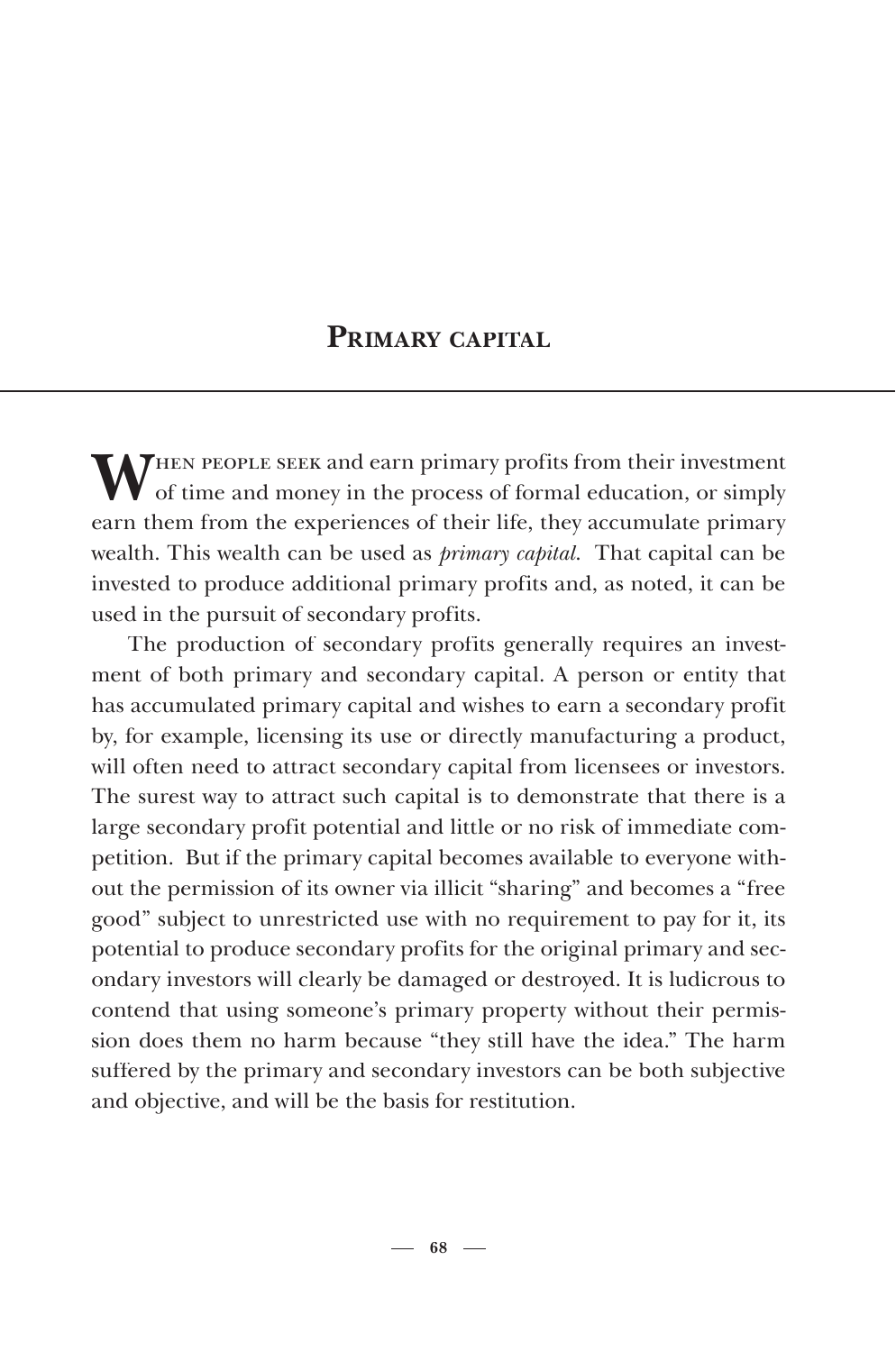## **OUR CHANGING PROPERTY PREFERENCES**

BECAUSE OF GALAMBOS we now know that every human action is an action in the pursuit of happiness. We are all doing it, all the time. We are all seeking to acquire property in its various forms, all the time. We are all trying to come out "ahead" in everything we do, whether it is a primary gain or a secondary one. This can now be considered a *fact*.

What has long been understood (as the concept of diminishing marginal utility) is that as our secondary property needs are met and our secondary wealth increases, further increases tend to motivate us less. When this happens, the appeal of primary property and primary profit becomes relatively greater. We may engage in musical or artistic activities, or pursue learning simply for the fun of it. Some people will seek primary profit by engaging in activities that increase self-esteem. As discussed above, this explains the philanthropic activities of not just the wealthy, but of everyone.

Note: those persons receiving property via philanthropy are not getting it "free." Property can never be acquired without cost, which can be tangible, intangible, or both. Once again, there is no such thing as a free lunch.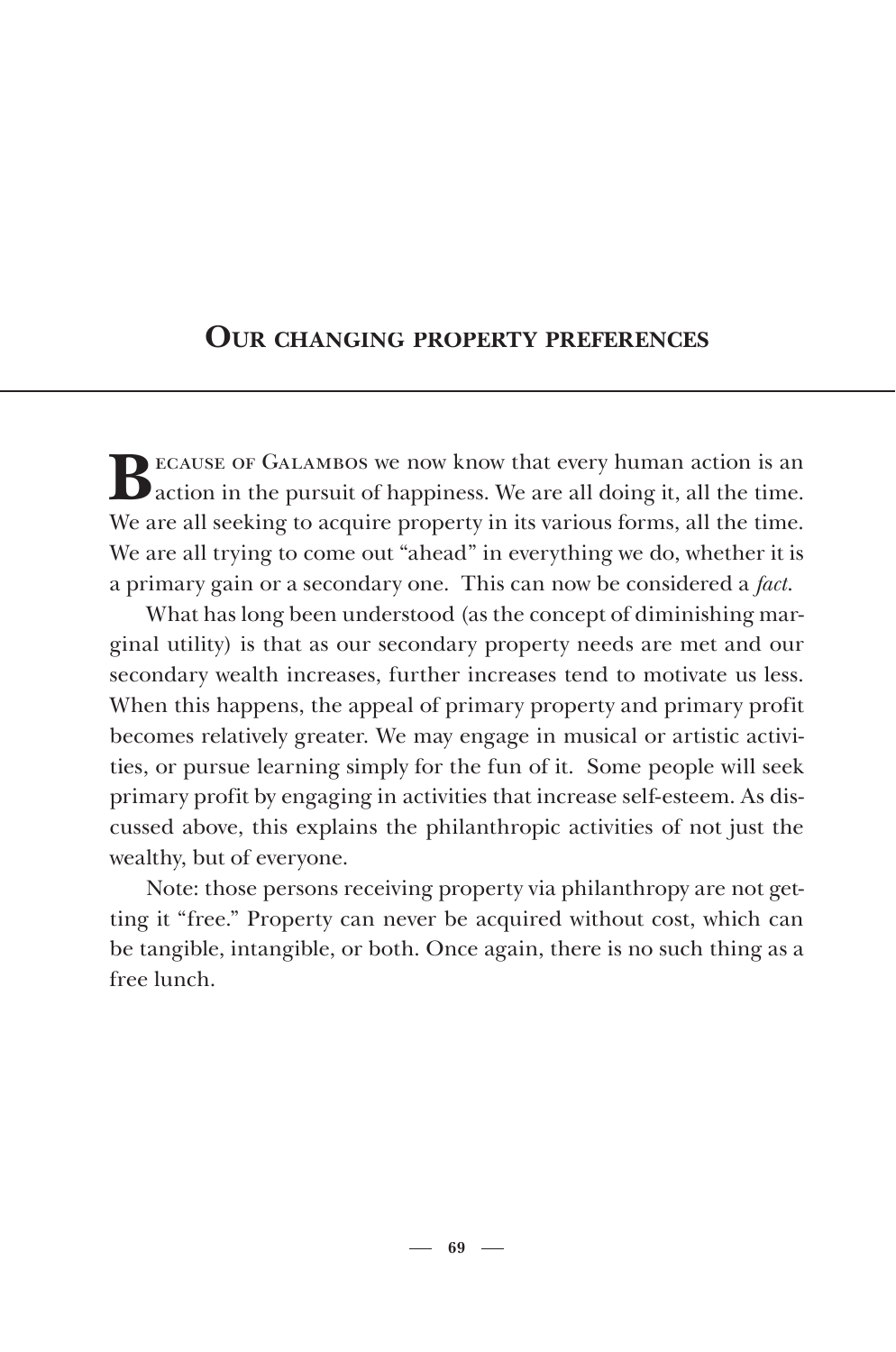## **THE PROBLEMS OF PROPERTY OWNERSHIP**

ALTHOUGH THERE ARE certain specific difficulties with the owner-<br>ship of ideas, *all* property has problems associated with its ownership. It is impossible to have property without risk of loss. Let's look at some property ownership problems, category by category.

*Primordial Property.* Life has the problem that it must be *kept* alive. It's quite an effort to sustain a human life. We perish rather easily in temperatures that are outside a very narrow range, and we have to be sheltered and clothed in most conditions. There are also the problems of ensuring a supply of potable water, enough calories to avoid starvation, and the correct array of nutrients required for health. There are illnesses and injury, and there are animals and other humans who might attack us. We must work to maintain the property we have in our lives. But finally, despite our best efforts, we die and our primordial property falls to zero.

*Secondary Property.* Our tangible possessions present us with innumerable challenges. Every possession is subject to the possibility of theft or of destruction by accident, natural disaster or malicious action. Most things can be damaged in normal use, and eventually everything wears out or becomes useless through obsolescence. The more secondary property one amasses, the more effort must be put into taking care of it. And if you acquire a lot of material things there are those who would criticize you for your success, and attack you for having "too much," even though you acquired it by moral means.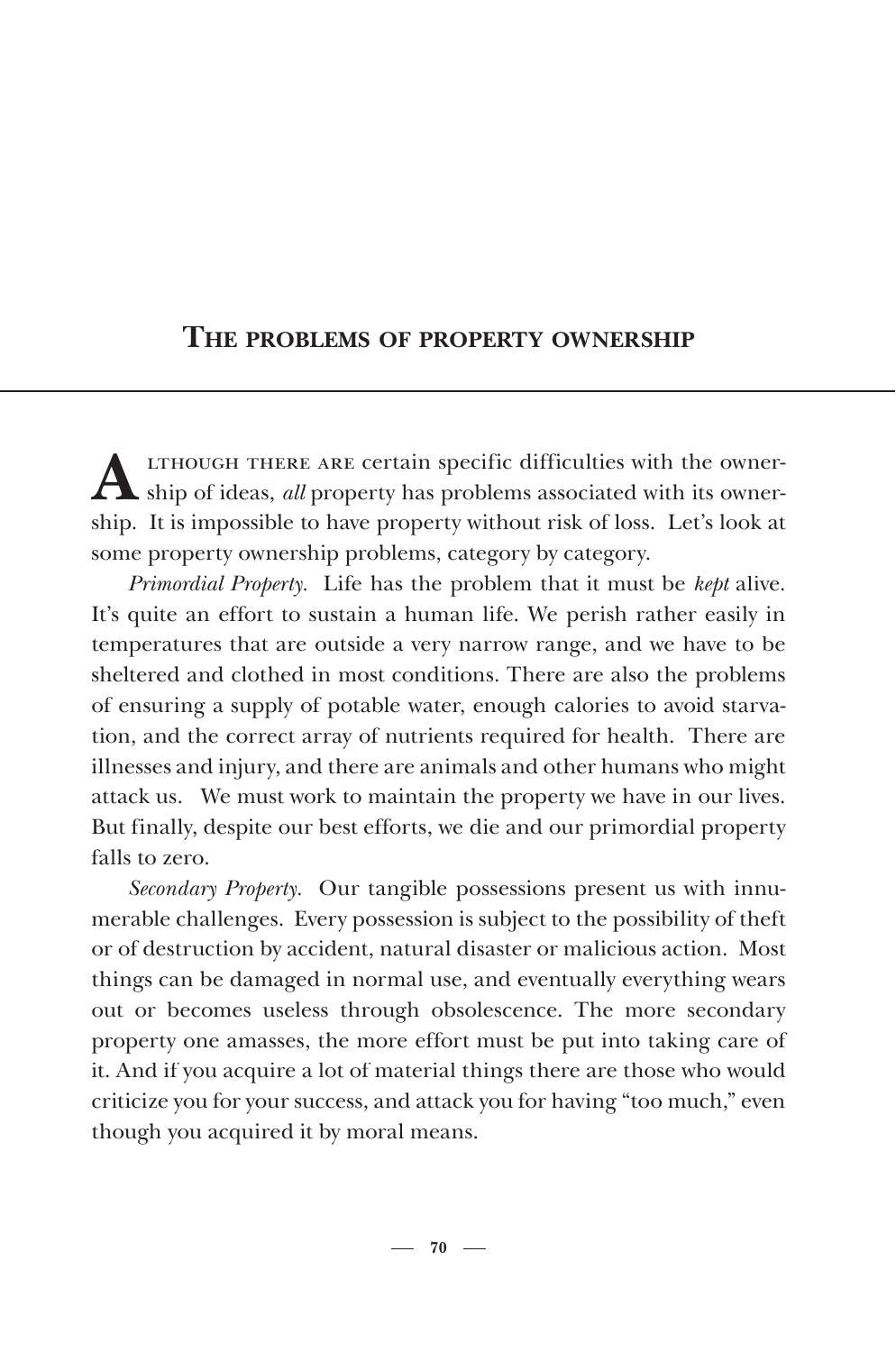Despite these problems and more, we are still eager to claim our lives and our tangible possessions as our private property. However, some societies have experimented with not treating them so. Those societies have failed, some spectacularly, with great loss of life and much suffering. Nevertheless, there remains a contingent that hasn't learned this lesson and still argues, if not for the outright abolition of private secondary property, then at least for its substantial redistribution by coercive means. It is well to remember that coercion is not limited to force, but can be by fraud, which may be used to "sell" various redistributionist social and economic policies by attempting to justify them as coming from the moral high ground. Every effort in this direction is an attempt to violate a law of nature and will fail, producing on net balance outcomes that are the opposite of those intended. Sometimes this is obvious, and sometimes we must look to Bastiat's identification of "that which is not seen."

*Primary Property.* In principle, this is the easiest property to care for. There is no required maintenance, and there are no physical problems. Ideas may lose utility over time, but they don't wear out in the conventional sense, and they can't be consumed. Ideas can be lost, but not destroyed. If lost, someone will inevitably discover them again, so the loss can be seen as a temporary setback at most. This is especially true in what we call modern civilization where the search for useful ideas is relentless.

Compared to other property, primary property seems to have few problems. However, there are three potentially significant ones, but they can be dealt with easily.

The first potential problem of owning primary property is what Galambos called "promiscuous disclosure." This means *non-contractual* disclosure. Promiscuous disclosure is analogous to giving control of one of your tangible possessions to someone without an explicit agreement as to its allowed use and their responsibility for taking care of it, or even proof that it's yours so that you can reclaim it without incident.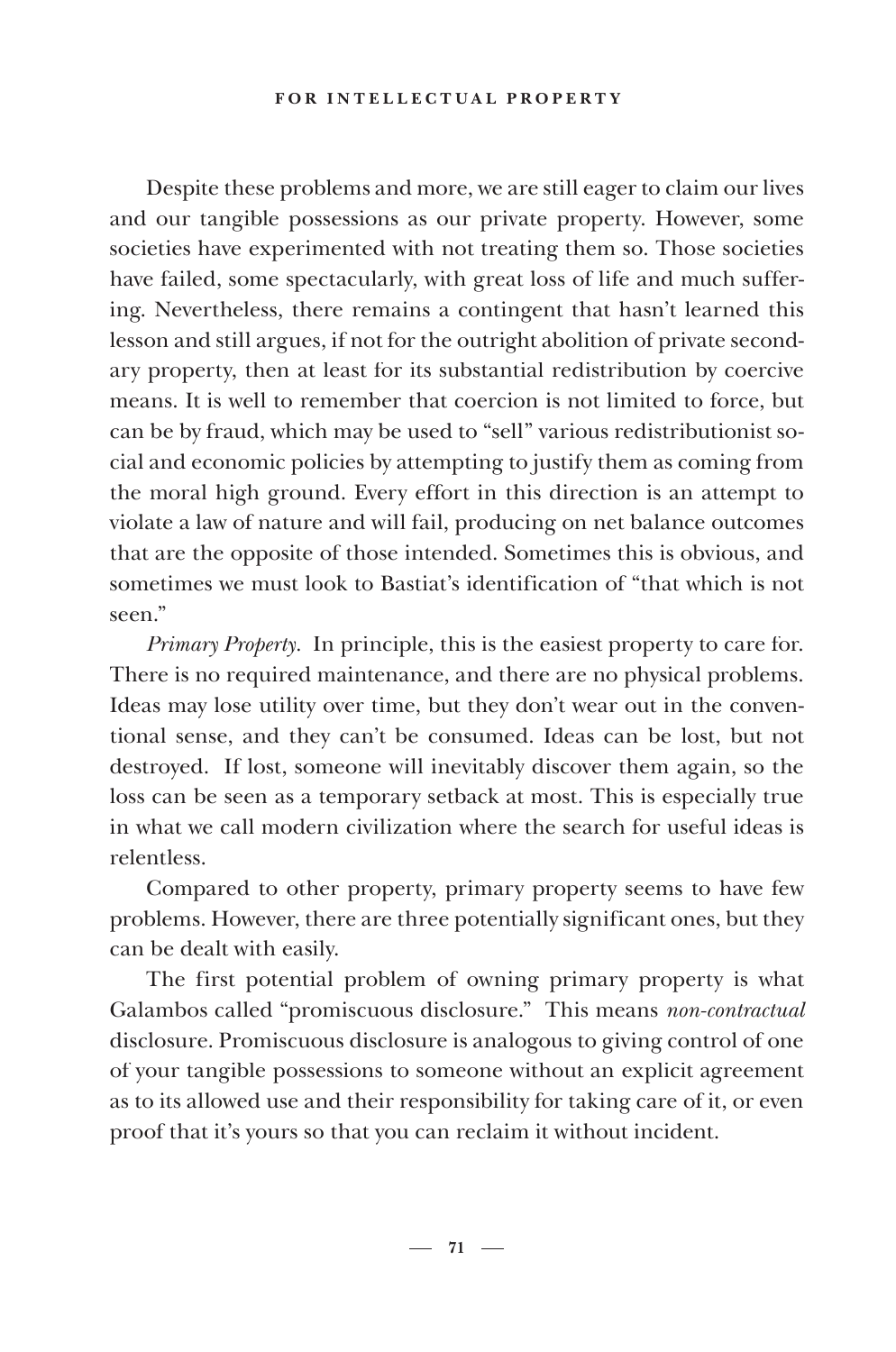Galambos cautioned students against making promiscuous disclosures of ideas from his courses. But sometimes, spurred by their desire to get a friend, relative, or business associate to attend, they answered questions such as, "What's it about?" or "Tell me what you are getting out of it," by disclosing a tidbit from the course that they found particularly interesting. But, by being out of context, this usually made it harder to get the person to attend. It is important to note that despite the fact that Galambos had his students' written agreement not to disclose, he didn't use that as a legal club. He only mentioned the practical aspect of disclosure being counterproductive as a marketing tool.

Innovators themselves are capable of making the blunder of promiscuous disclosure. One can envision a drunken inventor blabbing his secrets in a bar, with a sober competitor listening intently. Although most promiscuous disclosures happen less colorfully than that, when an innovator makes a non-contractual disclosure he has begun to lose control of his primary property. In the worst case, he totally loses control and the idea becomes generally known and without an apparent owner.

From a moral perspective, unless coercion was used to pry the idea loose from its owner, anyone receiving an idea through promiscuous disclosure is free to use it. However the recipient might see it as taking advantage of another person's error and choose not to use it, following the Golden Rule out of consideration for his own self-esteem and reputation, as when one returns a lost wallet to its owner. Realistically, almost all ideas are of such little importance and value that they can be disclosed without any precautions. But for those ideas believed by their innovator to have present or future commercial value, care should be taken to document their development and register them in a way that establishes independency and creates the basis for borders.

The second potential problem has to do with those borders, which, as Mr. Kinsella correctly observes, must be *visible.* As a patent attorney, Mr. Kinsella has experience in the creation of the very documentation that makes them so. The patent process, fatally flawed though it is, at least attempts to make borders visible by articulating the details of an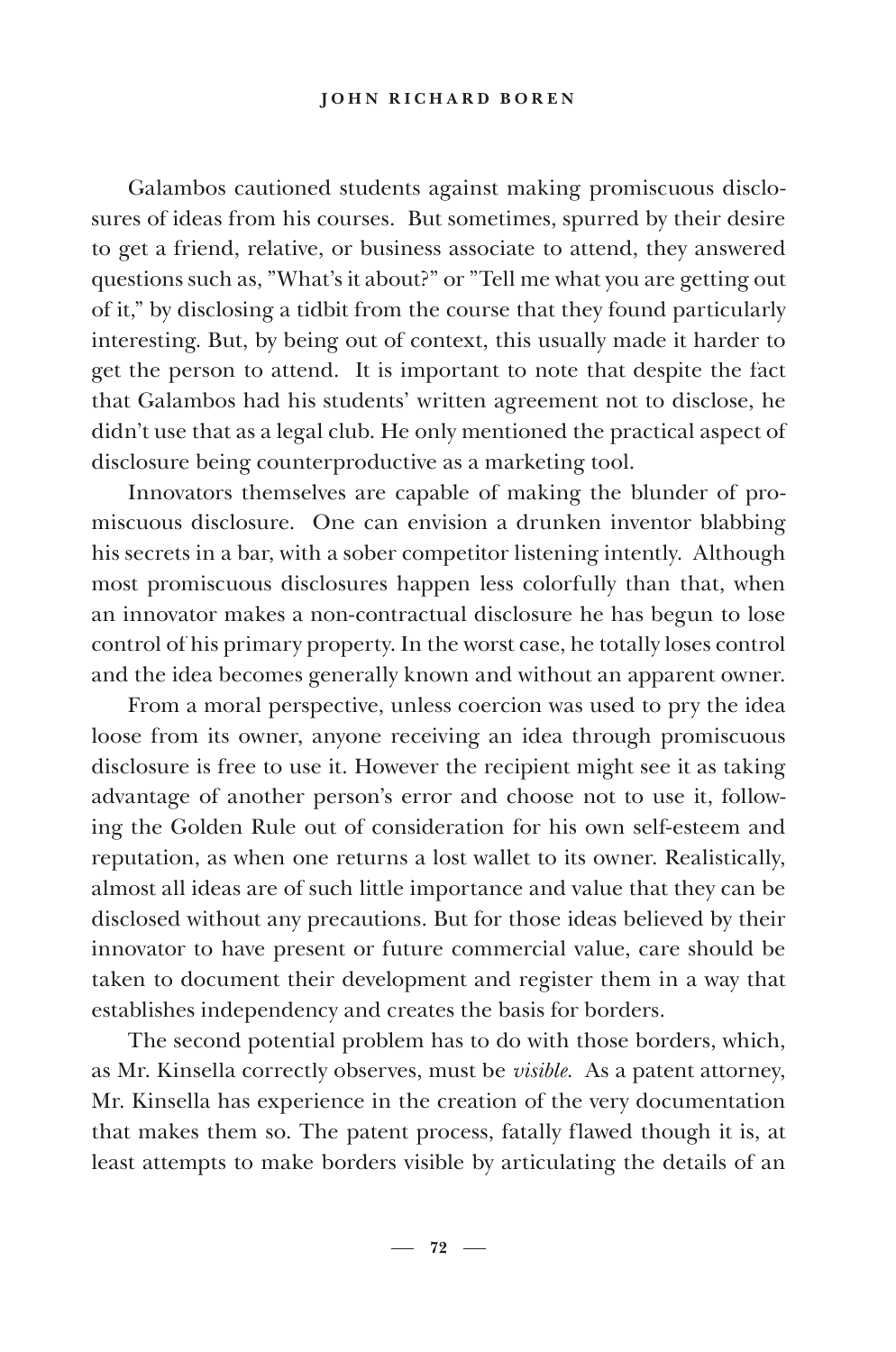invention and identifying the person who claims ownership. The same thing would be done in the state-free world envisioned by Galambos, except that unlike patents, the details would be disclosed only with the innovator's permission, such as in the course of selling licenses or proving independency. Mr. Kinsella would find plenty of opportunities to profit from his skill. In Course V-201, whose title is *"*The Nature and Protection of Primary Property*,"* Galambos went into substantial detail about how innovators would register their ideas with companies that provided registration services on a proprietary basis. In addition, printed notices or markings could make it clear that someone had claimed ownership. Ideas that are well-documented have good borders.

The third potential problem that comes with the ownership of primary property also applies to secondary property. It stems from what is known in physics as the principle of least action, but as applied to volition. This was alluded to above as the desire to pursue happiness with the least effort possible, and in the ideal (but impossible) case getting something for nothing. With humans, the least action may be to use coercion, in the form of force or fraud, to obtain control of tangible property or the use of an idea. Knowing that humans have this underlying motivation, the solution is to make it *unprofitable* to act on it. The restitution-based justice mechanism envisioned by Galambos would make immoral behavior such as stealing far less profitable than moral behavior. He posited that crime of all kinds would be so unprofitable that the number of incidences would approach zero.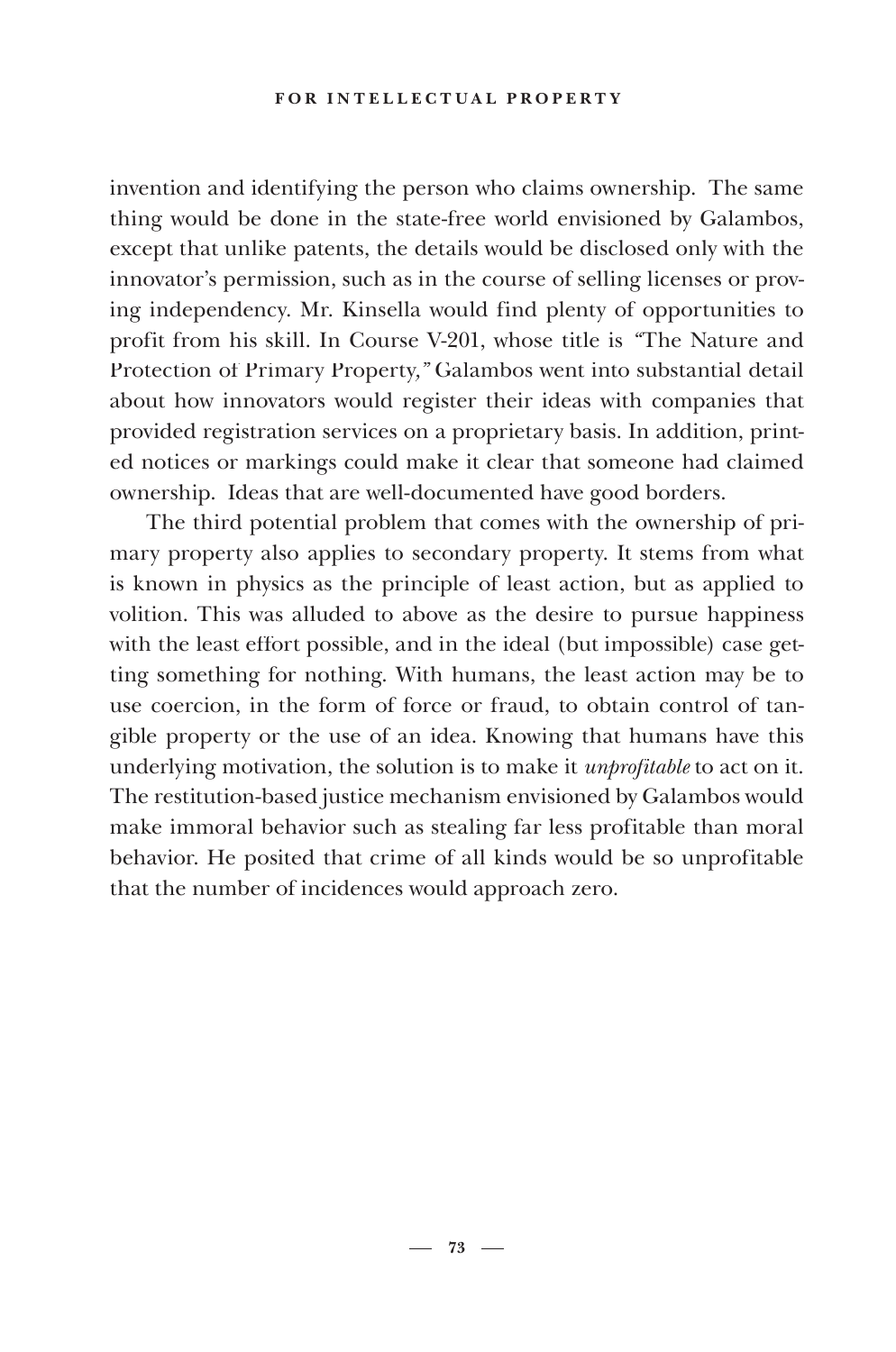## **RESOLVING CONFLICTS OVER PRIMARY PROPERTY**

THE RESOLUTION OF all disputes involving all forms of property begins with asking the question, "Whose property is it?" (Jay Snelson dubbed this question "the universal can opener.") In general, we will be able to provide the answer via various items of evidence. The property owner's wishes will then rule. But property borders for ideas may not always be clear, especially for less important and/or poorly documented ideas. If the question of their ownership is unanswered and the idea is minor, there is unlikely to be any conflict.

However, when the idea is a significant one, the border will usually be very clear. That is because from the outset the innovator himself knows that it is *his* idea and if the idea is a "big" one, he is unlikely to forget that he thought of it. If he cares about establishing his ownership he will register and document it. If it is not his idea, then by definition it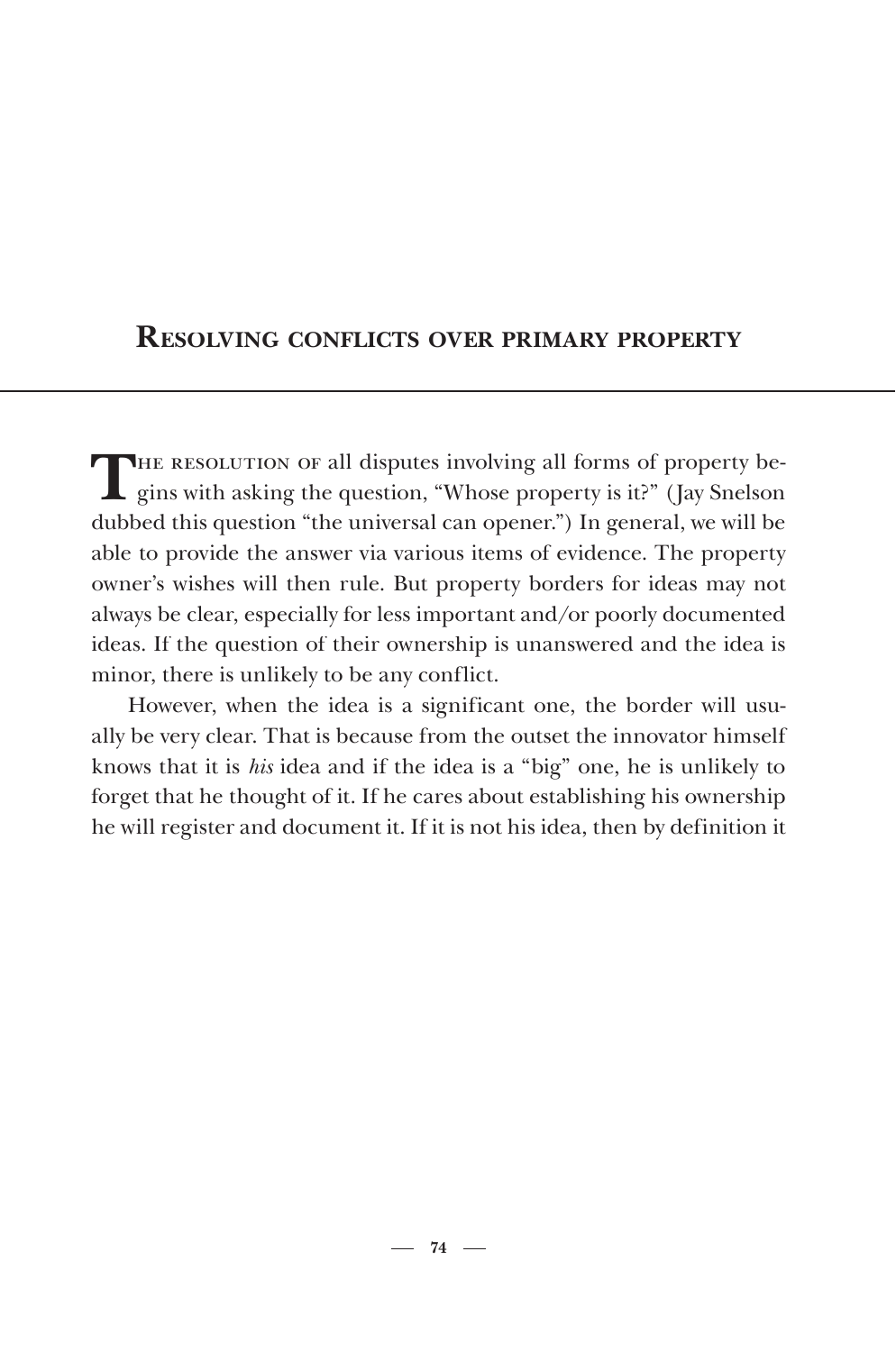is someone else's, and to claim otherwise or to use it without permission would make him a primary property thief. 40

Moral behavior requires that we determine whose property it is and the terms of use. This will not be hard because databases will contain this information. Nor will it be a frequent task. The duty of establishing ownership and securing the use of ideas will be that of product manufacturers and service providers, not consumers, with the cost built into the selling price.

When there are competing claims about the ownership of an idea and the conflict cannot be resolved by the parties, if the idea is important enough to pursue a resolution then the insurance and arbitration

<sup>40</sup> Murray Rothbard believed in intellectual property (IP), as can be seen in his opus, *Man, Economy, and State, The Scholar's Edition,* Ludwig von Mises Institute, 2004, pp. 745-750, under the heading, "Patents and Copyrights." However, problems begin when, on p. 11, he introduces the concept that one of the factors of production is the "technological idea" (clearly IP) that is turned into part of a "plan" (clearly IP) that becomes a "recipe" (clearly IP). He goes on to say that once the recipe is learned it doesn't have to be learned again, and becomes "an *unlimited* factor of production*"* that "never wears out or needs to be economized by human action." True enough: ideas don't wear out and can be used by an unlimited number of people. But then, perhaps without realizing it, he makes a giant leap. He says, "[The recipe] becomes a general condition of human welfare in the same way as air." However, he neglects to tell us by what means the recipe goes from being someone's property to being a free good. How does the idea make the transition from being protected by contract, which was Rothbard's concept of protection, to becoming free like air? I don't think that Rothbard knew, and quite possibly never focused on it. But surely he wouldn't have approved of theft as a legitimate mechanism. (Rothbard's mentor Mises addressed the issue in the same way in *Human Action*, p. 661. If either of them answered the question elsewhere—or if anyone else has—I would appreciate being told.) Fortunately, Galambos gave us a workable answer, much of which is described here.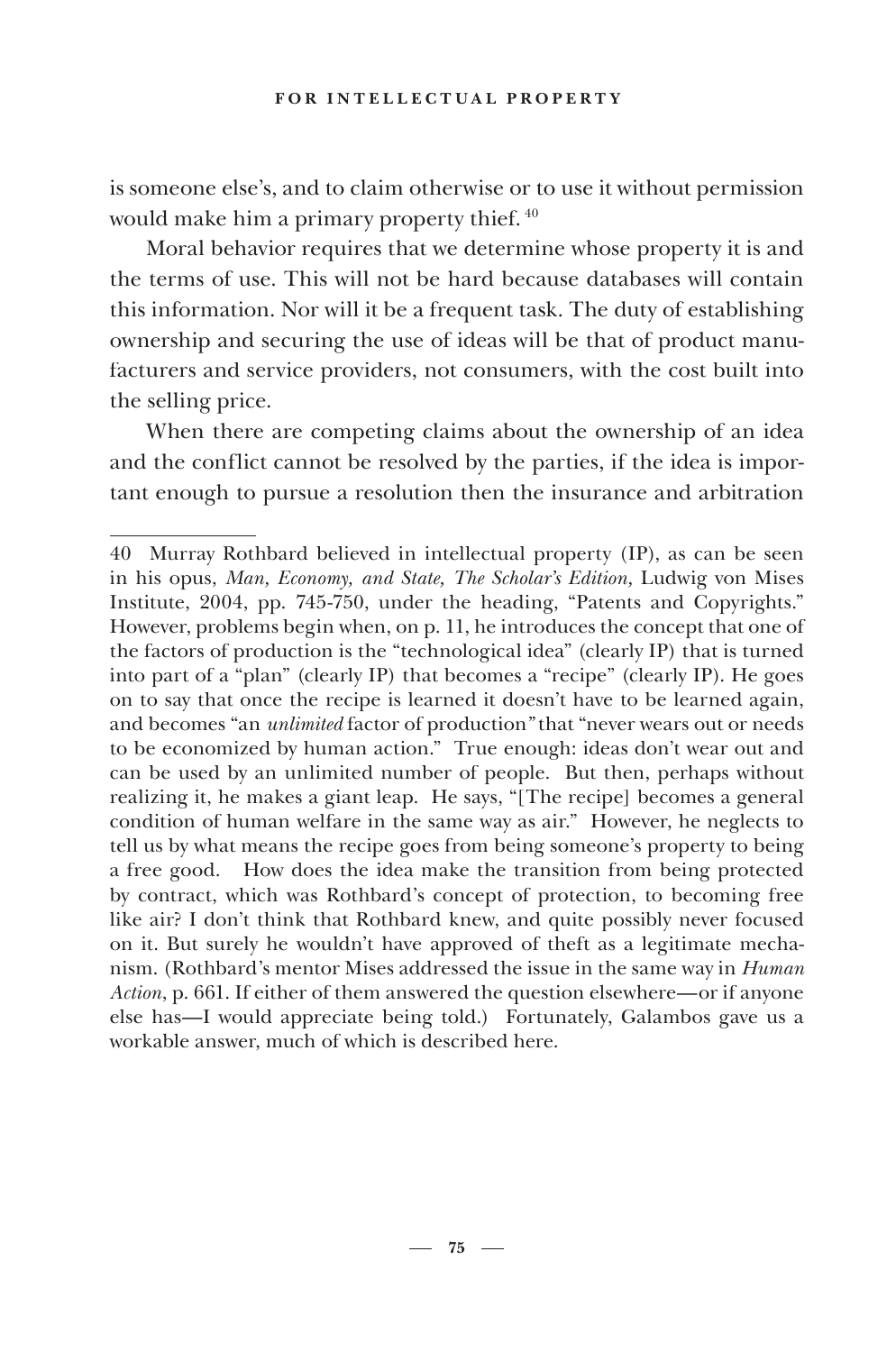mechanisms can be brought to bear. Insurers and arbitrators and their agents will do detective work and employ various tests for independency of discovery or creation. So-called "reverse engineering" would not be an independent creation, but theft.<sup>41</sup>

In Galambos' view, each bona fide independent innovator has the same ownership rights to the innovation as the first innovator. This position was shared by Lysander Spooner<sup>42</sup> and Murray Rothbard.<sup>43</sup> Without a state, no monopoly rights are awarded as they are today with patents. There is no special status accorded to the person who first had the idea other than what we might call "bragging rights." Although a competitive advantage would probably accrue to whoever was first with a marketable innovation, that advantage would not be protected against competition from a later independent innovator. (Galambos remarked lightheartedly that as a high school student he was quite excited to have discovered a mathematical principle, only to learn that it already had a name—the binomial theorem—and had been discovered by Isaac Newton more than 250 years earlier.)

The fact that all independent innovators have equal standing eliminates one of Kinsella's biggest concerns. He fears the consequences of an innovator owning an idea in perpetuity and controlling the use and further development of that idea, to be succeeded by generations of heirs who had nothing to do with the innovation. Quoting Kinsella, "No one

<sup>41</sup> In Course V-201 Galambos suggested nine tests of independency to determine the legitimacy of claims. And now in today's Internet world anyone can create a secure historical record of his work by keeping automatic backups via such services as Carbonite. A real innovator will be able to document the lineage of his innovation, whereas a copycat will not. Backups could be designed to be unalterable, with no deletions or backdating possible, thereby preserving every step of an innovator's journey. This would provide a strong defense against false claims of independency, as dishonest claimants would not be able to produce such a record.

<sup>42</sup> Lysander Spooner, *The Law of Intellectual Property,* pp. 68-69*.* (See Bibliography.)

<sup>43</sup> Murray N. Rothbard, *Man, Economy, and State,* Ludwig von Mises Institute, Scholar's Edition, 2009*,* p. 748.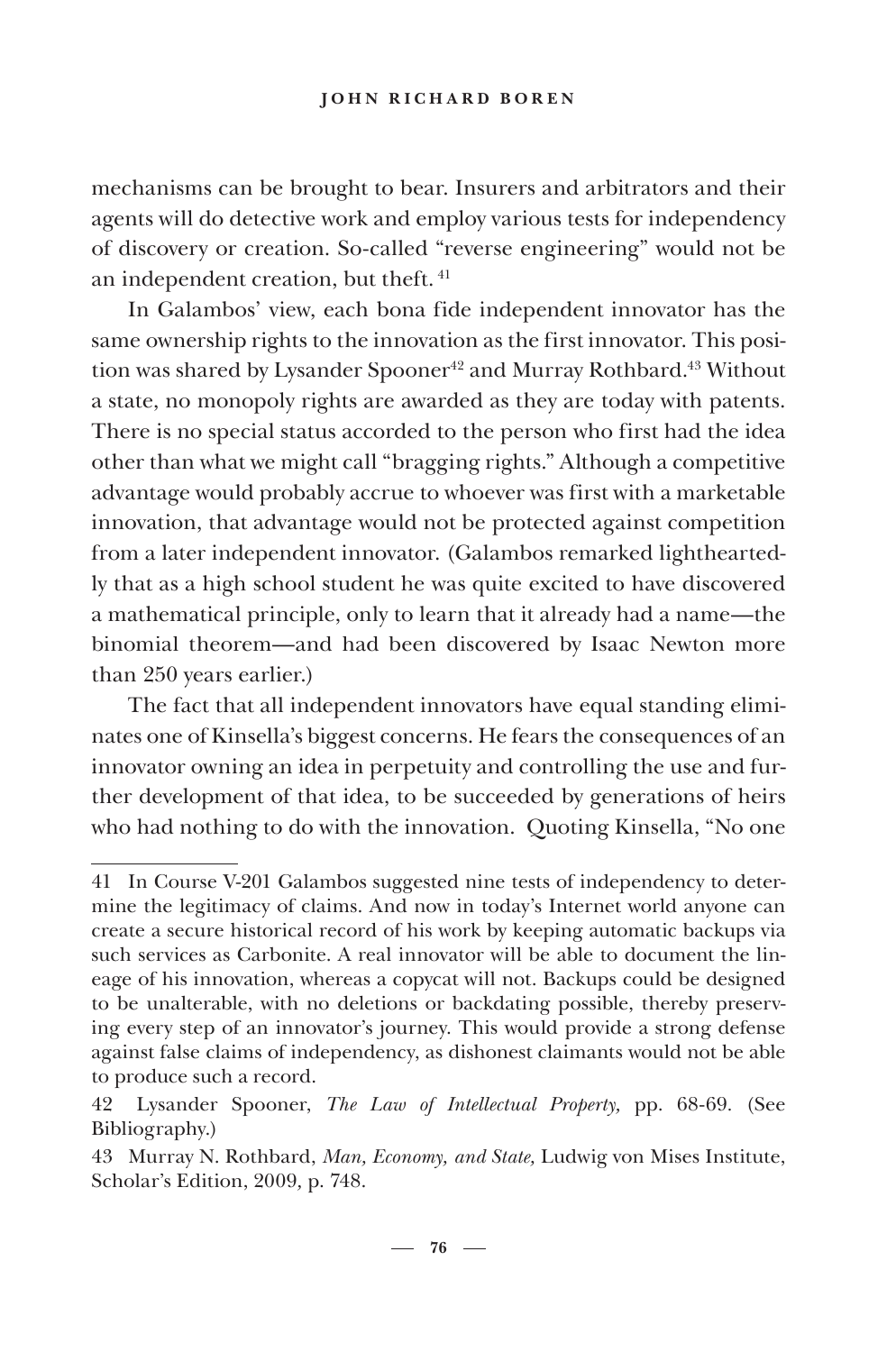#### **FOR INTELLECTUAL PROPERTY**

would be able to manufacture—or even use—a light bulb without getting permission from Edison's heirs."44 Galambos' idea of giving equal status to independent innovators, inherent in his definition of property, makes this a non-problem. In the worst possible case, society simply has to wait for the independent innovation of the same thing or something equivalent or even better. No one has a right to "have it now," or a right to have it at all, let alone a right to steal it, regardless of the "social benefit." Arguments to the contrary smack of an entitlement mentality.

If we have to wait, market mechanisms will ensure that it won't be for long. Ideas are only valuable because they fill some perceived need. The greater the need, the more people will be trying to meet it, and the sooner the solution will occur to another innovator. Perhaps that innovator will have an even better idea, thereby damaging or even destroying the value of its predecessor. As it happened, Thomas Edison's competitor, Nikola Tesla, not only had a competing light source (fluorescent) but a competing and ultimately victorious system of power delivery—alternating current. This sort of thing has occurred over and over again. Matt Ridley makes a convincing case that it is in fact the norm, noting, as just one of many examples, that at least 23 people invented versions of the incandescent bulb before Edison. Sole possession of an innovation for which there is no substitute is likely to be fleeting.45 More will be said about this in the Appendix, to include the role of Edison's and other innovators' heirs.

In an environment where technological and scientific development is proceeding at a rapid rate, and where there is no state and therefore no coercively-enforced patents, the feared monopolies charging "outrageous" prices will be short-lived. And when they come into existence the surest way for the enterprise to survive is to maximize profits, which almost always comes from low prices, high volume, and continued innovation.

<sup>44</sup> The "use" claim is silly. Few light bulbs would be sold without the right to use them freely, and the impracticality and virtual impossibility of anyone tracking such use is obvious.

<sup>45</sup> Matt Ridley*, The Evolution of Everything*, HarperCollins Publishers, 2015, page. 119.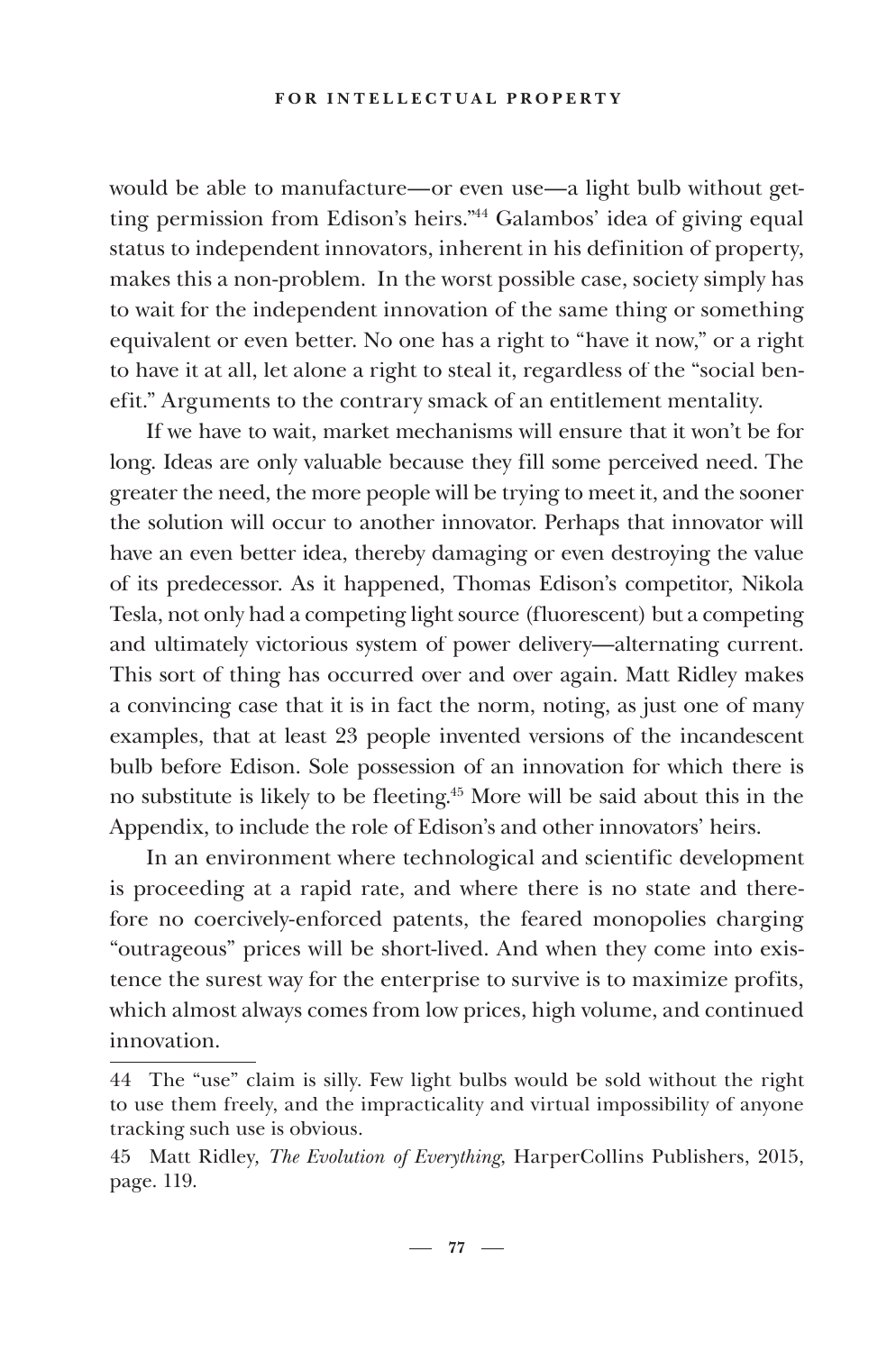## **AN UNAPPRECIATED VIRTUE OF PRIMARY PROPERTY**

UNLIKE A CAR, a chair, a piece of pie, or any secondary property, the use of the same primary property can be sold to multiple users who can *use it simultaneously.* This is a benefit to both innovators and users. The innovator can spread his development costs over many sales, thereby allowing him to make use of the idea available at an affordable but still profitable market price. His rational goal is to maximize his profit, and that is usually accomplished by selling things in large numbers. It is seldom, if ever, accomplished by selling just a few things at a high price when the demand is for many examples of the item. (Many of us remember the hardwired "car phones" that only the wealthy could afford. Now there are literally billions of handheld and vastly more capable devices that are affordable for almost everyone.)

It is a fallacy that protecting the ownership of primary property by the means described here will choke off production of useful things. Rather, it will lead to increased production because innovators, entrepreneurs, and investors, incentivized by the prospect of earning primary and secondary profits, will know that the market value of their property will not be destroyed by theft. Therefore, they will not be deterred from innovating in the first place, nor will they have to build an estimate of the theft risk into the selling price of their innovation, thus enabling a lower price to the purchaser. Additionally, the knowledge that an independent innovation of the idea, or of a substitute idea, might come into the market tomorrow, gives them an incentive to keep the price low and continue to innovate. In any event, unless we want a society where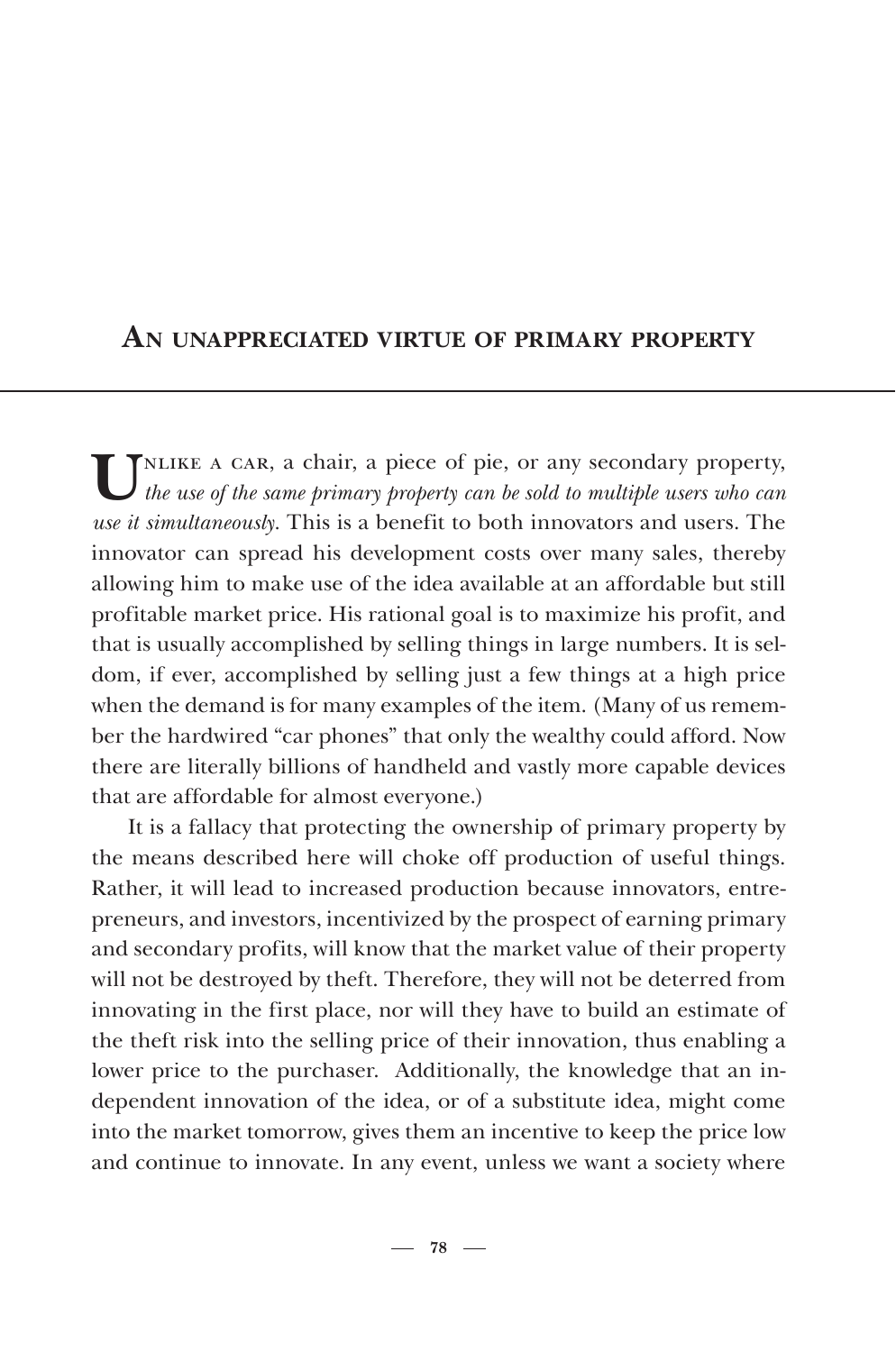stealing is approved as a way of acquiring property, we have to live with the outcome of accepting the ownership of ideas, and allowing the market to set the price of their use.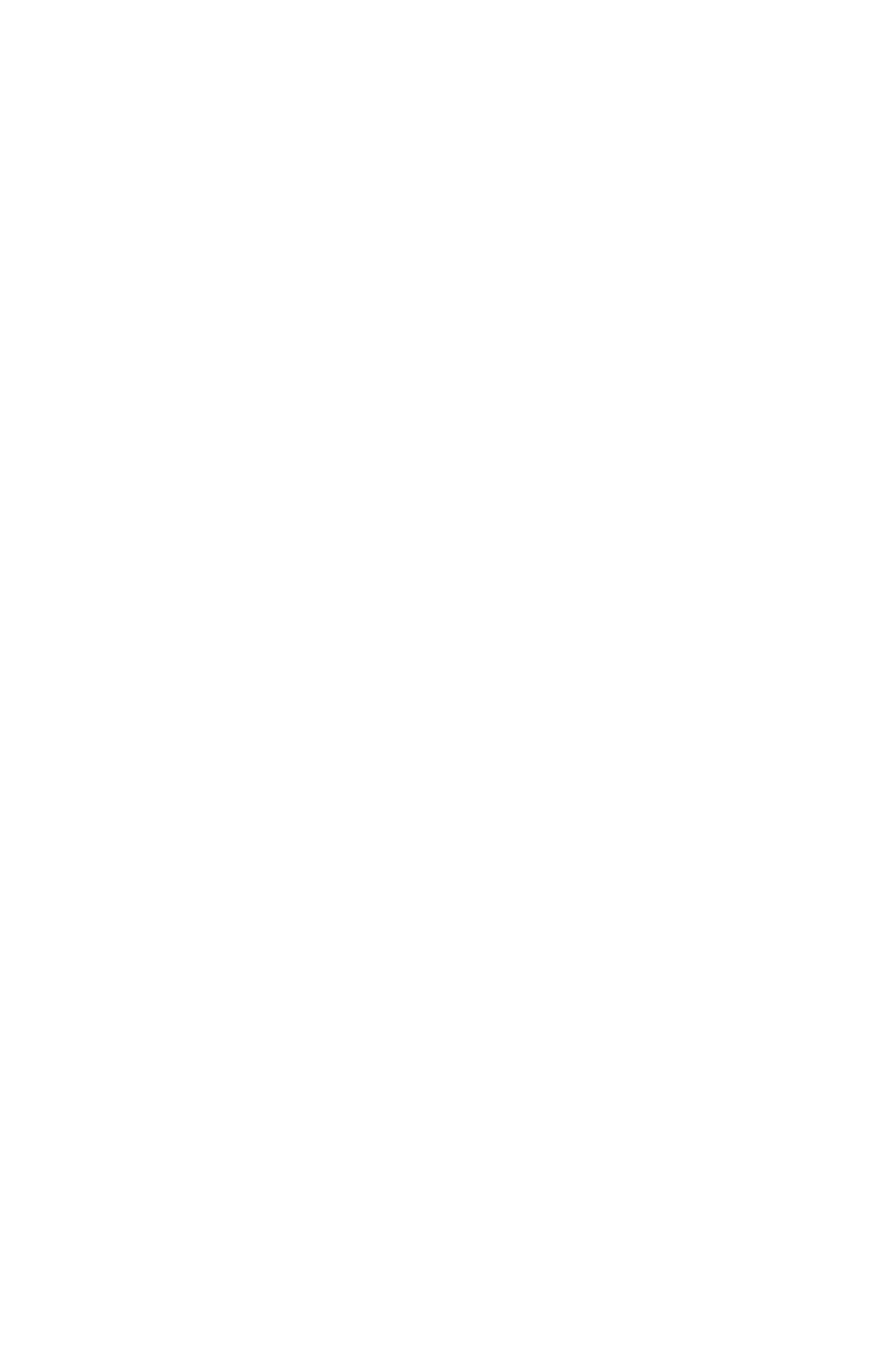# **CONCLUSION**

I DEAS ARE PROPERTY, and should be treated as Kinsella's argument to deny this fails because DEAS ARE PROPERTY, and should be treated as such.

- It attempts to violate human nature.
- Something need not be scarce to be property.
- Even if scarcity were required, the ideas that matter *are* scarce.
- Ideas can be homesteaded and justly owned by more than one person.
- Ideas can have visible borders.
- Treating ideas differently from other property violates Occam's razor.
- Protecting one's ideas does not unethically control the property of others.
- Using ideas without permission is not always harmless.
- Using ideas against the owner's wishes violates the Golden Rule.
- The ownership of ideas by innovators will not choke off civilization's growth.

Galambos' argument succeeds because

- It is human nature to treat ideas as property.
- Ideas meet Kinsella's own criteria for treatment as property.
- His definition of property conforms to Occam's razor.

 $-81 -$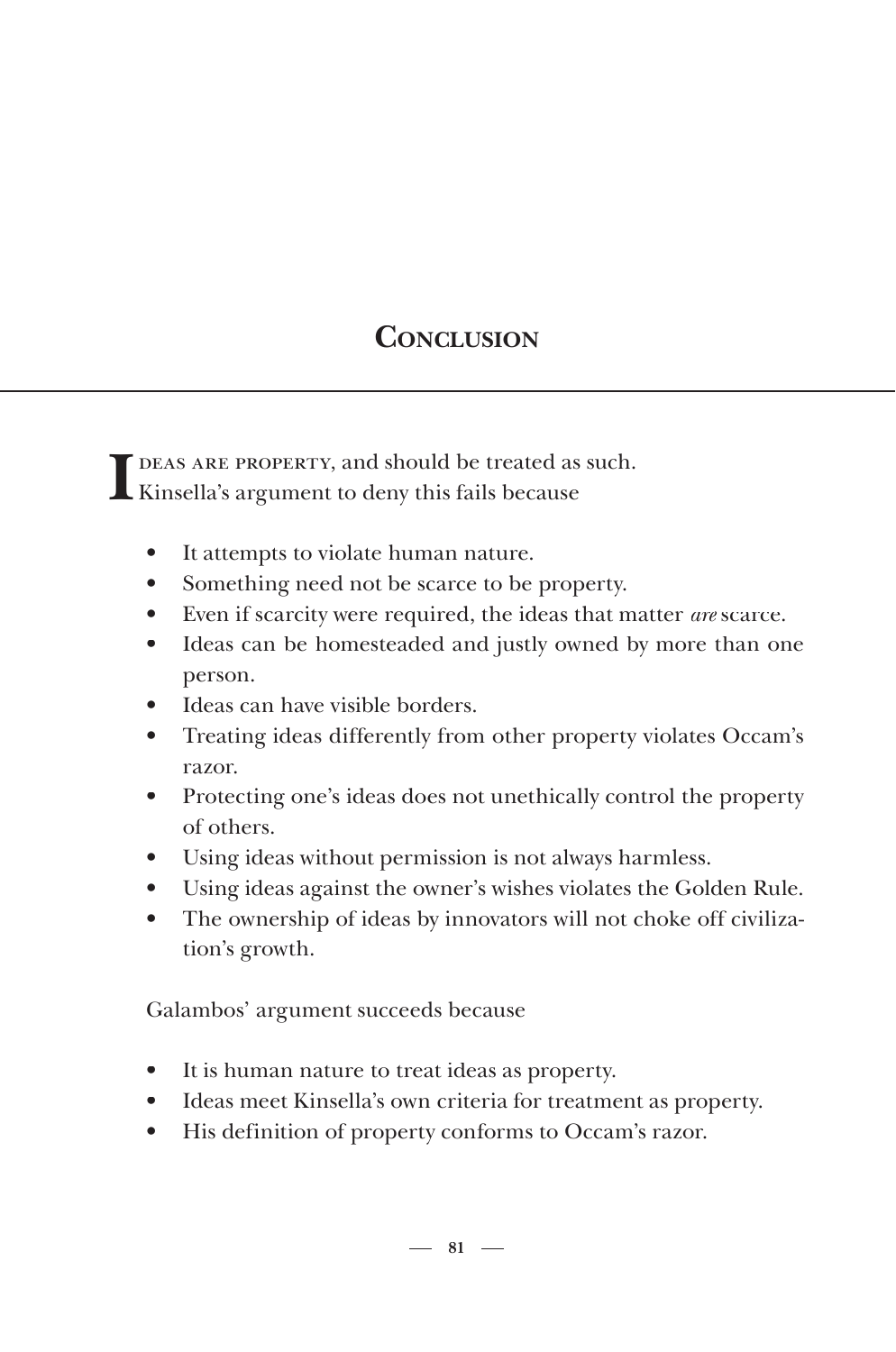- Ideas are automatically owned in perpetuity.
- Protecting ideas is beneficial to both the individual and society.
- Not protecting ideas can harm both the individual and society.
- Respecting property in ideas is consistent with the Golden Rule.
- Keeping track of ideas will not be costly or cumbersome.

Although the first edition of this book was shorter and less robust than what you are reading here, the counter-arguments to Kinsella and the Galambosian principles I have presented are largely the same. Together with the added empirical evidence they represent an existential threat to Kinsella's position, in which he is heavily invested as an author and lecturer.

When the first edition was published on the website of The Voluntaryist, Mr. Kinsella quickly posted the first comment: "It staggers the mind that a libertarian site would publish this complete and utter nonsense. Wow." This was a disappointing reaction from a supposed intellectual, appearing to be a preemptive strike in an attempt to dissuade others from reading—let alone re-publishing—something that challenged his opinion.

Rather than providing facts and reasoned argument to show why it was "nonsense"—or why *even one* of its points was wrong—in a series of comments Kinsella simply labeled them "stupid arguments" which he claimed to have "already rebutted" and "debunked." He doesn't tell us where, and in whose opinion, he succeeded in this. In my view, it is his arguments in *Against Intellectual Property* which have been rebutted and debunked. He went on to label me a "well-intentioned half-wit." Here I'll agree in part: I am well-intentioned.

Kinsella dealt with Galambos by saying that his ideas are "as bad as naziism [sic], fascism, taxation, Georgism, the drug war," are "evil stuff," "completely unlibertarian," and "would lead to human genocide." To him, "Galambos had no interesting ideas that I can see. He was a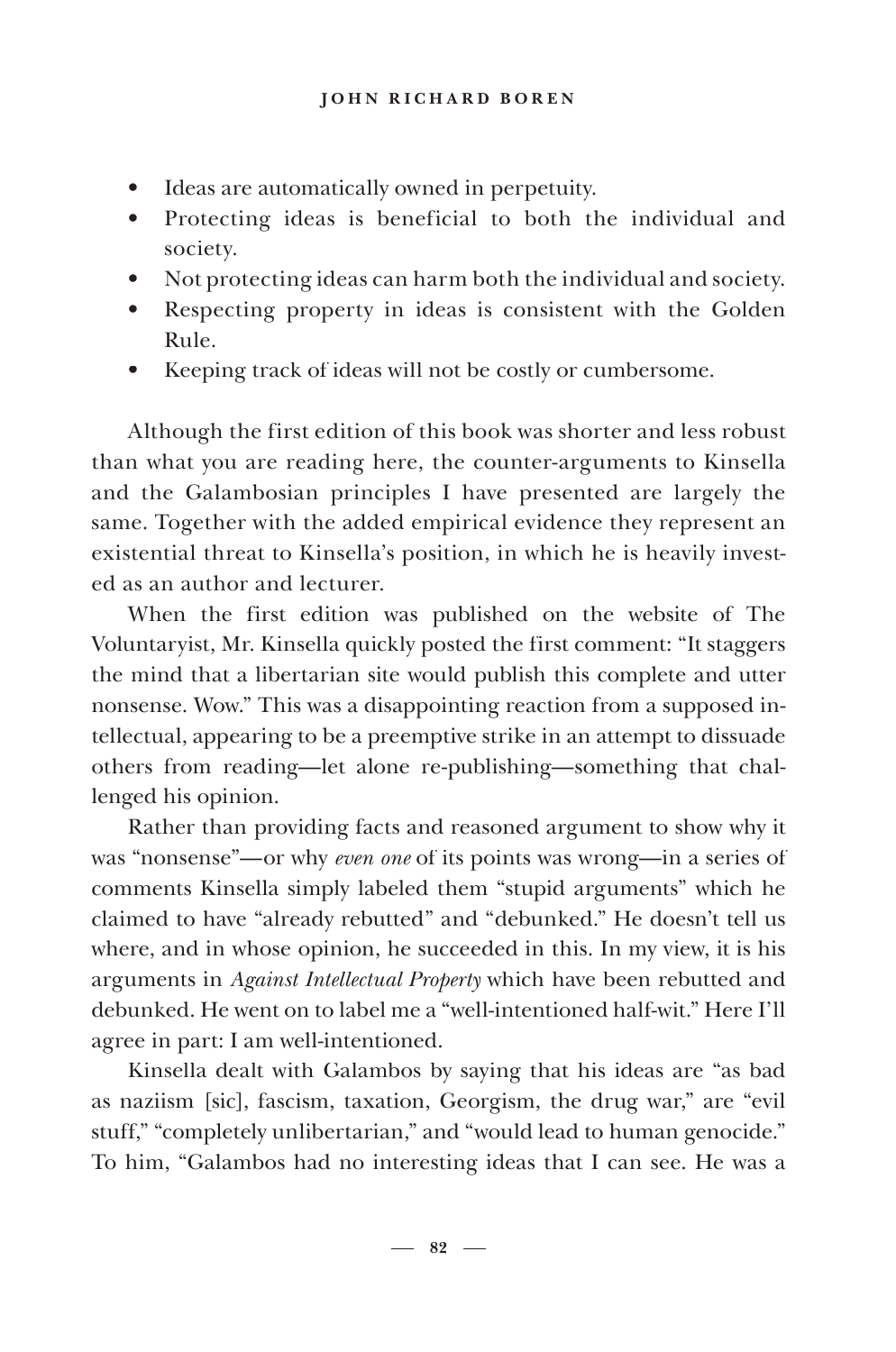complete nutcase." (Apparently he forgot about his praise for Galambos' Course  $V-76.$ )<sup>46</sup>

He ignores or doesn't understand the fact that any decision to use Galambos' ideas would be entirely *voluntary*, their operation is inherently *coercion-free,* and people can *stop using or modify them* if they don't like the results. And surely they would do that if any of Kinsella's predicted consequences came to pass.

I find Mr. Kinsella's pronouncements to be baffling, and the ad hominem attacks unworthy of a supposed intellectual leader. The most charitable conclusion I can come to is that he still does not know what Galambos' ideas are. We cannot be blamed for what we don't know unless our ignorance is willful. This book should remove all doubt as to what Galambos proposed, but if uncertainty remains I'll do my best to explain it further on request.

My claim is not that those ideas are perfect (although I think they're close), but that implementing them would make things better than they are now—significantly better. I don't know of any proposals that are superior.

Ideas, especially those claimed to be good and important, as Galambos said his were, should be challenged and tested. If after reading this book Mr. Kinsella or anyone still believes that ideas shouldn't be treated as property and that a society based on Galambosian principles would suffer net negative consequences, I ask them to make explicit, step-by-step predictions of the specific things that would happen—a chain of events—which would result in a bad outcome for society. Real world examples would be even better. It's not enough to simply assert that Galambos' ideas will produce disastrous consequences. Intellectual

<sup>46</sup> The original version of this book from June, 2015, and all comments, are archived at http://voluntaryist.com/property/boren\_ip.html#.VlpJPcaFOHs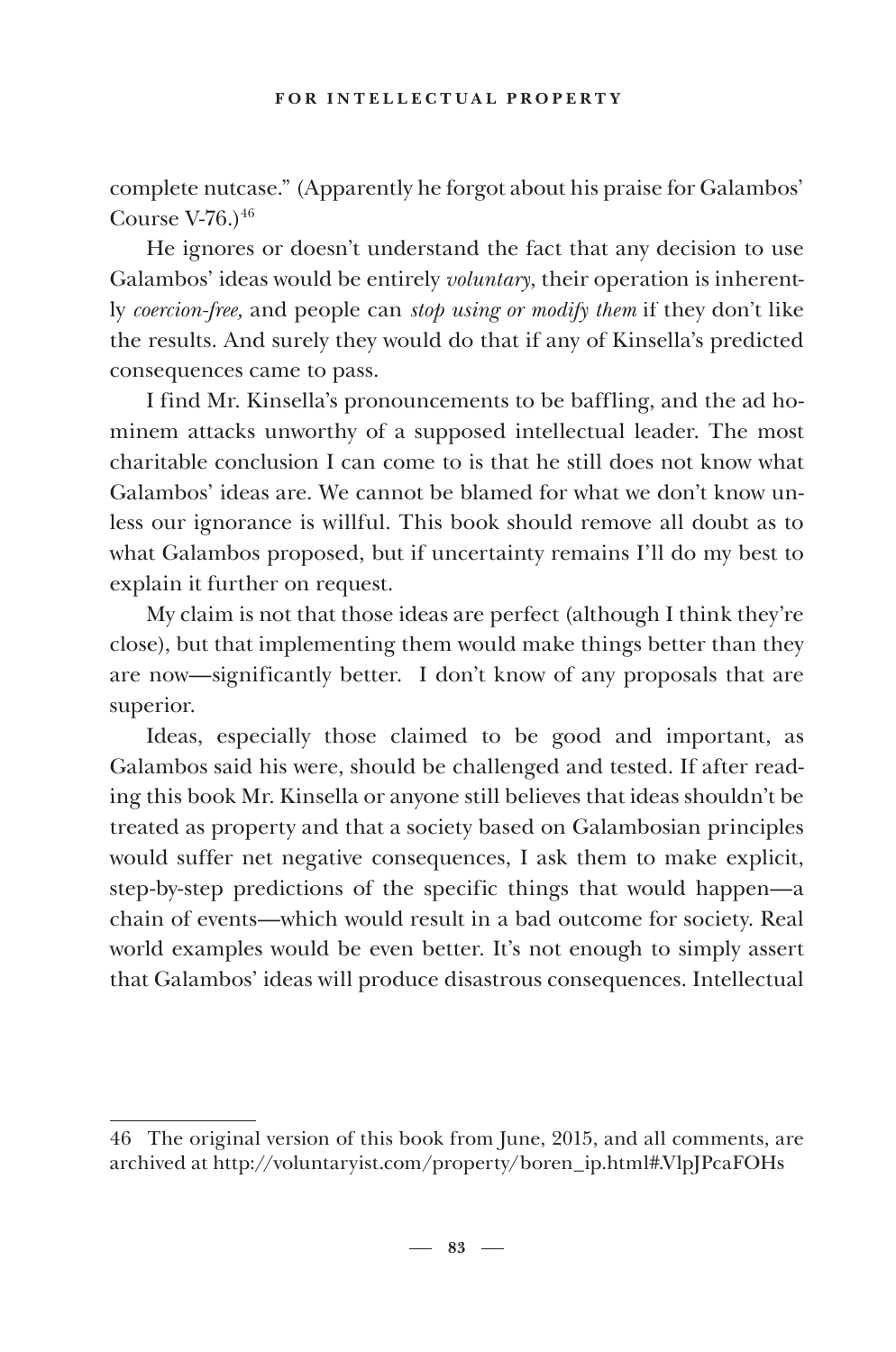honesty requires the rigorous application of facts and reason, and adhering to the outcome.<sup>47</sup>

As I review the above I cannot know whether I have said too much or too little. I cannot know whether my explanations are clear and satisfactory, or have further clouded the issues. I could make this book much longer, but then I would be teaching Galambos' courses, and my goal is only to counter the arguments of those who are against intellectual property, and to show you the basics of the Galambosian alternative.

Free people make their own rules. I think you will conclude that rules based on the principles set forth by Galambos would result in a society that was just, peaceful, and prosperous. I believe that it is possible to build a society where moral behavior includes respecting each other's property rights in ideas, meaning specifically not using them without permission. I can see no harm to society in that.

If you have questions, or challenges, or would like to discuss these issues, to include how to put the ideas into action, I would be glad to correspond with you, time permitting. Please email richard@galambos-fei.com.

<sup>47</sup> Richard Dawkins gives us this inspirational and memorable tale of intellectual honesty. "I have previously told the story of a respected elder statesman of the Zoology Department at Oxford when I was an undergraduate. For years he had passionately believed, and taught, that the Golgi Apparatus (a microscopic feature of the interior of cells) was not real: an artefact, an illusion. Every Monday afternoon it was the custom for the whole department to listen to a research talk by a visiting lecturer. One Monday, the visitor was an American cell biologist who presented completely convincing evidence that the Golgi Apparatus was real. At the end of the lecture, the old man strode to the front of the hall, shook the American by the hand and said — with passion — 'My dear fellow, I wish to thank you. I have been wrong these fifteen years.' We clapped our hands red. No fundamentalist would ever say that. In practice, not all scientists would. But all scientists pay lip service to it as an ideal — unlike, say, politicians who would probably condemn it as flip-flopping. The memory of the incident I have described still brings a lump to my throat." Richard Dawkins, *The God Delusion*, pp. 283-4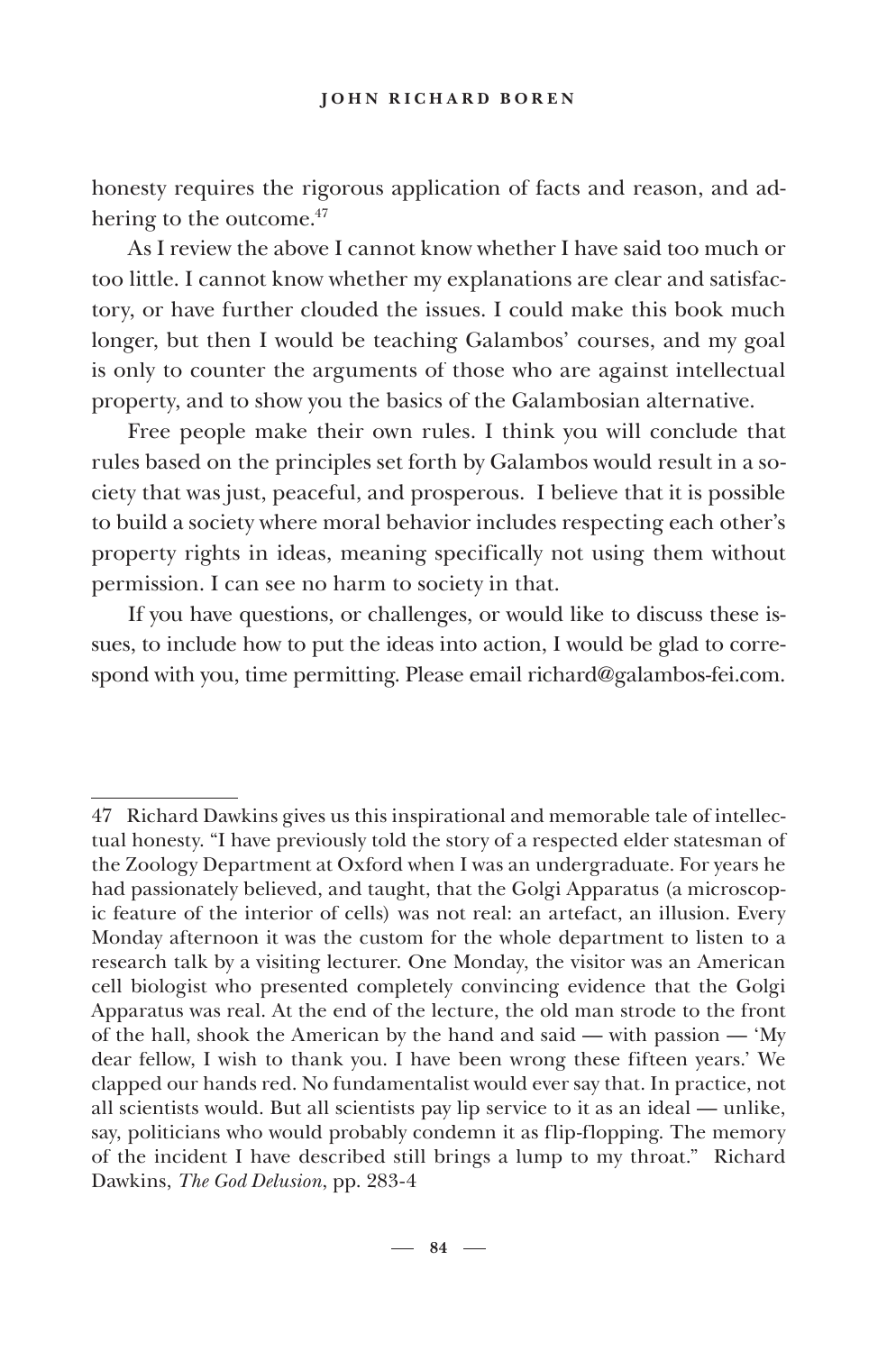## **APPENDIX: THE MORAL TREATMENT OF PRIMARY PROPERTY IN THE MARKET**

I 'D LIKE TO bring into sharper focus the feasibility and beneficial I outcomes of using the principles and definitions you've just read. I'll begin by introducing another Galambos concept, a convenient system of notation to be used in discussing property. Influenced by his background in mathematics and the physical sciences, Galambos identified the three types of property—primordial, primary, and secondary—by using the written notations  $P_0$ ,  $P_1$ , and  $P_2$ . In lectures, he would verbalize primary property as "P one," and secondary property as "P two."

In correspondence with other former Galambos students I've noticed some of them typing P1 rather than  $P_1$  and P2 rather than  $P_2$ . What a relief, at least for me, who struggles at the keyboard. I have adopted this new convention. From here on, primary property is P1, and secondary property is P2.

Let's envision a society operating on the principles identified by Galambos. As part of the basic instruction given to children by parents and teachers, P1 will be considered to be property just as P2 is today. Children will learn that it is wrong to steal, and that stealing applies to P1 as well as P2. Children will learn to respect other people's property rights, and those include P1 as well as P2.

Children who are educated and trained in this way will always see ideas as property, in accordance with their natural instinct. They will never look at them any other way. Children will learn that everyone is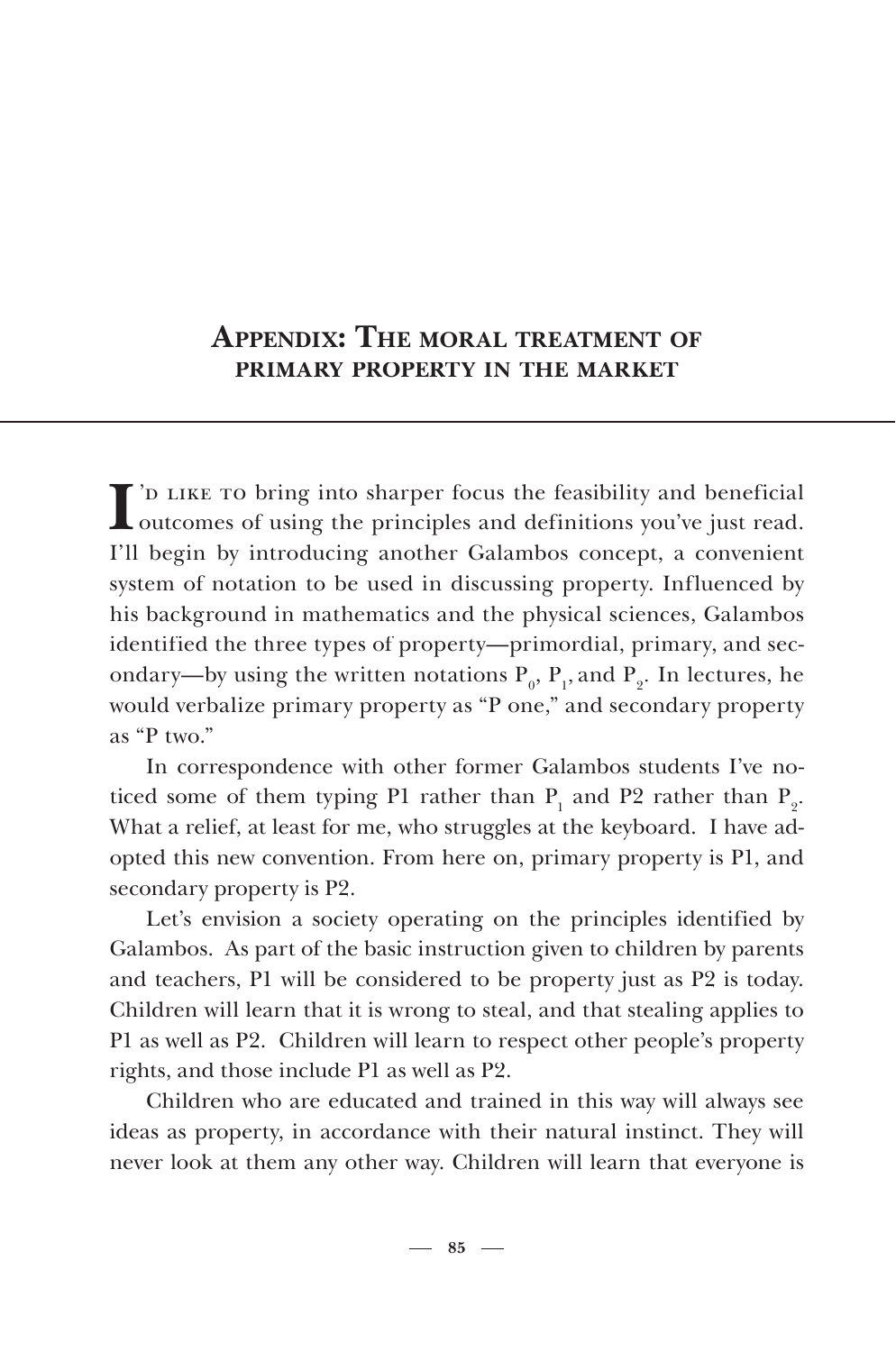seeking happiness, and that it is a perfectly normal pursuit which they can't help doing, so their own pursuit of happiness is nothing to be ashamed of. They will be taught that morality consists of not interfering with anyone else's property, whether it is P0, P1, or P2. (You can, of course, teach these things to your children today.)

The total number of items in the property category of P1 is beyond counting. For example, my decision regarding the placement of a lamp on my desk, or which drawer is best for my toothpaste, is P1. The design of a restaurant menu is someone's P1. The ingredients and manufacturing process of a given kind of plastic is someone's P1. A Facebook post is someone's P1. Everyone's opinions are their P1. We live in a sea of P1, with the vast majority being of no use to anyone other than its owner, not necessarily of very high quality, and not very important, even to that owner.

Out of this enormous quantity of P1, some of it may have a little utility and a little importance to someone other than the owner, but not enough to have what we call "commercial potential," which is to say the possibility of P2 profit from licensing it. Such P1 is generally given away at no charge when the occasion arises. We are far more generous with our P1 than with our P0 or P2. Why? Because in most cases others can use it without any perceived harm to ourselves.

For example, perhaps I have discovered an outstanding new restaurant. This knowledge is my P1, but I'll give it away to my friends without charge in exchange for the P1 profit of the good feeling I get from giving them something of value, which is enhanced if they say, "Thanks for telling me." Perhaps some of my P1 pertains to my job, where creating and using P1 is part of it, and I receive both a P1 profit in the form of the satisfaction of doing the job well, perhaps compliments from others, and a P2 profit when my contribution is rewarded by a bonus or a promotion. Perhaps I'm part of a collaborative effort, where ideas flow back and forth and no one keeps track, but all enjoy the P1 profit of achieving something that couldn't be done on one's own. The fact is that the vast majority of P1 is not kept secret or hoarded, but is intentionally given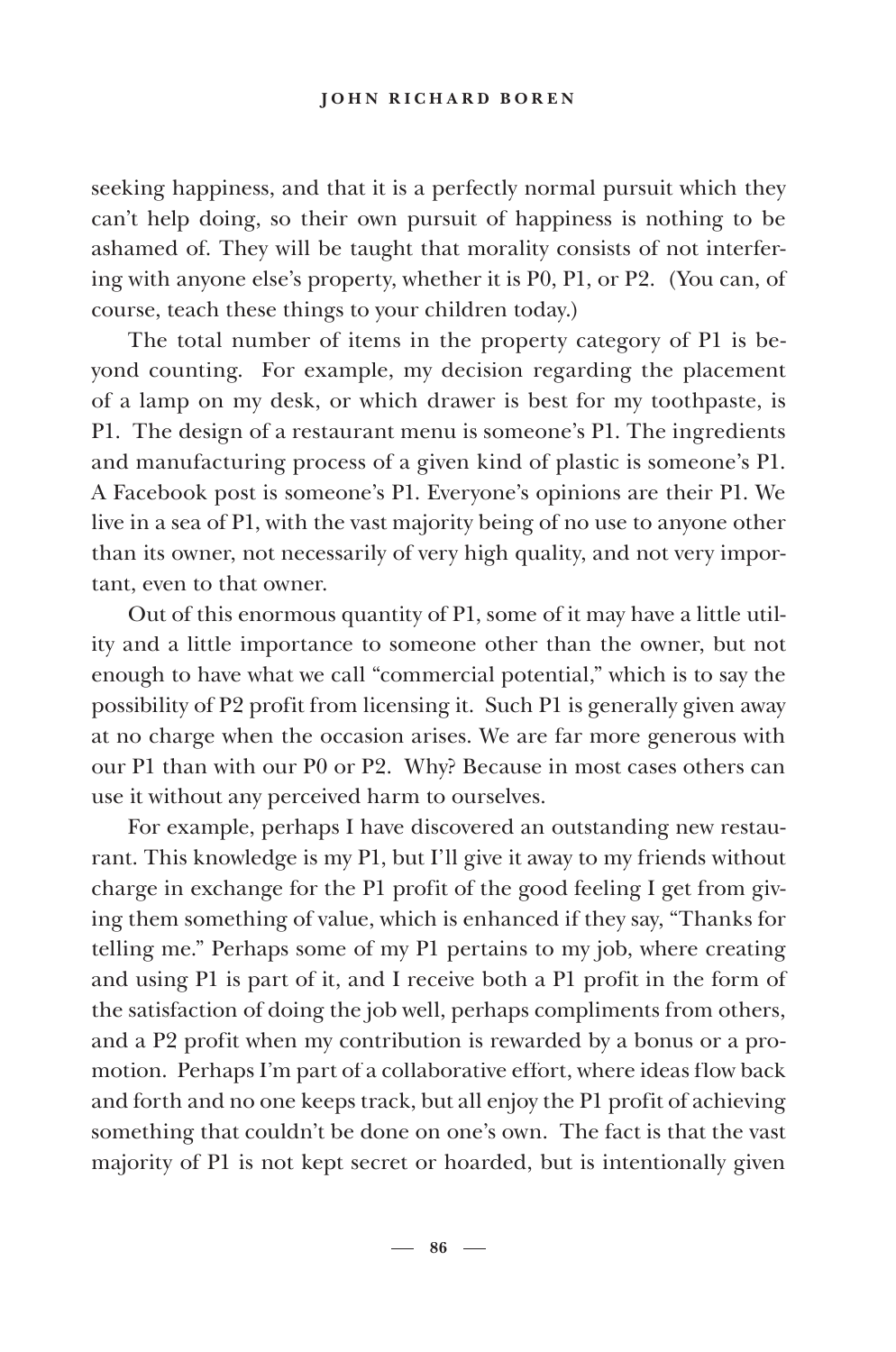away by its innovators via non-contractual disclosure, and is available to everyone.

Now let's talk about P1 that is good enough and important enough to have evoked Mr. Kinsella's fear that allowing the innovator or his heirs to control it in perpetuity would be a disaster for society. I do not share that fear, because it is the protection of the individual and his property that should be our objective. Our access to other people's property is of secondary importance, and must be on terms voluntarily agreed to by them. I have no right to anyone else's property, nor does anyone have a right to mine. When we as individuals have 100% control of our property—in other words, freedom—society will be benefitted, not harmed.

You're about to see that Galambos' ideas serve both the individual and society. What follows is my interpretation of his model, although such was his confidence that I'm sure that he saw it not as a model, but as the way things will be. It was disclosed in great detail in V-201, but is presented here, and only in part, as a conceptual framework. I believe that market forces will no doubt cause deviations from the Galambos model when it meets the real world, so leaving the details out at this point should not matter to your comprehension.

In the Galambosian model, owners of P1 will be able to register it with one of presumably many companies in the P1 registration business. These and other companies may serve simply as "idea vaults" or they may even compete for P1 as "inventory," and seek P2 profits from representing the innovator in the market just as agents represent authors, actors, and athletes today. Such companies will identify potential customers for the P1, acting as the innovator's agent, and isolating him from the fray. Using the principle of the division of labor, each participant will be free to do what he does best. Innovators can specialize in innovating, and the P1 matchmakers can do what they are in business to do: earn a P2 profit for themselves and their innovator clients.

There are an infinite number of contractual terms that can be arranged between the P1 owner and the P1 user. One arrangement might be a one-time payment for unlimited use of the idea; another might be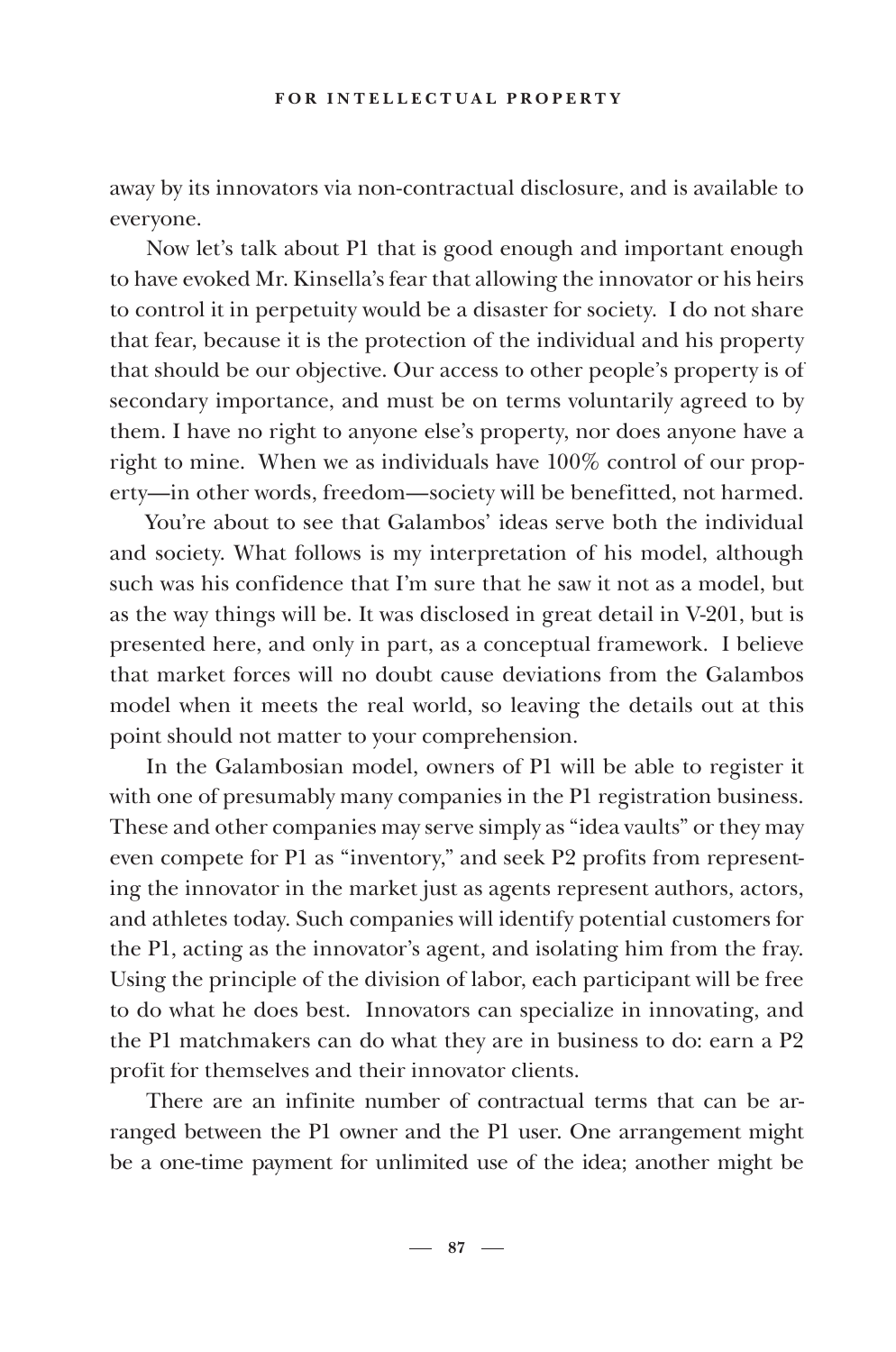payment based on gross sales; another might be based on net profits; still another might be a set amount for each unit sold. One of the beauties of free markets is that the terms of contracts can be anything the parties want.

Please keep in mind that P1 itself cannot be sold, only its use. Reflecting that fact, payments to innovators might go on for some time, particularly for important P1. The usual term for this is "royalties." A system of ongoing royalties fits the fact that P1 ownership is perpetual. Therefore, as long as the innovation is in use, the owner or his designee will receive whatever P2 revenue is produced. And, since it would be immoral to use an innovation without permission, the innovator, and then his heirs or other designated entities, will control the terms of use forever. It is this prospect that seems to concern Mr. Kinsella. However, the possibility of a negative outcome is so unlikely that we can safely ignore it, as will be seen.

Galambos proposed that when an owner chose to sell the use of his P1 rather than give it away it would be made available in one of two ways. The first way would be entirely conventional, with the innovator setting the price and terms of use and offering it to the market. In general, P1 being offered on the market for the first time, especially significant P1, would be licensed in this way.

The second way, although unconventional today, would become quite common. After a period of time as decided by the P1 owner, and presumably after consulting with his P1 marketing agent, the P1 would be made available to anyone who wanted to use it. Users would be allowed to pay whatever they thought it was worth, as long as their payment was greater than zero.

Although the second way would usually be reserved for "old" P1 that might be nearing the end of its market life, nothing would preclude an innovator from offering his P1 to the market in this way from the outset.

No matter how the P1 was made available, Galambos' vision was that two standard clauses would always be included in the contract. In the first clause the user would be required to agree not to use the P1 for any coercive purpose. It was Galambos' assessment that, in contrast to the "evil scientists" depicted in fiction, innovators, especially major ones, are not

**88**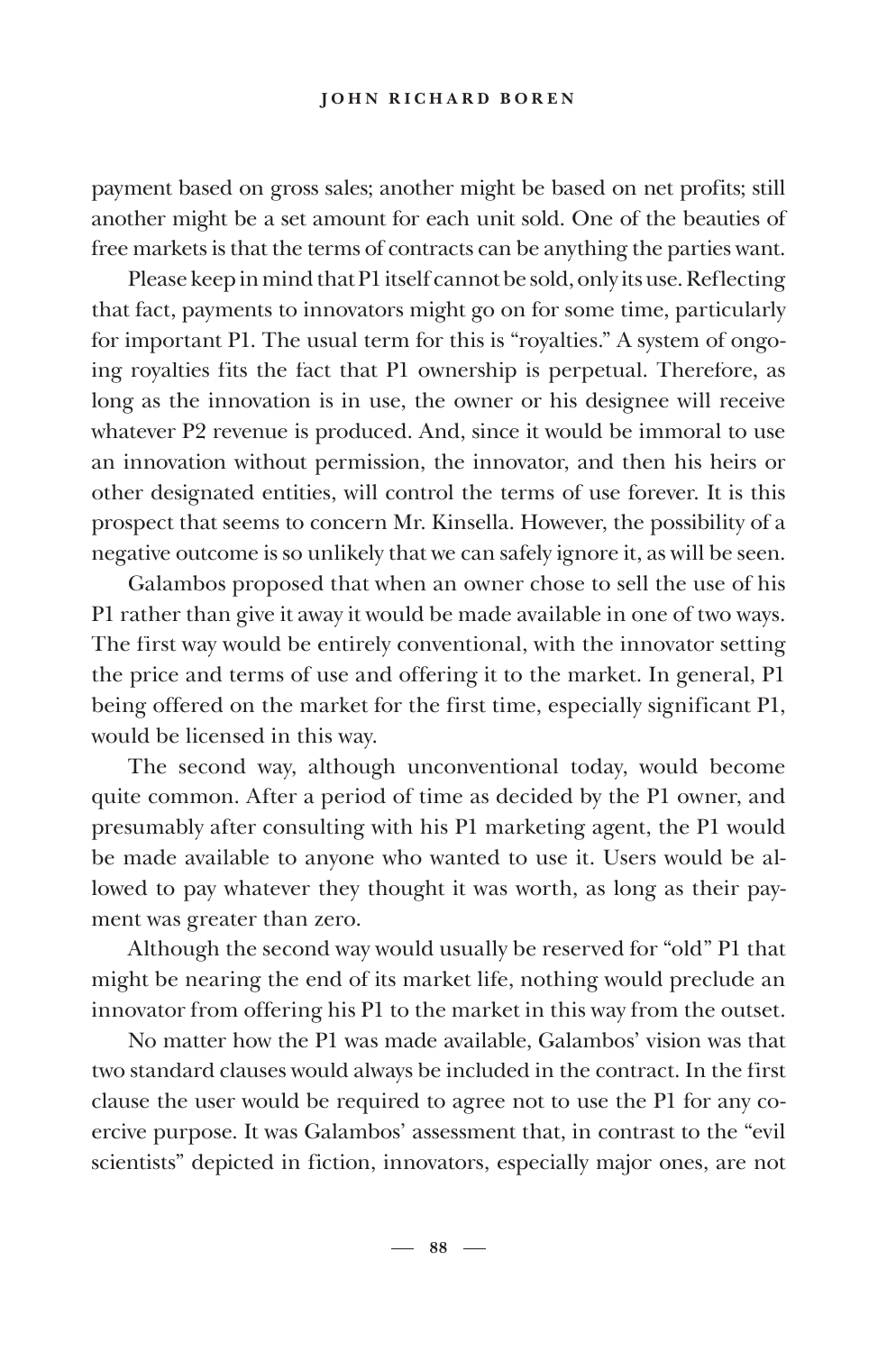interested in seeing their innovations used for anything other than good. By treating ideas as property, the innovator would have the power to impose conditions on the use of his P1, and could ethically forbid using it for coercion. Anyone who violated the clause could have their contract voided and might have to pay contractually set penalties and/or be required to make restitution, to say nothing of suffering a reputational loss.<sup>48</sup>

One could argue that the potential for reducing coercion in society by this means is all the justification we need for treating ideas as property. There is a certain parallel here with the "men of the mind" in Ayn Rand's novel, *Atlas Shrugged*, who went on strike and withdrew their services from all who used them unjustly and for negative purposes. Rand never gave up the idea of political government, but Galambos did. And he created the means—acknowledgment that ideas are property—by which the men of the mind could triumph without having to strike and retreat to Galt's Gulch, or anywhere.

In the second standard clause, the user would be required to agree to give credit to the innovator for the development of the P1. This would create a historical record, help maintain borders, facilitate expressions of gratitude, and ensure that revenue was paid to the proper persons.

If a prospective user objects to these or any other terms he can attempt to negotiate them away. But, failing that, he must either accept them or not enter into the contract. No matter what, because his decision is voluntary the outcome will be moral, and will in no way constitute an unethical interference with property as claimed by Kinsella.

Galambos believed that these ways of handling P1 would become the normal way of doing business. The "pay what you want" feature would be

<sup>48</sup> In the present world of patents, courts frequently award monetary damages to holders of patents that others have infringed, even when the patent holder is not using the patent or is not even planning to use it, and has suffered no actual damages. See, for example, the discussion of "submarine patents" in *Against Intellectual Monopoly,* pp. 84-87. In sharp contrast, in a patent-free, restitution-based system, arbitrators will be unlikely to award compensation without actual damages or likely foreseeable damages, and will never award them when independent innovation has not been proven.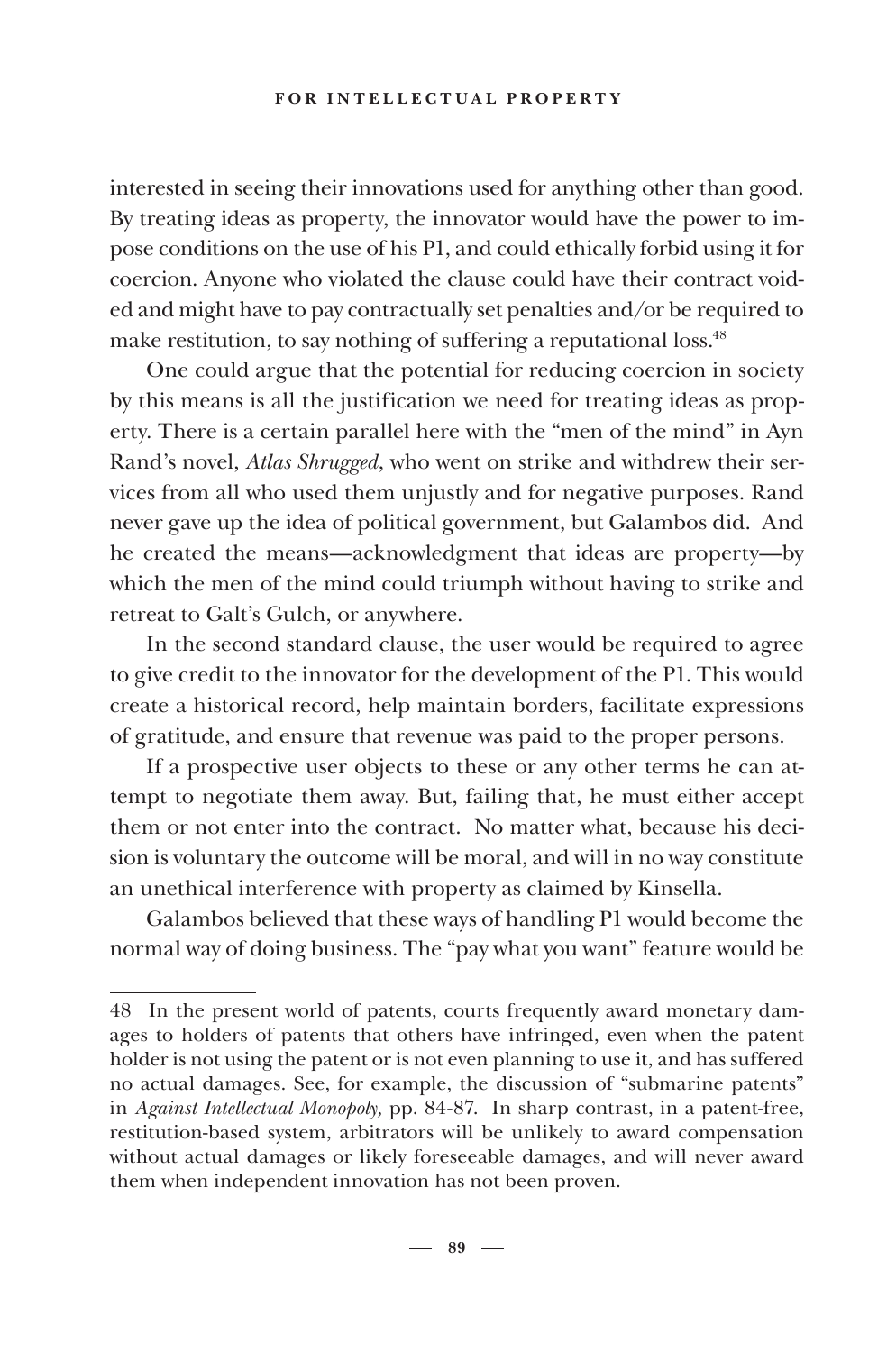#### **JOHN RICHARD BOREN**

just one of many factors working to eliminate the possibility of bringing civilization's progress to a halt due to unaffordable royalties. Although we might pay Edison's heirs, we won't pay them much, as will be seen. However, an obvious question is why would any innovator, other than one who was a naïve idealist, agree to the "pay what you want" plan? Wouldn't he be leaving P2 profits on the table? Those questions are answered by the laws of economics.

A major factor is that although an innovator owns the P1 forever, unlike the present patent system there is no time when he can prevent others from offering the same thing if it was independently innovated. Innovators who come later have the same rights, and are free to contract with interested parties. Therefore, the clock is always running. Someone else may soon create the same P1, or perhaps a comparable or even better alternative. Other things being equal, the market value of the original P1 will shrink once a competitor comes onto the scene. Both licensors and licensees will have this in mind when agreeing to the original price and terms of the license, helping to keep the price down from the beginning.49

In a market economy, by definition the price and terms of the license will be a *market* price, agreed to voluntarily. Since innovators cannot force us to buy the use of their P1, those whose asking price is more

<sup>49</sup> A case in point is that of the Wright brothers, who were acutely aware of potential competition while they were negotiating license fees. In letters to Octave Chanute, dated October 10 and November 18, 1906, Wilbur Wright said, "… we are convinced that no one will be able to develop a practical flyer within five years. This opinion is based on cold calculation. It takes into consideration practical and scientific difficulties whose existence is unknown to all but ourselves. Even you, Mr. Chanute, have little idea how difficult the flying problem really is… We do not believe there is one chance in a hundred that anyone will have a machine of the least *practical* usefulness within five years. … It is the complexity of the flying problem that makes it so difficult. It is not to be solved by stumbling upon a secret, but by the patient accumulation of information upon a hundred different points, some of which an investigator would naturally think it unnecessary to go into deeply. This is why we think a quick solution impossible." *The Papers of Wilbur and Orville Wright, Volume Two,* ed. by Marvin W. McFarland, Arno Press, 1978, pp. 729-30, p. 738.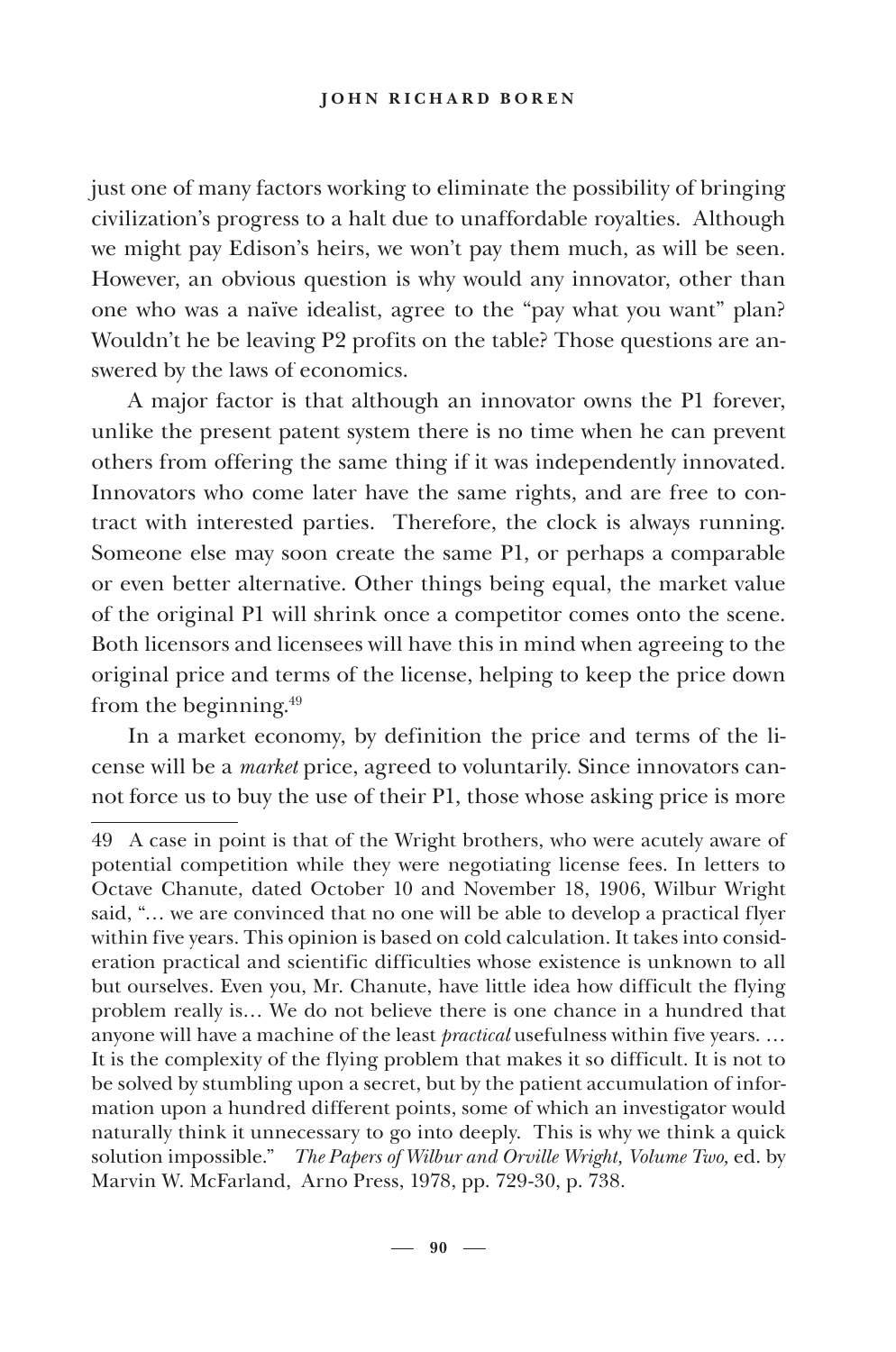#### **FOR INTELLECTUAL PROPERTY**

than the highest bid will have no sales. The world will move on without them, and eventually the P1 in question will be made available from an independent source, or there will be a substitute for it, at a price the P1 users are willing to pay. How long will "eventually" be? Not long, if the demand for the P1 is high. In fact, it might happen very quickly. The original innovator may respond by lowering his price rather than "sitting tight" with no sales and taking the risk that the market value of his innovation might go to zero if a competitor appears. Alternatively, the prospective licensee may reevaluate his position and decide to pay the higher price.

Better innovations will be surely developed, making their predecessors obsolete. We know this from observing our world, where obsolescence is expected. I imagine that the patent for the rotary phone dial ("What's a 'rotary phone,' Grandpa?"), even if still in force, would not have much value today. An innovator, realizing this (and once again with the advice of his agent, who does this for a living) will reach a point where it makes economic sense to release the P1 to everyone, essentially adopting a mass marketing approach, hoping that increased sales volume will work to offset his lower P2 profit per unit.

One possible problem with the "pay what you want as long as it's more than zero" format is that a user of the P1 might pay virtually nothing, thus technically satisfying the "more than zero" requirement while providing no significant P2 benefit to the owner. Galambos acknowledged that this (known in economics as "freeriding") could happen. However, he believed that anyone who did this would find it difficult to bargain for other P1 in the future. ("Aren't you the guy who only paid one dollar for the right to manufacture that widget?") Just as a "big tipper" might get special service at a restaurant, a person that pays generous voluntary royalties will be remembered, perhaps by being given the "first look" at new P1, while the cheapskate might not be given access to it at all. It remains to be seen whether this system will work in the real world exactly as Galambos described it. Remember, it's a model, but I have confidence that its fundamental premises are sound.

 $-91 -$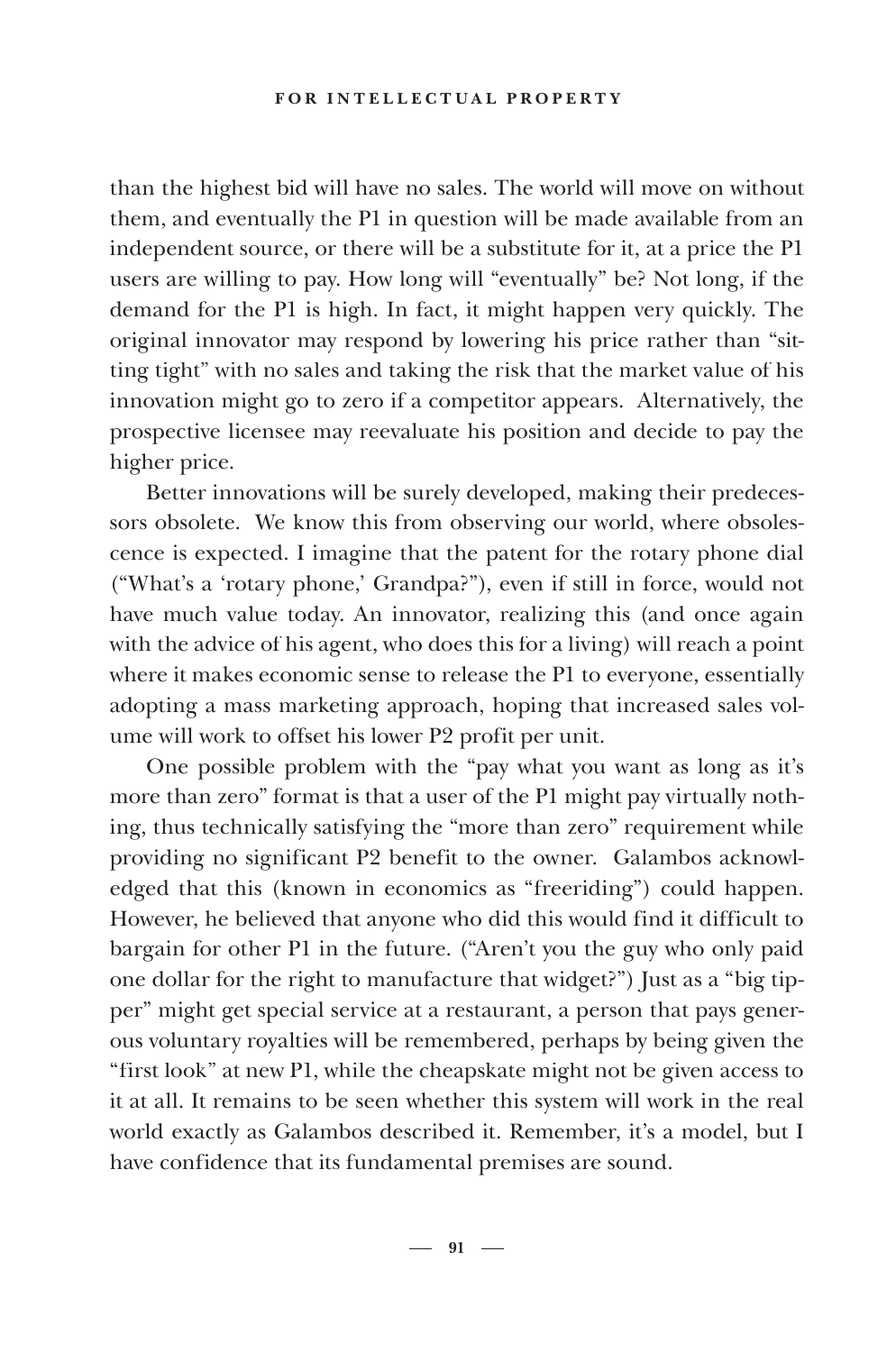The ultimate fact of economics that will keep innovators from holding the world hostage is that users of P1 cannot pay more in total royalties to providers of P1 than the profitability of the enterprise will support. Left alone, rational business operators will only do things that they believe will be profitable. For example, let us say that a startup business decides that it can afford to pay royalties of no more than 10% of its gross revenue. Suppose that it needs to use three different items of P1, and each innovator asks for a royalty of 10%, amounting to a combined 30% of the new company's gross revenue. As a result, the new business might not move forward at all. But, more often, a compromise will be reached at the negotiating table. I think the reader can see many ways in which this could be resolved. Simply put, the market will settle this, and innovators will be paid a market price, with all the ramifications that implies.

In worrying, as some do, about all the possible ways in which an innovator might impede the progress of civilization by restricting access to his innovation and/or pricing it so high as to be unaffordable, it is easy to overlook the usual case. Innovators, like all humans, are engaged in the pursuit of happiness all the time. The most probable action is for them to make their innovations available at a price that will bring them not only a monetary profit, but the satisfaction of having produced something that others want, and the acknowledgment and praise that comes from having provided it. This is clearly the normal behavior of innovators. I believe that we would be hard-pressed to find many exceptions, and shouldn't worry about them. Nevertheless, I'll address one of Kinsella's ominous predictions.

Let's use the supposed problem of "Edison's heirs" as an example of why we have nothing to fear from heirs in general. Suppose that today a company acquires a license to use a new technology for a light source that uses almost no energy, is cool to the touch, and will last 100 years. In the license they have agreed to pay a 5% royalty on gross sales for the exclusive right to use this new P1. Suppose that this company can afford to pay 10% in total royalties to all P1 licensors combined, leaving them with just 5% available to pay all other royalties. They look into it and

 $-92 -$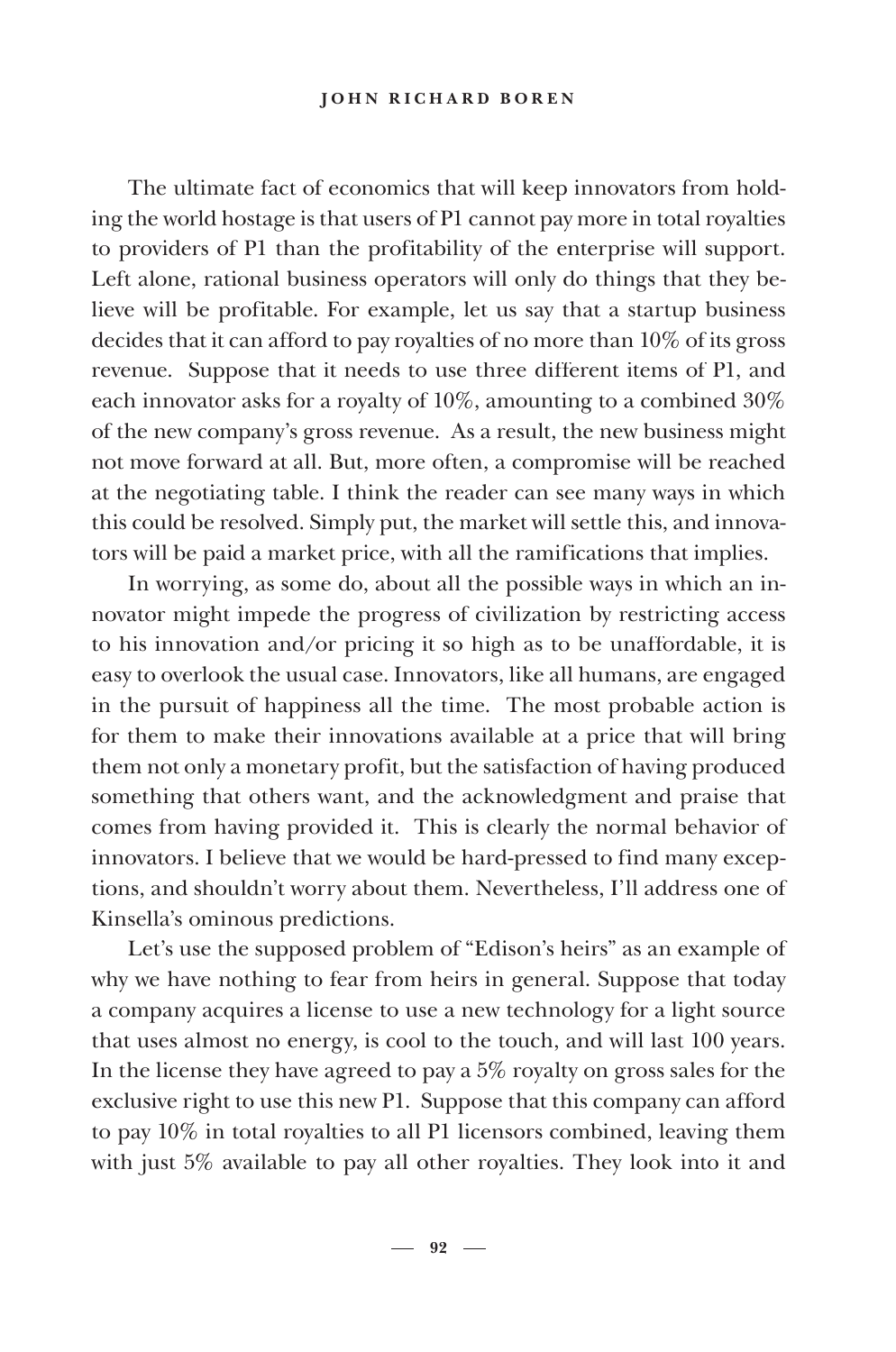realize that in addition to Edison several more innovators contributed P1 to the light bulb. However, some of the innovations are no longer used, so there is no reason to pay a royalty. They also find that there are three companies whose P1 is essential, two of them with a low price, and one available on a "pay what you want" basis.

Finally, they realize that the only innovation of Edison still in use by anyone is his discovery that heating the bulb as the air is pumped out creates a better vacuum. However, their new light source operates in air and with no filament, so there is no need to evacuate the bulb. In fact, there is no longer a part called "bulb." Therefore there is no reason to pay Edison's heirs. His innovation had a good run, but now it looks like it's over.

This sort of outcome will be typical, with only a few innovations having long term utility. In those cases, royalties will be ongoing, but so many innovations will have been added on top of them that the heirs will collect extremely small amounts, albeit on potentially enormous volume.

The lesson from economics is that no matter what the owners of P1 may want or ask to be paid, no business can pay more in total royalties than its profits will support, and it will only pay for the things it uses. The cost of innovations that come later and that must be implemented in order for the product to remain competitive will have to be paid out of the same total percentage that the business can afford. Therefore, royalty recipients will be under pressure to reduce their royalty fee if they want their innovations to be used. In some cases total revenues will grow, and a small piece of a larger pie will be worth more than a large piece of the old smaller pie. In Course V-201, Galambos proposed a formula for how royalties would be adjusted downward as you worked backward through the chain of innovations that led to the present state of the art. Whatever the formula, royalty calculations would be performed, tracked, and paid by computer at low cost.

Now let's consider a case where the P1 is so fundamental that it will always be used. Einstein's equation,  $E = mc^2$ , is his description of a law of nature, and as far as we know, we'll use it forever. Einstein does not own nature itself, but he does own his discovery and description of it. Had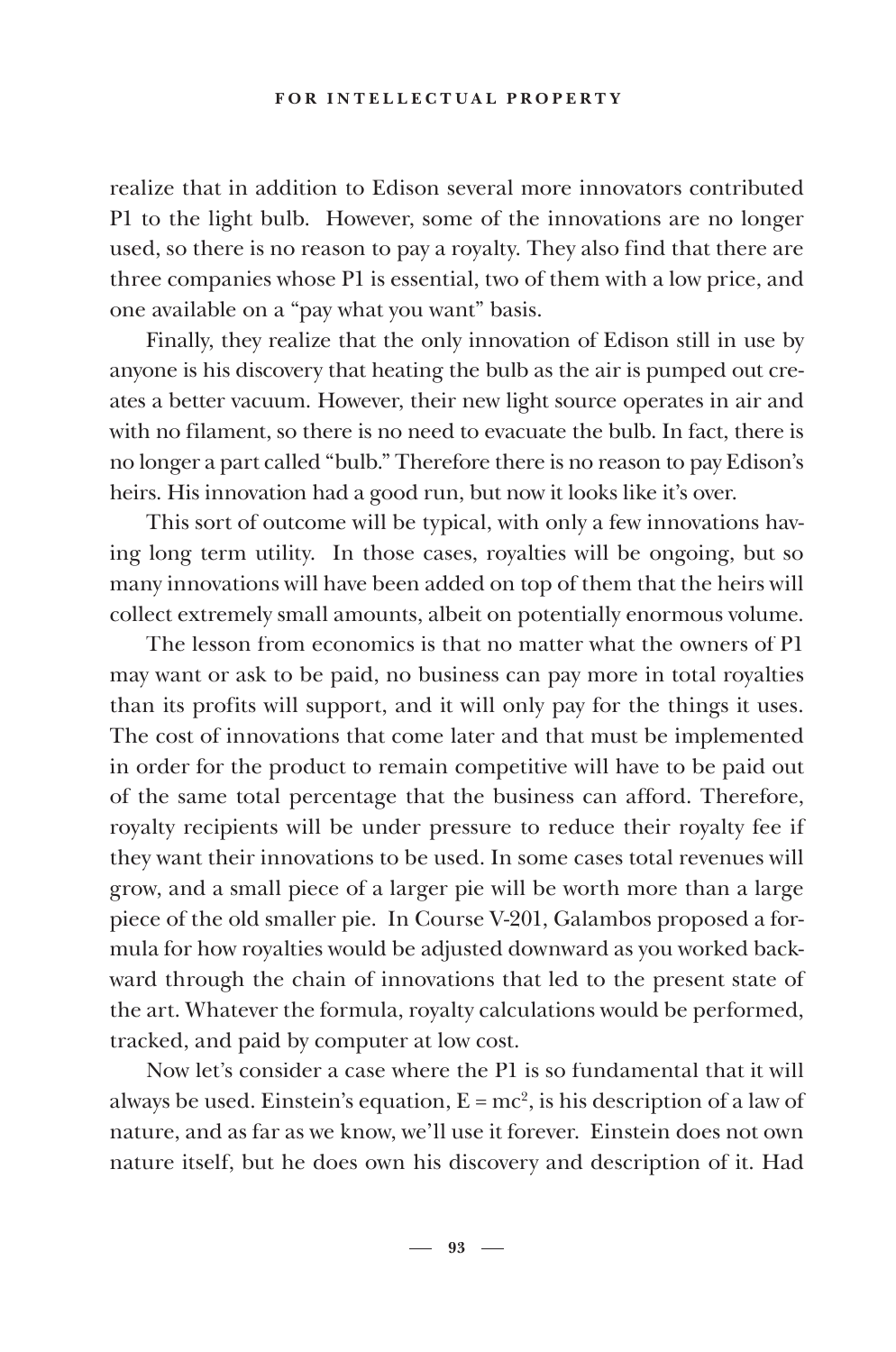Galambos' system been in effect, those businesses that directly use the formula would still be paying Einstein's heirs.

Somehow the idea of paying heirs seems to provoke a sort of indignation in some people. Let's look at that more closely. Paying anything to the heirs means that the owner of the P1 has died. But let's say that life expectancy increased to 1,000 years. Would anyone object to paying a 1,000 year old Albert Einstein? I don't think so. Even modest improvements in life expectancy will bring this into focus. After all, Einstein would only be 137 years old today. Would it bother you to know that the manufacturers of nuclear power plants were paying him a royalty? If we begin to act in accord with the laws of nature and make the protection of primary property part of common law and of everyone's world view, we will set the stage for this eventuality.

But for the time being, when death is still a factor, what about those who say that the heirs of a deceased innovator don't *deserve* to be paid? They don't seem to have the same negative feeling when the heirs inherit a large amount of P2, such as cash, stock in the innovator's company, or a mansion, but royalties are another story. For some reason it bothers them to think that in purchasing a product they are paying people who had nothing to do with its innovation. Perhaps this is envy, which is among the least appealing traits in humans. Whatever the reason, I offer the following.

The P1's owner faces the prospect of competition from the very start. The better and more important the P1 is, the more potential competition there will be. As a result, the P2 royalty stream may be sharply reduced or even ended before the P1 owner's death, thus eliminating the "problem" of paying the heirs. Further, each subsequent innovation that builds on the original P1 dilutes the share of P2 that can flow to the owner of any specific item of P1 in that chain. The heirs might get very little, and perhaps nothing, as we saw in the Edison illustration.

Einstein's heirs would clearly get something, but it would be diluted by the many subsequent P1 developments that were necessary to turn  $E = mc<sup>2</sup>$  into something, such as nuclear power plants, that can generate a large amount of P2. Because of this economic reality it would be

 $-94 -$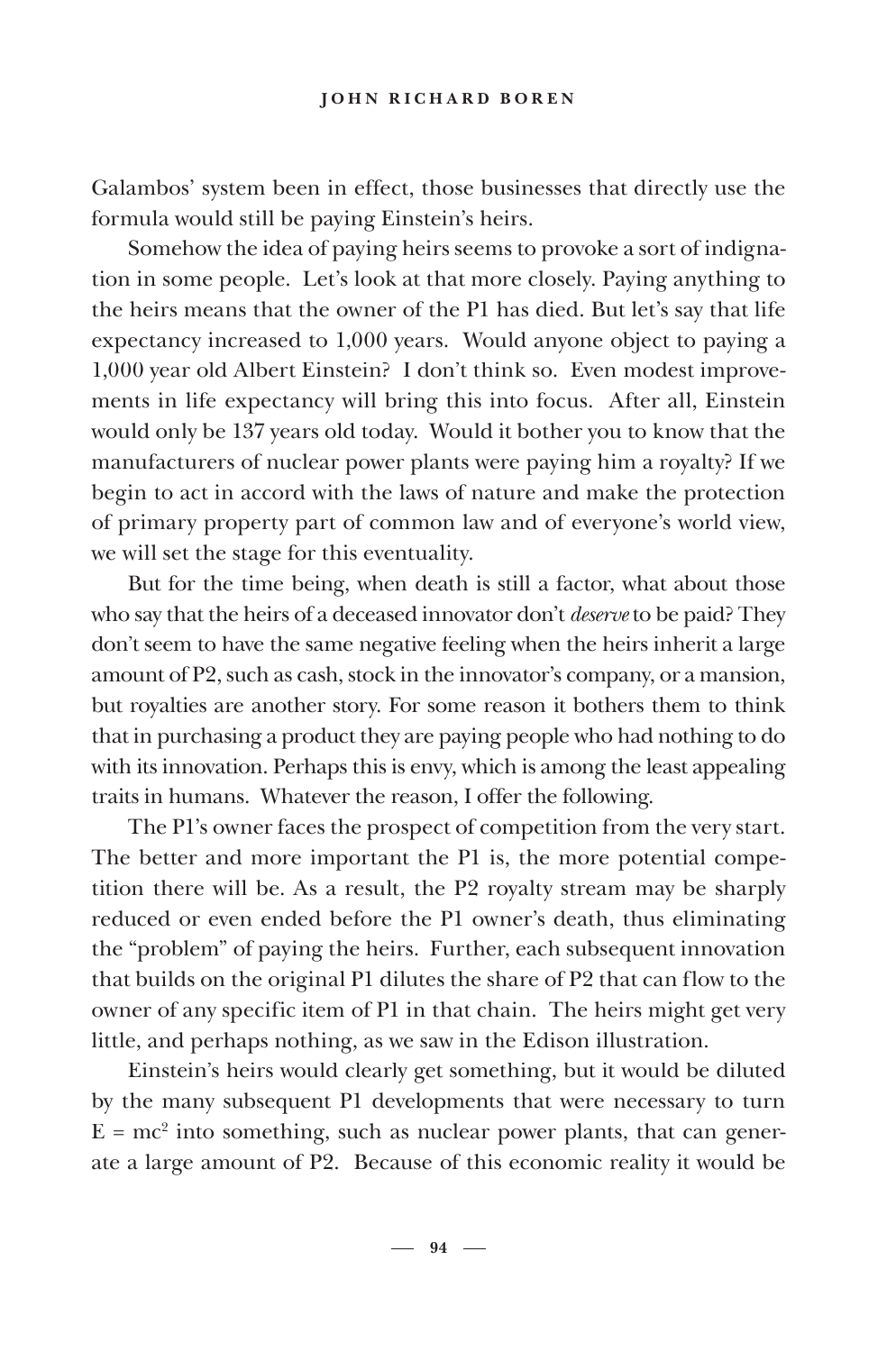#### **FOR INTELLECTUAL PROPERTY**

extremely rare for a given innovator's heirs to be collecting a large amount of P2, and virtually impossible to do so for generations. Although they will control access to the use of the P1 in perpetuity, it is quite another thing for an innovation to have perpetual market value. The more likely case will be for the heirs to be struggling to get any revenue at all.<sup>50</sup>

Because of all of the above, the concern that civilization will routinely be held hostage by a greedy, unreasonable, or even insane innovator or his heirs is unfounded.

Finally, Galambos didn't focus on heirs in the sense of children and other family members who traditionally receive some or all of a person's P2. Although this practice can be expected to occur as long as humans exist, Galambos' interest was in the major P1 innovators. He advocated that they formally organize their property, what he called their "natural estate," into something like what we now call "foundations," although in the absence of a state, these would not be set up for tax or other costavoiding purposes. These entities would collect revenue and invest the accumulated wealth in areas designated by the owner. With the protection of primary property, things like the Rockefeller and Ford foundations would be joined by entities bearing the names of Einstein, Planck, and Tesla. But, despite focusing on the major innovators, Galambos observed that every human has a natural estate composed of his P1 and P2, and can make plans for what happens to it upon his death. Rather than worrying about someone else's heirs, and what they might be paid, it might be more profitable to plan for the disposition of one's own natural estate.

<sup>50</sup> The example of Einstein, despite the fact that his discovery is one of the most profound and important discoveries of all time, may present even fewer potential problems than Kinsella fears. What was ignored in the example is the fact that other talented physicists and mathematicians were also actively at work. Given that fact, it was inevitable that one or more of them would have independently made the same discovery that Einstein did. Therefore, it is highly unlikely that Einstein, let alone his heirs, would have had exclusive ownership of  $E = mc^2$  for long.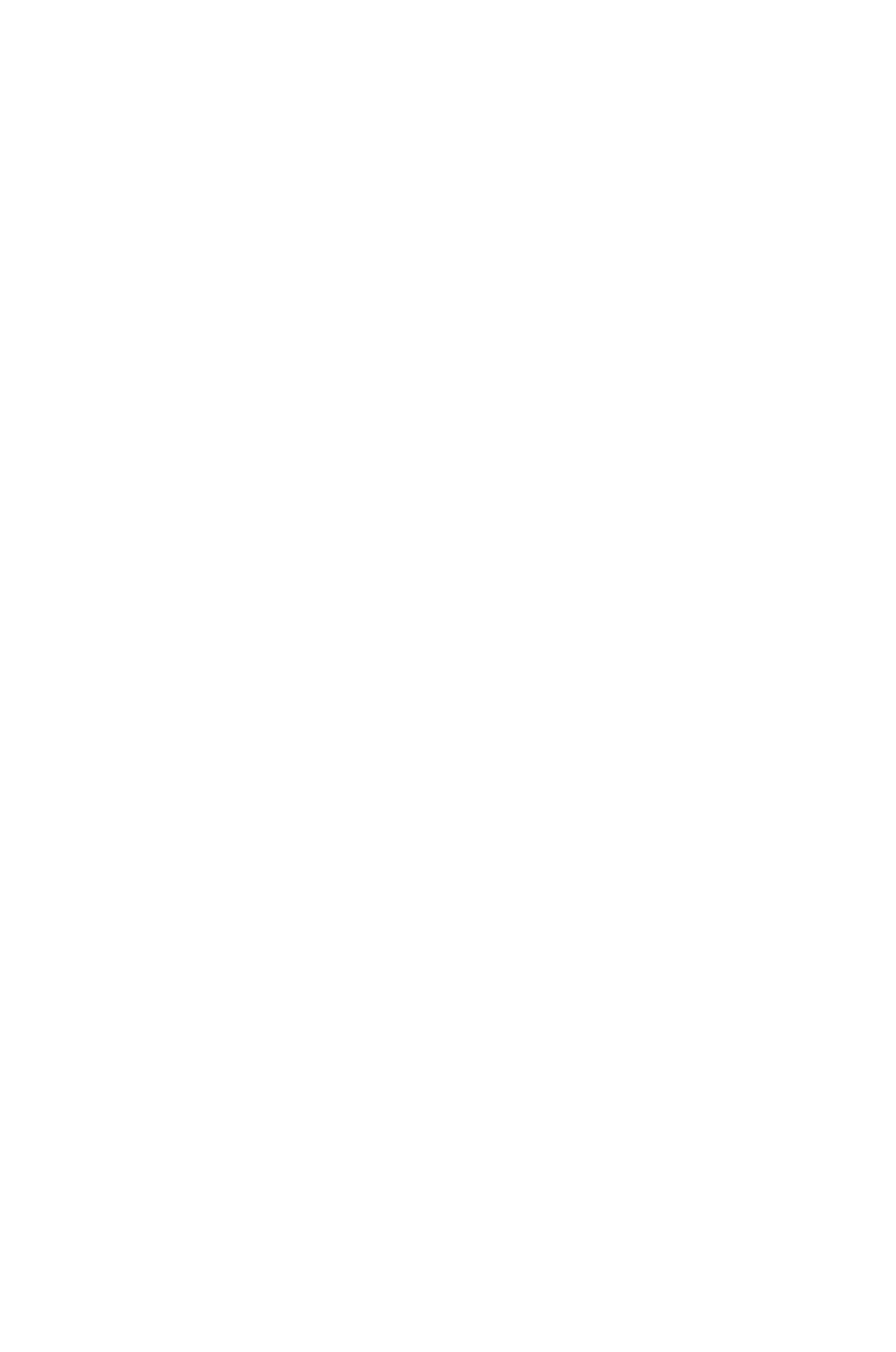## **ACKNOWLEDGEMENTS**

**I** would like to thank Carl Watner, Alvin Lowi, Jr., Frederic G. Marks, Brian Gladish, Greg Boren, Charles (Chas) Holloway, Nancy Rhyme Snelson, and my wife, Pauline Boren. Their encouragement and suggestions made this a much better book than if I had done it on my own. Any errors are mine, and when you find them, I'll be grateful if you let me know.

I would also like to thank the several professors who quickly answered my questions and steered me in the right direction, even though they didn't know who I was, or what I was going to write, and won't until this is published. They are Mark Leary, Jon L. Pierce, Susan A. Gelman, Oliver R. Goodenough, and Alex Shaw. In no way do I imply that any of the opinions expressed here, other than their own, are endorsed by them.

And thanks to everyone who took the time to read this.

 $-97 -$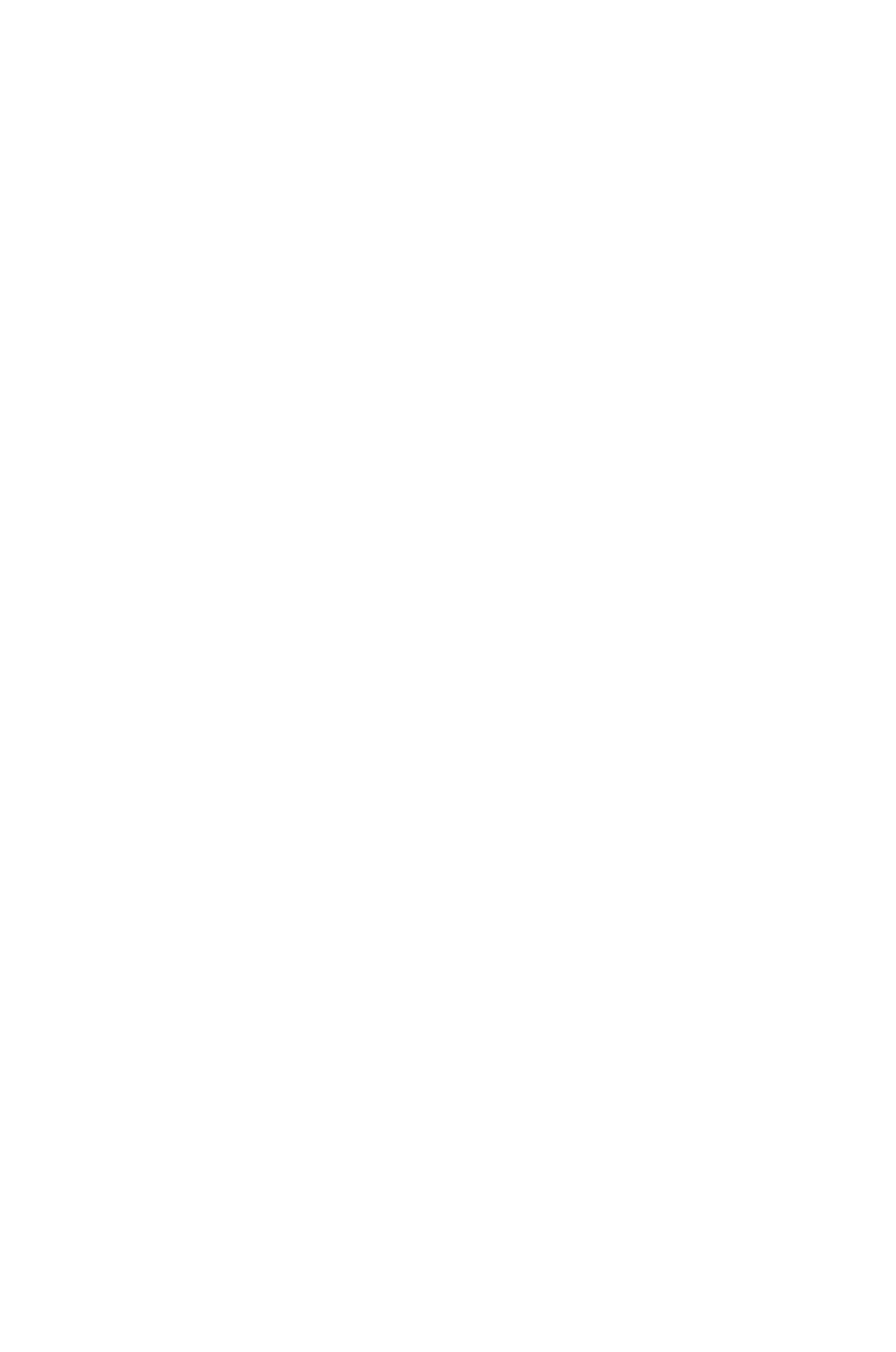## **BIBLIOGRAPHY**

## **SOURCES THAT DISCUSS THE PHILOSOPHY OF INTELLECTUAL PROPERTY OWNERSHIP, LISTED CHRONOLOGICALLY**

*The Law of Intellectual Property* by Lysander Spooner. This 1855 essay argues persuasively for the ownership of ideas, and in perpetuity. Galambos arrived at the same conclusion independently, but via different reasoning, almost 100 years later. It is believed that Galambos did not know of this work of Spooner. His only references to him in lectures concerned the creation of a private postal service, which was crushed by the state. Most of what Spooner wrote is worth reading and it can be found at www.lysanderspooner.org

*Thrust for Freedom: An Introduction to Volitional Science* by Andrew J. Galambos. This book contains a collection of single-page essays originally published in 1963 as a series called "Thrust for Freedom." Among them is Galambos' definition of property, with an explanatory narrative. The book also includes a number of lengthy passages from *Sic Itur Ad Astra*, and is available at www.amazon.com.

*Sic Itur Ad Astra, Volume One* by Andrew J. Galambos. This is the transcript of his 1968 delivery of Courses V-50 and V-50X. The book discloses the basics of the Science of Volition but has been removed from sale by Galambos' trustees. Used copies are sometimes available. Some of Galambos' recorded lectures, including V-50 and V-201, can be heard online at the FEI website, www.fei-ajg.com, where the trustees have imposed significant restrictions on access. Only one Galambos course, V-76, (recommended by Stephan Kinsella) is available for purchase on CD without restrictions. See more information below.

*The V-50 Lectures* by Jay Stuart Snelson (1978 audio recording). Snelson put Galambos' ideas into a beautifully crafted and delivered lecture series, attended by many thousands of people over his 14-year career at FEI. Published by Charles (Chas) Holloway in 2008, the first three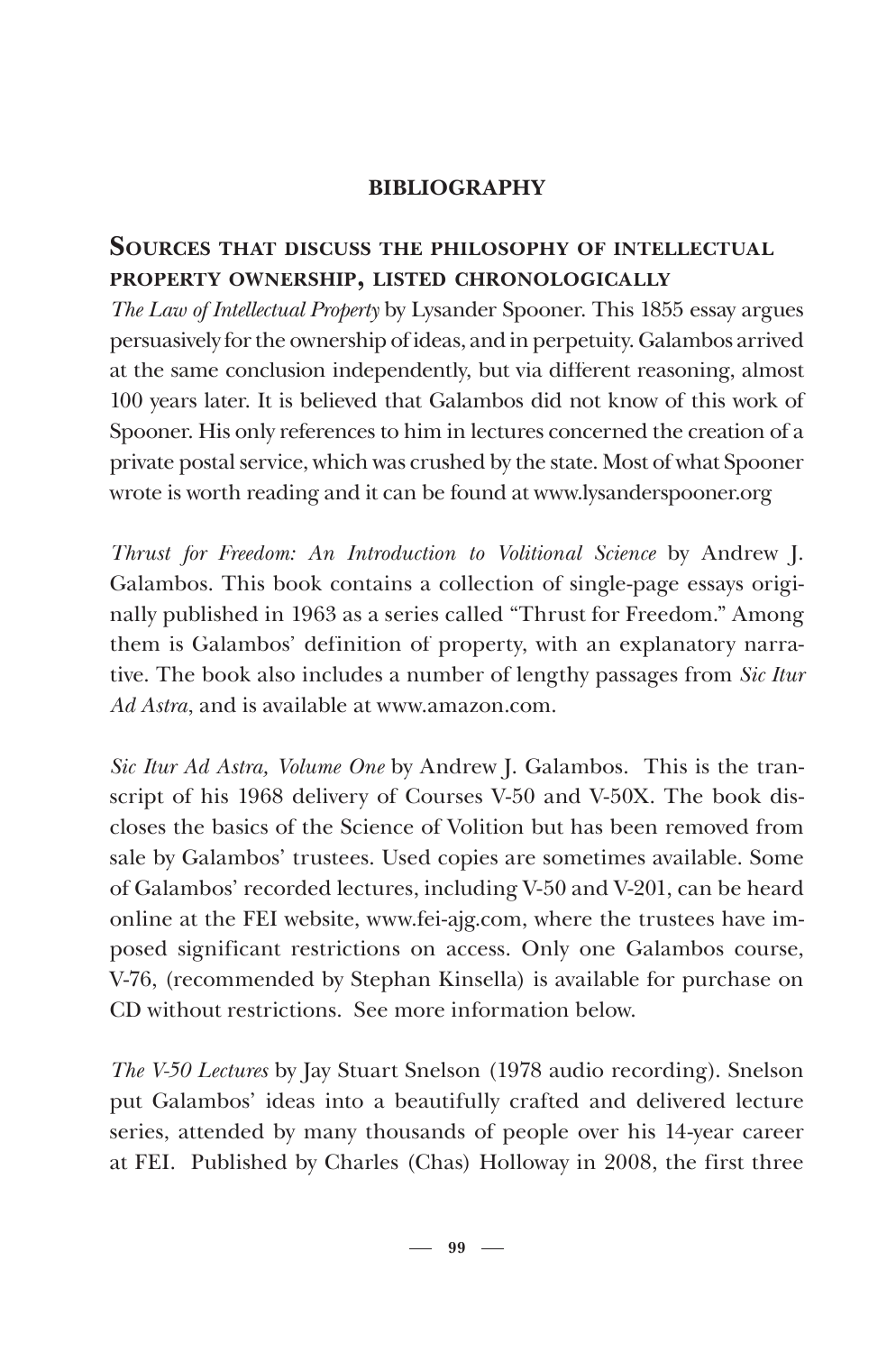sessions can currently be heard on YouTube with the consent of the owner, The Sustainable Civilization Institute. https://www.youtube.com/ watch?v=Whx4QA3tGCo

The sessions are labeled 1a, 1b, 2a, 2b, 3a, and 3b. The order is important. Also see www.suscivinst.com for possible availability of the entire course.

*Against Intellectual Property* by N. Stephan Kinsella

As an example of intellectual honesty, Carl Watner posted this monograph, with which both he and I disagree, on the website of The Voluntaryist.

http://voluntaryist.com/property/index.html#.VmDYHcaFOHs It is also available at the Mises Institute website. https://mises.org/library/against-intellectual-property-0

*Capitalism, the Liberal Revolution.* A website devoted to the work of Galambos and Snelson. The creator is Frederic G. Marks, who was first a Galambos student, and then his attorney for many years. www.capitalismtheliberalrevolution.com. ("Liberal" means "pertaining to freedom" here.)

"On the Ownership of Ideas" by Carl Watner*.* This essay offers an analysis of Spooner, Galambos, and Kinsella, agreeing with both of the former and disagreeing with the latter.

http://voluntaryist.com/property/watner\_ideas.html#.VldJRcaFOHs

## **RESEARCH ON THE PSYCHOLOGY OF PROPERTY OWNERSHIP**

These papers, in the order listed, take the reader from the general subject of the possession and ownership of property to the specific subject of the ownership of ideas. The scientific method is clearly applied in several studies, so the reader can see how experiments in psychology are done. Most of the papers are free; some can be read for a nominal charge, or downloaded for somewhat more. Reading the Abstract will be enough for casual students.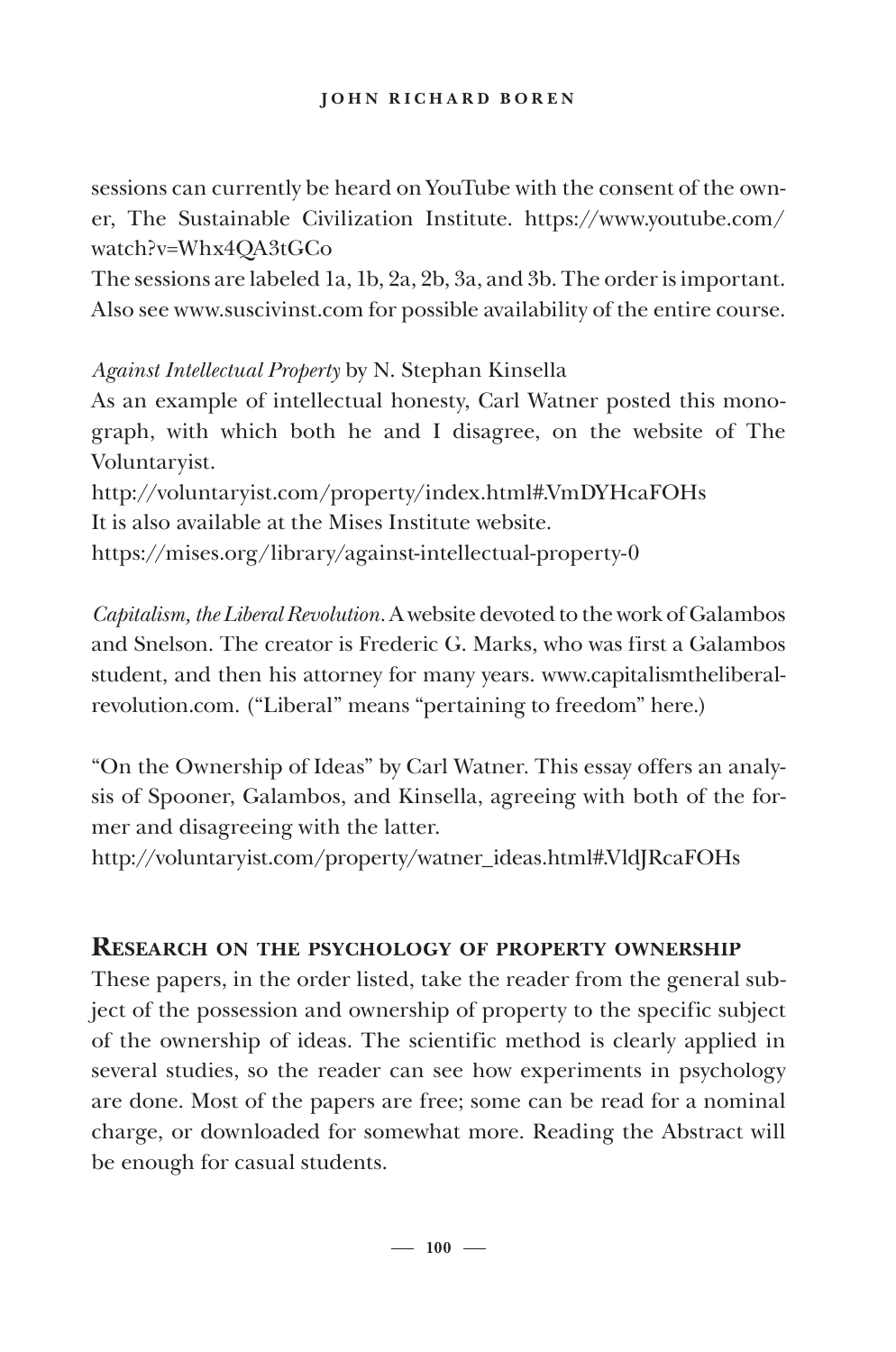#### **FOR INTELLECTUAL PROPERTY**

"On the Rudiments of Possessions and Property" Lee Ellis http://ssi.sagepub.com/content/24/1/113.extract

"The State of Psychological Ownership: Integrating and Extending a Century of Research" Jon L. Pierce, Tatiana Kosovar, Kurt T. Dirks http://apps.olin.wustl.edu/faculty/dirks/Psychological%20 Ownership%20-%20RGP.pdf

"The Nonobvious Basis of Ownership: Preschool Children Trace the History and Value of Owned Objects" Susan A. Gelman, Erika M. Manczak, and Nicholaus S. Noles, http://www.ncbi.nlm.nih.gov/pubmed/22716967

"Identical but not interchangeable: Preschoolers view owned objects as non-fungible"

Stephanie McEwan, Madison L. Pesoski, Ori Friedman

This study gives us empirical evidence that it is human nature to see specific items as one's property even though an identical substitute is available, offering support for Carl Watner's argument in "On the Ownership of Ideas."

http://www.sciencedirect.com/science/article/pii/S0010027715300676

"You can't always want what you get: Children's intuitions about ownership and desire"

Nicholaus S. Noles, Susan A. Gelman

http://www.sciencedirect.com/science/article/pii/S0885201414000276

"Hey, that's my idea!" Kristina R. Olson, *Psychology Today,* September 2013 This is a broad overview, with links to some of the articles below. https://www.psychologytoday.com/blog/developing-minds/201308/ hey-s-my-idea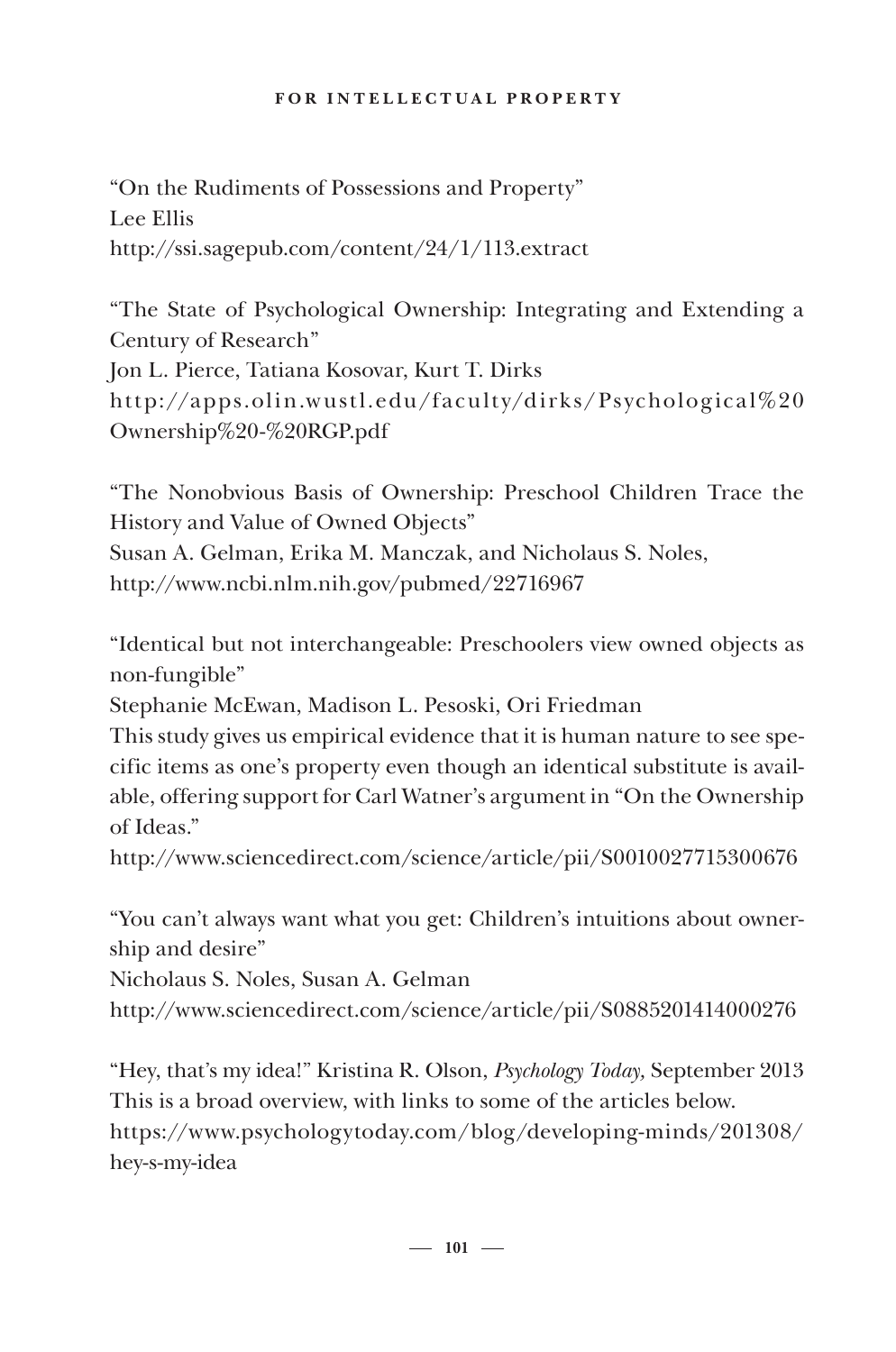#### **JOHN RICHARD BOREN**

"Ideas versus labor: What do children value in artistic creation?" Vivian Li, Alex Shaw, Kristina R. Olson http://www.sciencedirect.com/science/article/pii/S0010027712002521

*"'*No fair, copycat!': what children's response to plagiarism tells us about their understanding of ideas" *Kristina R. Olson and Alex Shaw http://onlinelibrary.wiley.com/doi/10.1111/j.1467-7687.2010.00993.x/abstract*

"Whose idea is it anyway? The importance of reputation in acknowledgement" Alex Shaw and Kristina Olson http://www.ncbi.nlm.nih.gov/pubmed/25227735

"Children Apply Principles of Physical Ownership to Ideas" Alex Shaw, Vivian Li, Kristina R. Olson. Dr. Shaw can be reached at ashaw1@uchicago.edu http://onlinelibrary.wiley.com/doi/10.1111/j.1551-6709.2012.01265.x/ abstract Note: Please read the following comments before reading this paper.

In my opinion the results of these experiments, constructed and carried out by Shaw, Li, and Olson, and published in 2012, have profound implications. If, as these experiments seem to prove, it is human nature to treat ideas as property, then, as stated at the beginning of this book, we have no rational choice but to treat them as such when creating the rules of society.

To avoid possible confusion or misunderstanding of what the authors concluded, I'd like to clarify something that appears in their General Discussion. The authors write:

 $-102 -$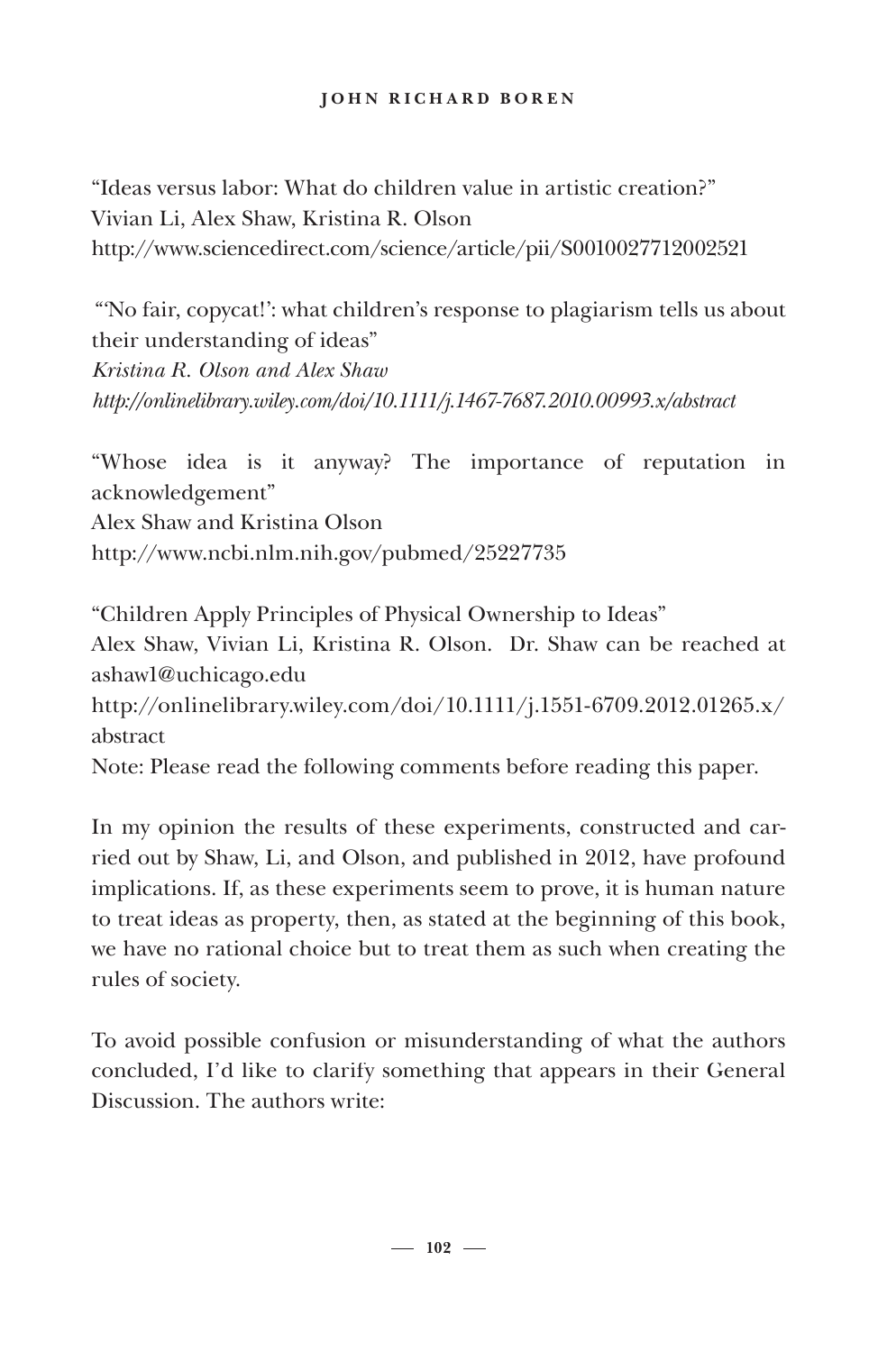#### **FOR INTELLECTUAL PROPERTY**

"…ownership of ideas differs from ownership of most objects because multiple parties can use an idea at one time. For example, if one of the authors was giving a talk about the ideas contained in this article, the other authors would not be constrained from simultaneously discussing the ideas with a colleague. This explains why *it is perfectly reasonable to use someone's idea without permission* as long as you cite or acknowledge them (Goodenough and Decker, 2009)" [italics added].

Despite the fact that Shaw, et al, are all owners of the ideas in their paper and so cannot steal the ideas from each other, some readers, especially casual ones, might interpret the last sentence as a blanket endorsement of the practice of using ideas without permission—the opposite of Galambos' view. However, no such practice is endorsed. The cited authors, Goodenough and Decker, are in fact *opposed* to taking intellectual property without permission, as is clear from the title of their paper, listed below, where they call it "stealing." The explanation is that what they were referring to was not stealing, but the fact that some authors and inventors seek their reward in the form of "respect, or, even better, adulation or acclaim," (what Galambos called primary profit) rather than in money. They posit that in cases where the creator of the property *has given his explicit or tacit permission* "file sharing makes perfect sense." But it is not "perfectly reasonable" to use ideas without permission if the owner objects. In personal correspondence with Dr. Shaw he agreed with this, and said that he had Goodenough and Decker's view in mind when he described the hypothetical situation regarding him and his colleagues. His intention was not to approve of using an idea without permission, but to describe building on someone's ideas to make new ideas, and crediting the source.

"Why Do Good People Steal Intellectual Property?" Oliver R. Goodenough and Gregory Decker http://papers.ssrn.com/sol3/papers.cfm?abstract\_id=1518952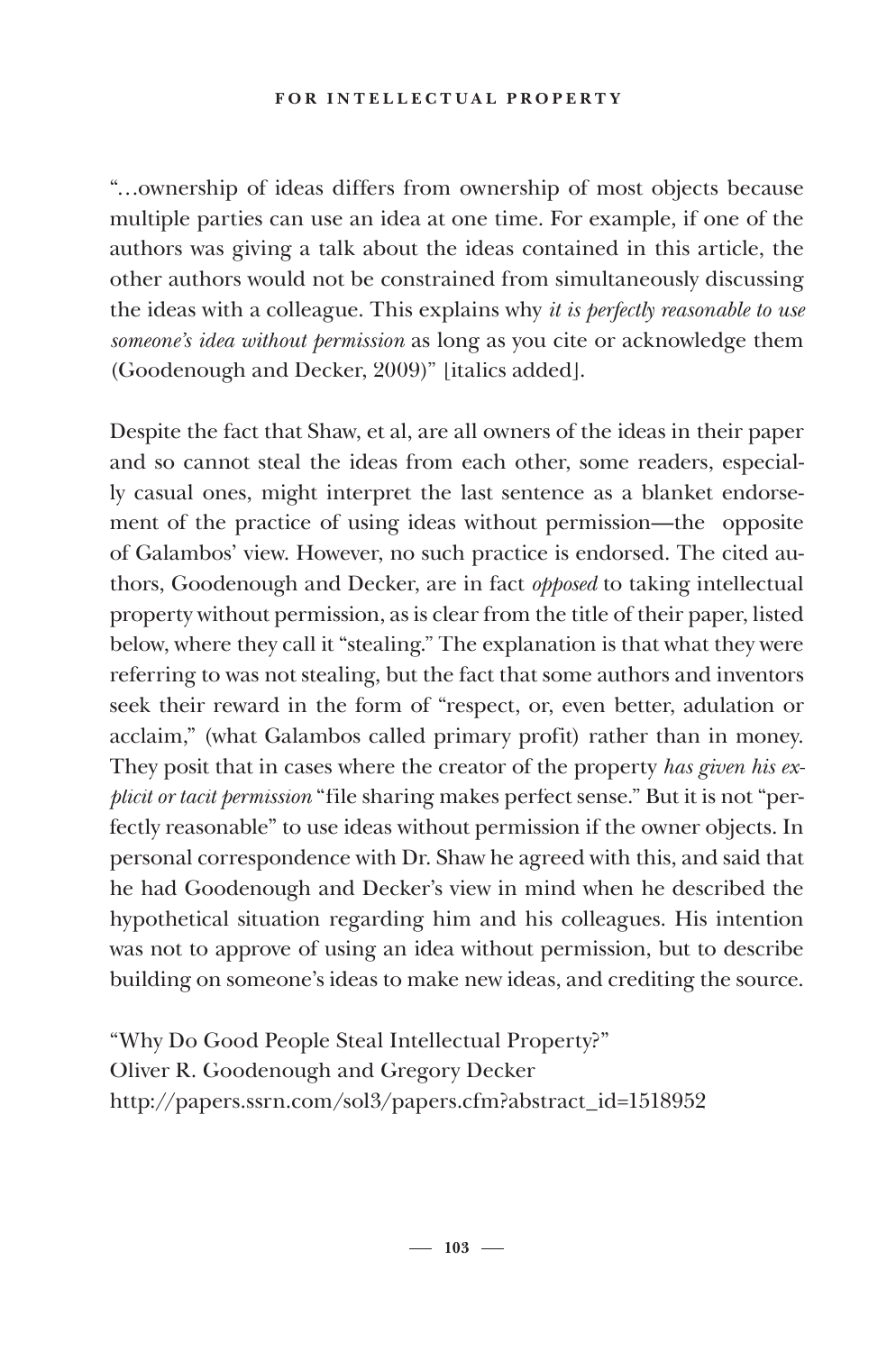In answer to the question posed by the title, this 2008 paper offers three hypotheses. In personal correspondence, the lead author reports that they have not yet been tested. My view is that if children were taught that the theft of ideas was just as wrong as the theft of tangible property, and that if this became the societal norm, the emotional inhibitory responses of the brain discussed by the authors would be invoked, and the rate of IP theft by good people would decline to a rate comparable to that of their theft of tangible property.

# **SOURCES THAT MAKE A CASE FOR A STATE-FREE SOCIETY, MANY WITH DESCRIPTIONS OF HOW THE SERVICES NOW PROVIDED BY THE STATE CAN BE PROVIDED BY PRIVATE ENTERPRISE**

*The Voluntaryist.* A website and print newsletter published by Carl Watner*.*  Filled with many excellent essays, it is a treasure trove of thought on these matters.

www.voluntaryist.com.

*No Treason No. VI, the Constitution of No Authority* by Lysander Spooner. Are you bound to obey rules to which you never agreed? This is a critical analysis of America's virtually sacred document. www.lysanderspooner.org.

Course V-76, *Thomas Paine, the Declaration of Independence, and Your Freedom* by Andrew J. Galambos. This nine-hour audio presentation was labeled "fascinating" by Stephan Kinsella. It shows Galambos as a commanding lecturer with broad historical knowledge and deep insights. We learn about Paine the man and his major accomplishments, to include, according to Galambos, authoring the Declaration of Independence. We learn the ideological breakthrough contained in Paine's *Common Sense*, and in the Declaration, which Galambos points out is an entirely non-political document. Unfortunately, he argues, the freedom we could have had was largely canceled out by the imposition of a state via the Constitution. This line of thought was developed in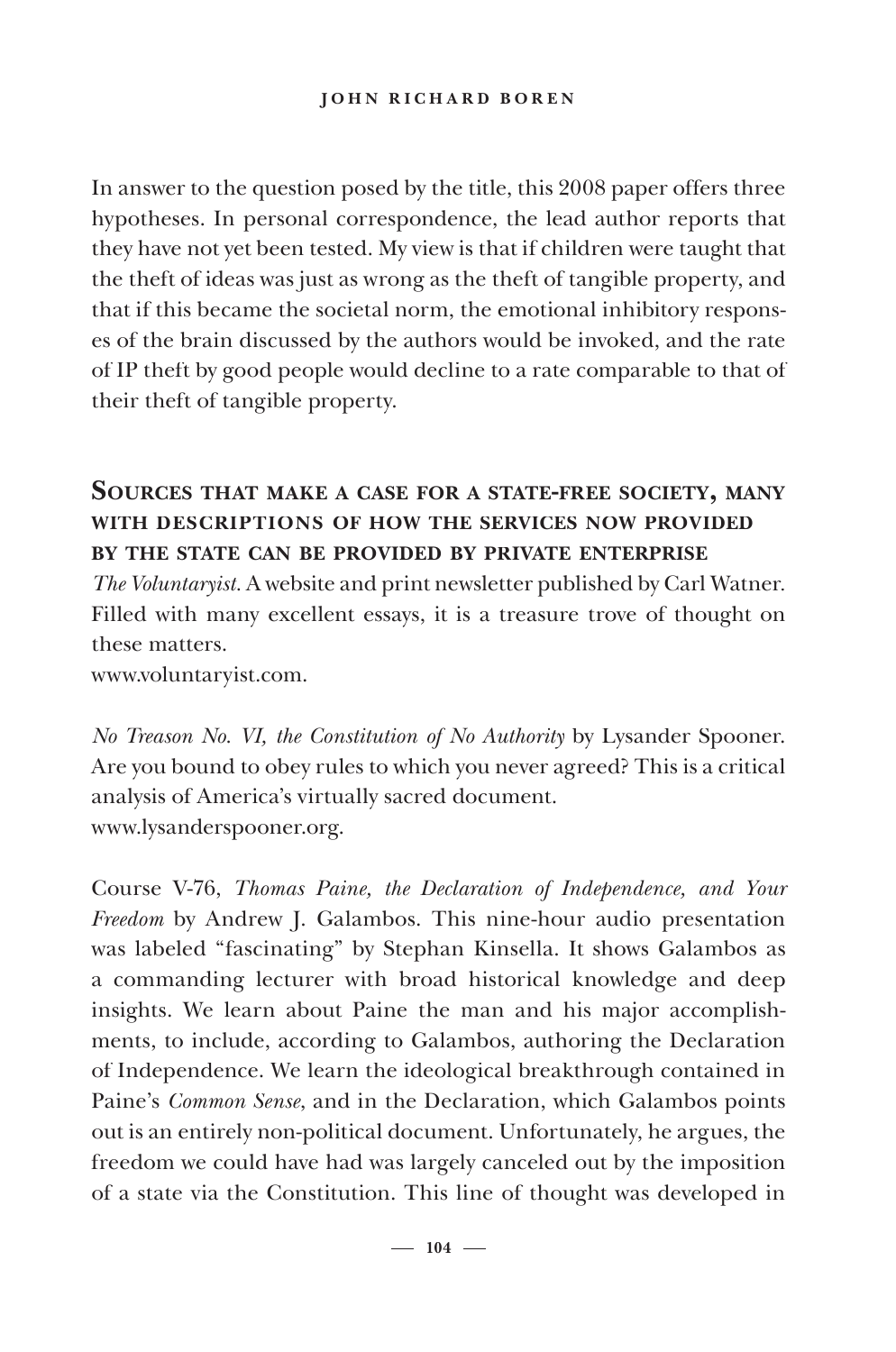#### **FOR INTELLECTUAL PROPERTY**

his Volitional Science courses, which make politics obsolete. The Free Enterprise Institute currently offers this course on CD, and sells it without prerequisites. It's a good place to start. http://www.fei-ajg.com/courses.html

*Our Enemy the State* by Albert Jay Nock. This author was cited by Galambos as "the one from whom I first became sensitive to the necessary distinction between government and state" and is listed here for that reason. *https://www.lewrockwell.com/1970/01/albert-jay-nock/our-enemy-the-state/*

*Everyday Anarchy* and *Practical Anarchy* by Stefan Molyneux, best read in that order. Although the author uses the provocative word "anarchy" he quickly makes it clear that he doesn't mean chaos or bomb-throwing. Rather, he shows us that a natural and peaceful order already exists in most of the things we do (everyday anarchy), and can be expanded to everything (practical anarchy) without any need for state. Breezily and wittily written. Both books are available as free PDFs, or you can reward the author by buying the inexpensive print editions. https://freedomainradio.com/free/

*The Problem of Political Authority-An Examination of the Right to Coerce and the Duty to Obey* by Michael Huemer. I put more Post-it notes in this wonderful book than any other in my library. It is deeply philosophical but easy to read, and could function as textbook. I wish that Professor Huemer had been my philosophy professor, but that would have required time travel. Also see his TEDx talk, *The Irrationality of Politics*, at https://www.youtube. com/watch?v=4JYL5VUe5NQ.

*Democracy, The God That Failed,* by Hans-Hermann Hoppe. Those of us lucky enough to have lived our lives in the United Sates have, for the most part, reaped tremendous rewards. And yet, the Founding Fathers, despite their good intentions, made a fatal error. Hoppe shows us what that was, and much more. Other important Hoppe works are his short book, *The Private Production of Defense,* and his sweeping *A Theory of Socialism and Capitalism.*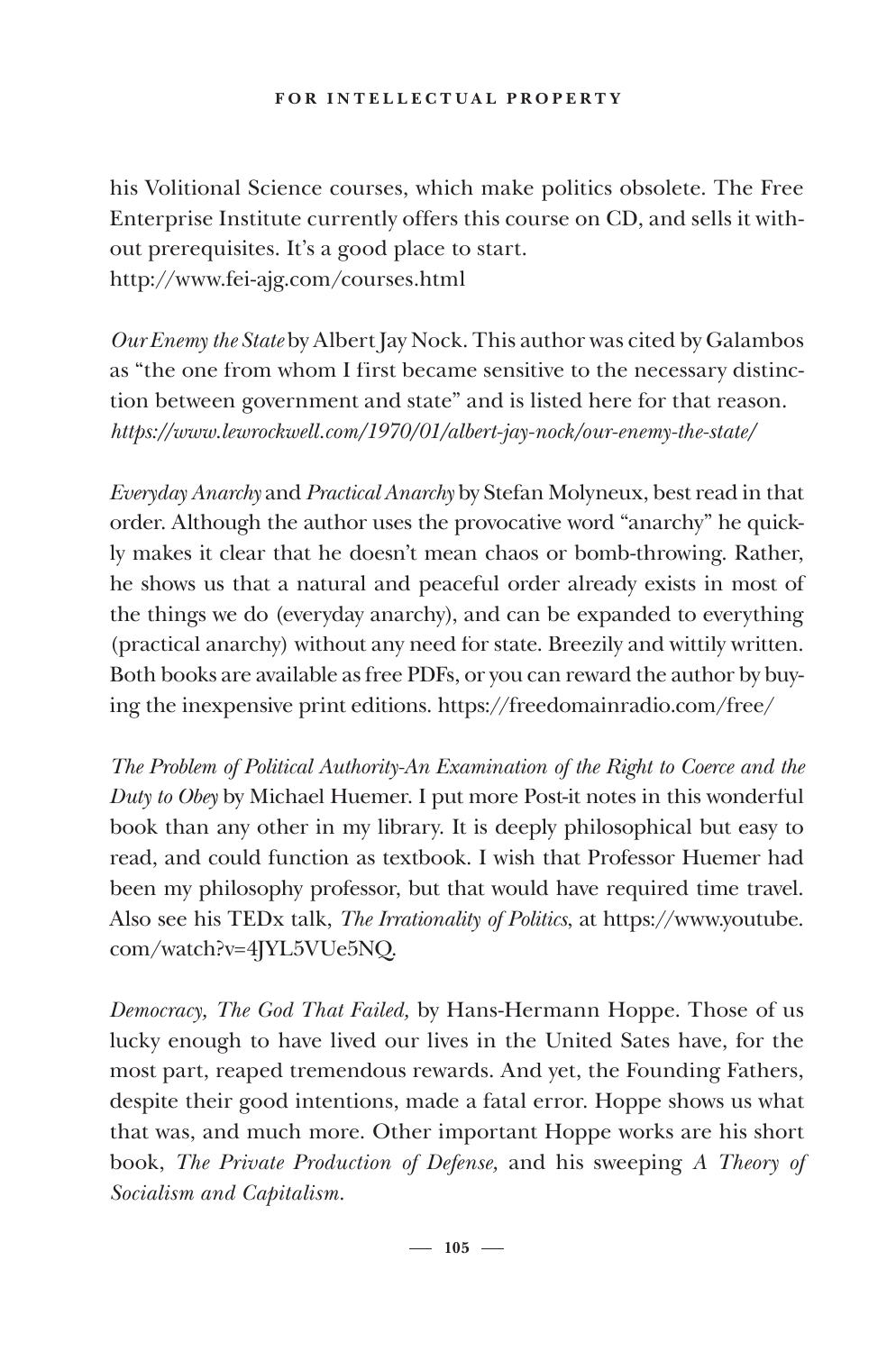*The Most Dangerous Superstition* by Larken Rose. This short book is beautifully written in a direct and engaging style accessible to everyone. It has the potential of being a modern equivalent of Paine's *Common Sense.* It is available at www.amazon.com and at the author's website, www.larkenrose.com.

*The Machinery of Freedom* by David Friedman. Excellent analysis of the private production of government services. Can be purchased in print but is available for download at no cost. http://daviddfriedman.com/ The\_Machinery\_of\_Freedom\_.pdf

*For a New Liberty, The Ethics of Liberty,* and *Man, Economy and State,* all by Murray N. Rothbard. Rothbard was a giant, and all of these books are excellent.

*The Market for Liberty* by Morris and Linda Tannehill. This is an excellent book. It appears to incorporate a major idea of Peter Bos, who disclosed it to Galambos by making a presentation at the 1963 FEI alumni meeting. Galambos made it part of Course V-50, thereby disclosing it to Durk Pearson when he took the course in the late 1960's. It appears that Pearson made a promiscuous disclosure of the idea to the Tannehills, who got the credit. In an effort to clear up this messy handling of primary property I wrote an article, "Insurance Companies as Competing Governments: Whose Idea Was It?*" It was published* in the 4th Quarter 2015 issue of *The Voluntaryist*. In August, 2016, Bos' recently-discovered 1962 rough draft of his insurance ideas was inserted as an addendum. It serves as an example of the kind of evidence that would be presented should there be a controversy regarding the ownership of an idea, as discussed above under "Resolving conflicts over primary property." See my original article and Bos' draft at: http://voluntaryist.com/forthcoming/insurance.html#.V50

*The Road to Freedom and the Demise of Nation States* by Peter B. Bos. This book represents another approach to a state-free society. Although the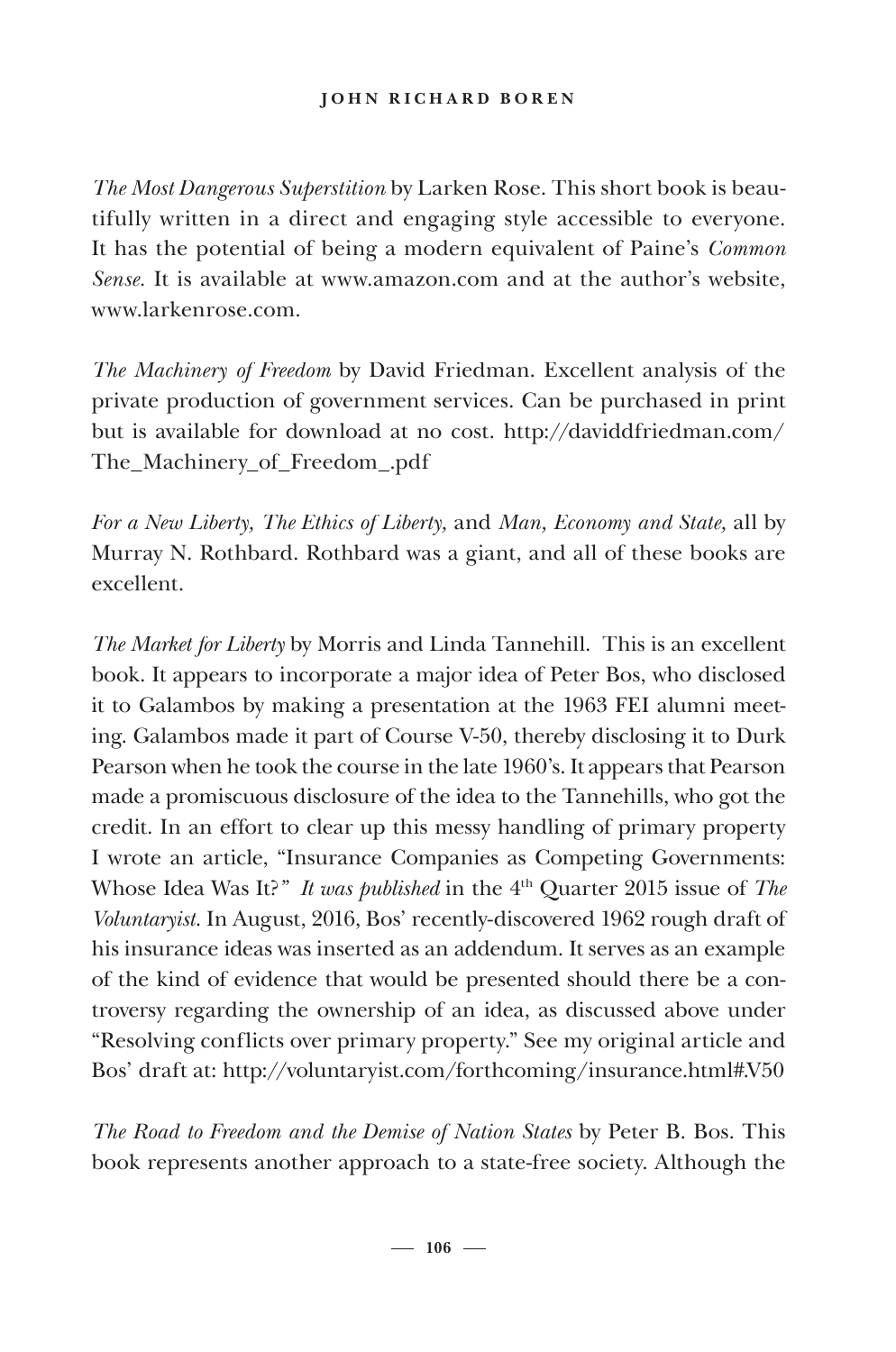### **FOR INTELLECTUAL PROPERTY**

author was exposed to the early ideas of Galambos, he rejected some of them and does to this day. He and I have significant disagreements, but this book contains enough solid material that I felt it worthy of inclusion here.

Ag*ainst the State* by Llewellyn H. Rockwell, Jr. Mr. Rockwell operates what is probably the most visited libertarian website, www.lewrockwell.com, and is the founder of the Ludwig von Mises Institute, www.mises.org.

*The Enterprise of Law, Justice Without the State* by Bruce L. Benson. A powerful examination of how a privatized justice system would work—and how it used to work before the State got involved.

*Private Governance* by Edward Peter Stringham. Many authors, including most of those above, have provided us with wonderful and satisfying hypothetical examples of how every element of a society can be set up and run by private, for-profit companies. Stringham, an economics professor, goes further by giving us example after example of real-world private solutions to the need for governance, both past and current.

*Mapping Freedom and the Fall of the Political Class* by Charles (Chas) Holloway. Publication expected August, 2016. The author was a Galambos student, and attempts to build on and possibly make improvements to the line of thought that began there. Among other things, Holloway proposes a significant modification to Galambos' definition of property (although it still includes ideas).

## **OTHER RESOURCES**

*Taming the Violence of Faith, Win-Win Solutions for Our World in Crisis* by Jay Stuart Snelson. Following his time as Galambos' Senior Lecturer, Snelson lectured extensively on a variety of topics, including a series, Human Action Principles*,* based on Mises. Listing his primary influences